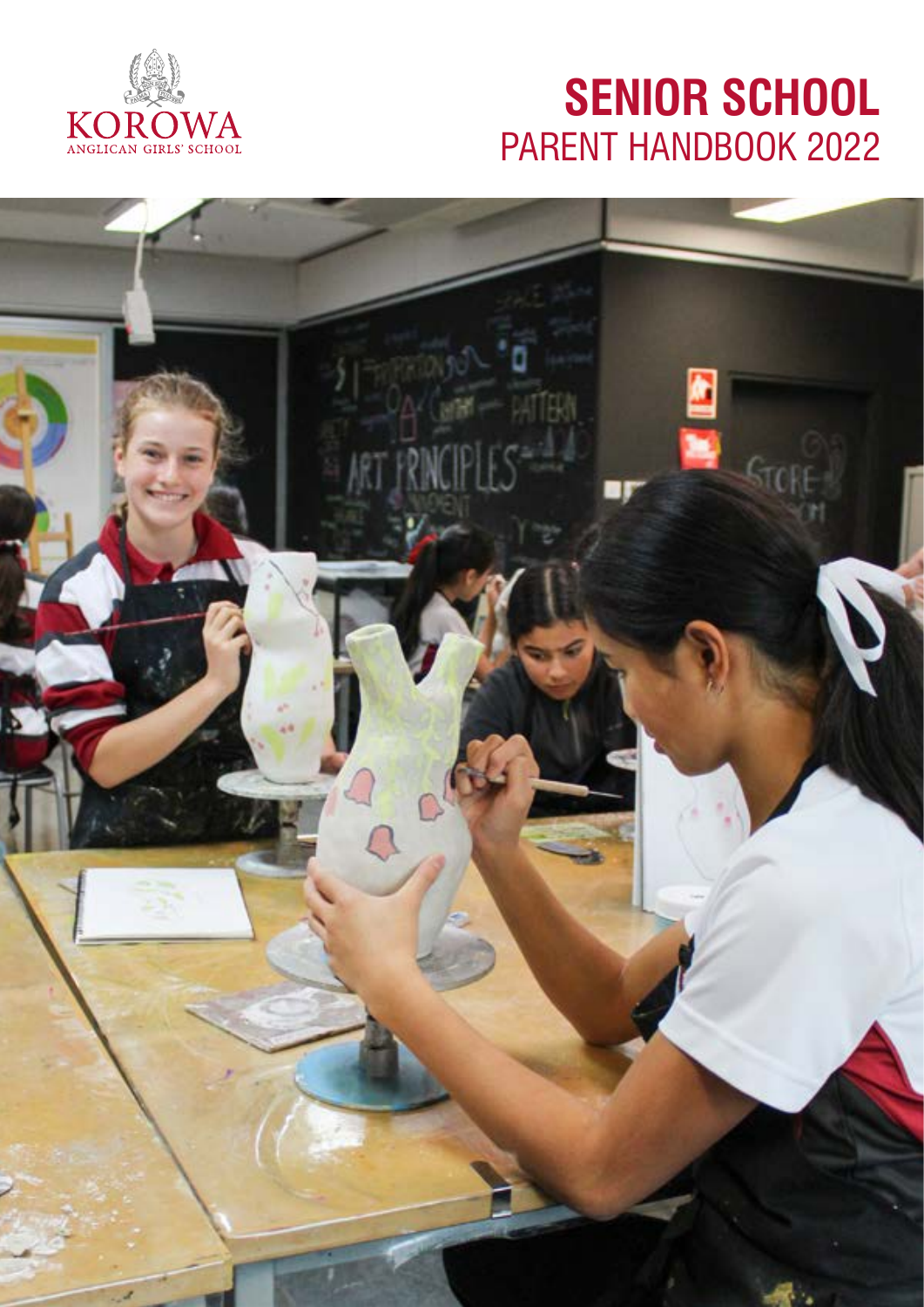# <span id="page-1-0"></span>Contents

| Korowa Anglican Girls' School<br>Mission and Values                     | 3  | Photos and Filming of Students -<br>Parent photography and filming for personal use | 21 |
|-------------------------------------------------------------------------|----|-------------------------------------------------------------------------------------|----|
| Statement of Democratic Principles                                      | 4  | School Diary                                                                        | 21 |
| <b>Essential Contacts</b>                                               | 5  | School Hours                                                                        | 22 |
| About Korowa Anglican Girls' School                                     | 6  | School Services - Operating Hours                                                   | 22 |
| Senior School A - Z                                                     | 7  | Sport                                                                               | 23 |
| Academic and Social/Emotional                                           |    | Sport at Korowa                                                                     | 27 |
| Wellbeing Care Structure                                                | 7  | <b>Student Behaviour Expectations</b>                                               | 28 |
| Community and Crew                                                      | 8  | Student Behaviour Management Policy                                                 | 28 |
| After Hours                                                             | 9  | Student Bullying Prevention and Invention Policy                                    | 31 |
| Attendance Expectations                                                 | 9  | Student Code of Conduct (Years 5-12)                                                | 34 |
| <b>Student Futures</b>                                                  | 10 | <b>Student Services</b>                                                             | 35 |
| <b>Class Parent Representatives</b>                                     | 10 | <b>SunSmart Expectations</b>                                                        | 35 |
| Curriculum Guides/Navigators                                            | 10 | Trips, Tours and Exchanges                                                          | 35 |
| Co-Curricular Opportunities                                             | 11 | <b>Tuckies</b>                                                                      | 36 |
| <b>Colours and Awards</b>                                               | 11 | <b>Uniform Expectations</b>                                                         | 36 |
| Communications                                                          | 11 | Uniform Supplier                                                                    | 37 |
| <b>Community Groups</b>                                                 | 13 | Visiting the School                                                                 | 37 |
| Dates                                                                   | 14 | Volunteering at Korowa                                                              | 37 |
| <b>Health Centre</b>                                                    | 14 |                                                                                     |    |
| Home Learning and Self-supervised Study                                 | 14 |                                                                                     |    |
| Homework Hub                                                            | 15 |                                                                                     |    |
| IT Helpdesk (Student Support Services)                                  | 15 |                                                                                     |    |
| Information and Communication Technology<br>(ICT) Student Use Agreement | 16 |                                                                                     |    |
| Korowa - A Safe Environment for Everyone                                | 17 |                                                                                     |    |
| Leadership                                                              | 18 |                                                                                     |    |
| Learning Commons                                                        | 18 |                                                                                     |    |
| Music                                                                   | 19 |                                                                                     |    |
| Managing Personal Property                                              | 20 |                                                                                     |    |
| Parking                                                                 | 20 |                                                                                     |    |
| Parties                                                                 | 21 |                                                                                     |    |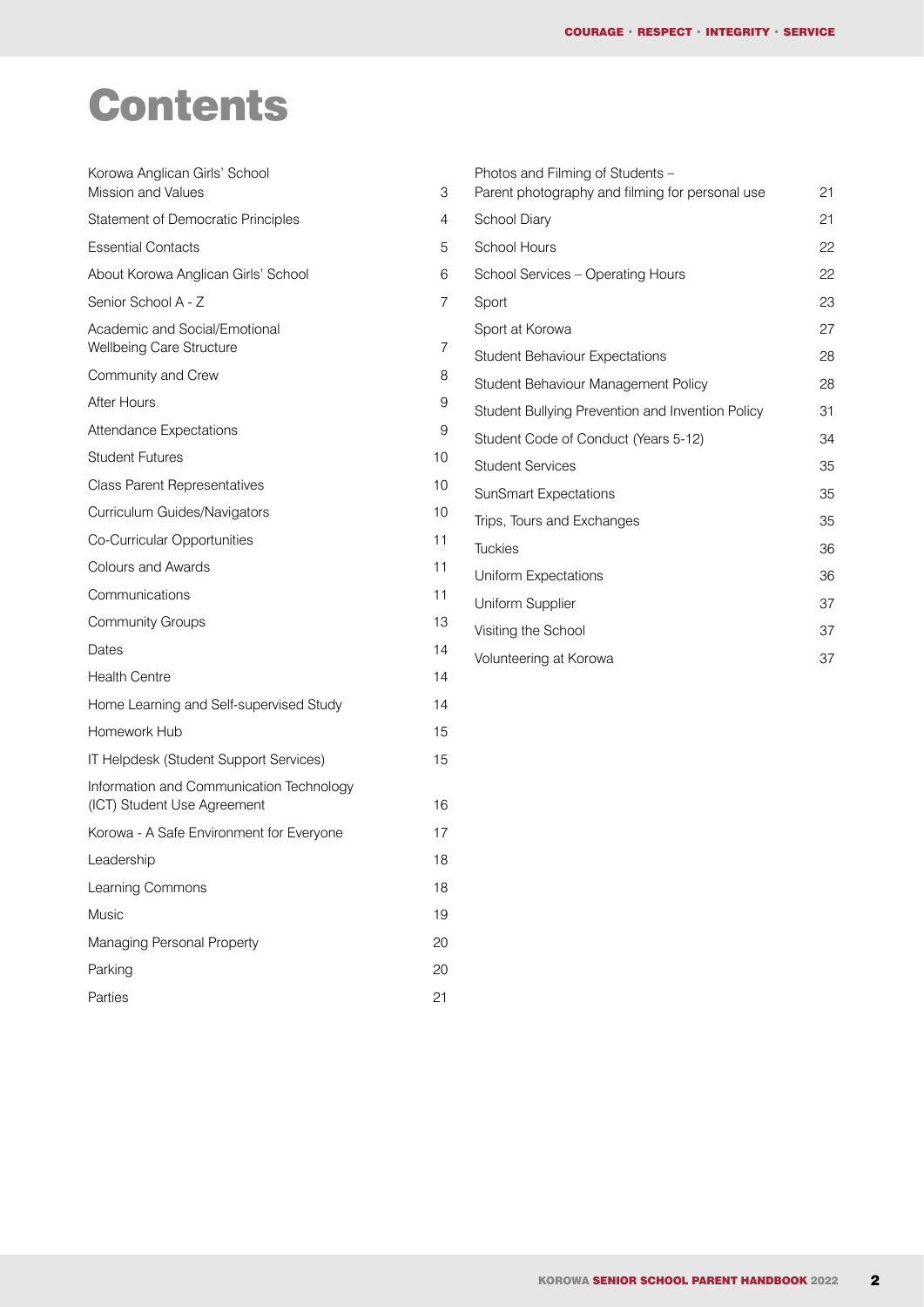# <span id="page-2-0"></span>Korowa Anglican Girls' School Mission and Values

## OUR MISSION

Our purpose is to develop self-aware, confident and capable young women who understand their responsibility and capacity to influence the world in a positive way.

## OUR VALUES

Our values guide every decision we make, and are the standards to which we hold ourselves accountable.

These are;

**Courage** to strive for success in learning and life **Respect** for Anglican values that promote authentic social responsibility **Integrity** in our conduct, relationships and leadership **Service** to our local, national and international communities

## OUR GUIDING PRINCIPLES

In seeking to achieve our purpose, we are committed to ensuring:

- A culture that encourages the breadth of character and the values that equip our girls to meet the opportunity and challenges of our world and make the most of the future
- Academic excellence with a meaningful journey of rich, diverse, future focused and holistic learning experiences
- Staff who are supported to develop the expertise and commitment to add significant value to the capacity of our girls to enjoy their learning and embark on their chosen pathways beyond school with success
- A whole School community strengthened by enduring relationships of trust and a shared vision of what Korowa might become and how it might contribute nationally and internationally
- Facilities that enhance the quality of our girls' education and draw us together in celebration and achievement

## OUR STRATEGY

Korowa will provide:

- The **place** to connect
- The **challenge** to learn
- The **opportunity** to excel

### OUR EXPECTATIONS

At Korowa, we believe in the power of Kindness and the Values of Courage, Respect, Integrity and Service. We expect our girls to be Brave, Respectful, Honest, Generous and above all Kind.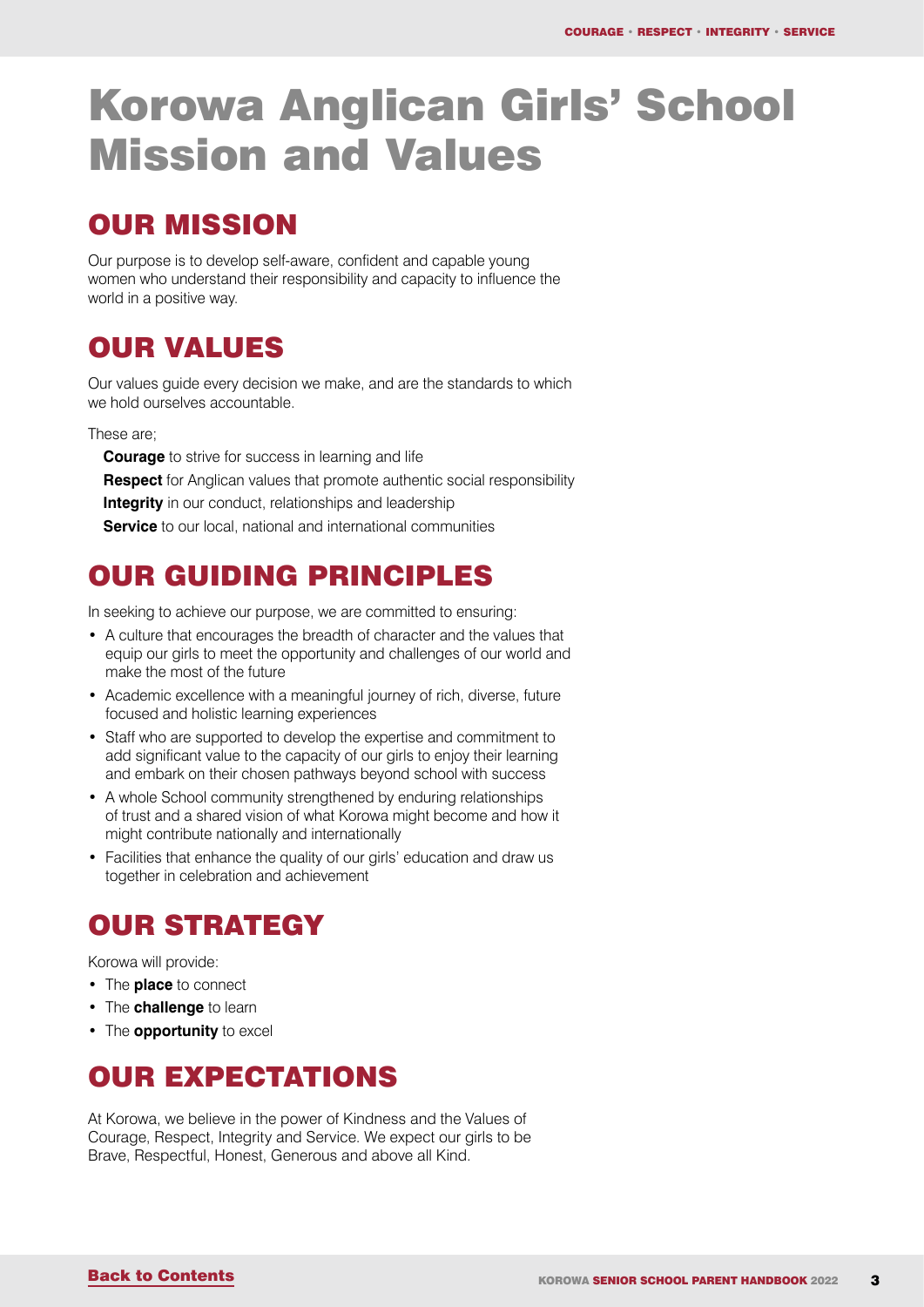# <span id="page-3-0"></span>Statement of Democratic Principles

The VRQA Minimum Standards for School Registration includes a standard concerning the school's adherence to Australian democratic principles and practice.

#### This standard is as follows:

*The programs of, and teaching in, a school must support and promote the principles and practice of Australian democracy, including a commitment to:*

- *• elected Government;*
- *• the rule of law;*
- *• equal rights for all before the law;*
- *• freedom of religion;*
- *• freedom of speech and association;*
- *• the values of openness and tolerance.*

Korowa Anglican Girls' School is committed to the principles of a liberal democracy

- We believe in an accountable, democratically elected government.
- We respect and observe the rule of law, and believe that no person is above the law.
- We believe in equal rights for all before the law, regardless of race, ethnicity, religion, sexuality, gender or other attributes.
- We believe not only in the freedom of religion, but also the need to practice tolerance and understanding of others' beliefs.
- We believe in the value of freedom of speech and freedom of association, but also acknowledge that we have the responsibility not to abuse this freedom.
- We believe in the values of openness and tolerance, and value and respect all members of the school community regardless of background.

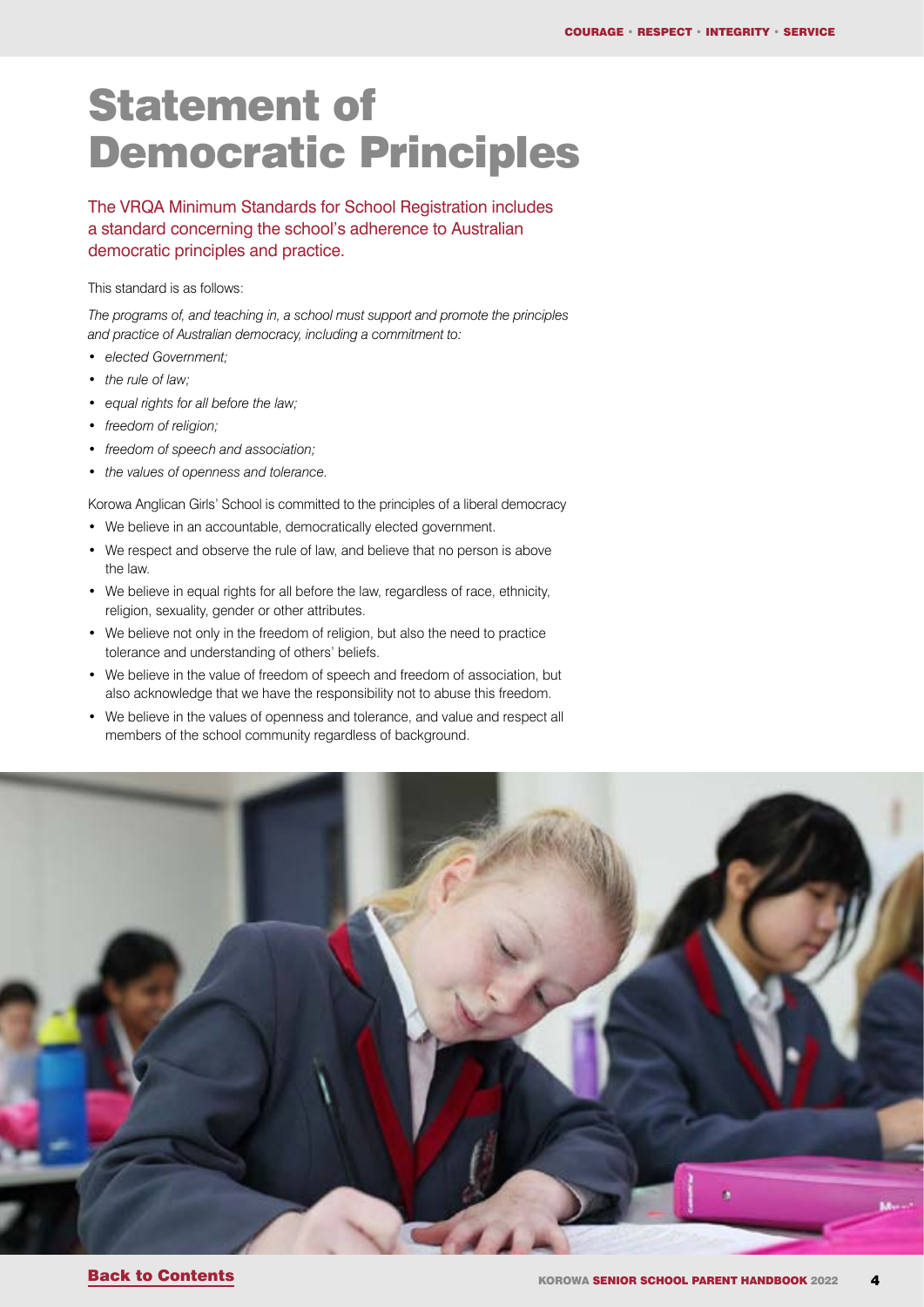# <span id="page-4-0"></span>Essential Contacts

**Reception** 03 8808 8888

**Student Services** 03 8808 8810

#### **Absences**

03 8808 8888 (option 1 for absences) absentees@korowa.vic.edu.au

**Interim Principal**

Narelle Umbers 03 8808 8804 numbers@korowa.vic.edu.au

**Deputy Principal** Liana Gooch 03 8808 8831

lgooch@korowa.vic.edu.au

#### **Director of Business**

Robert Konoroth 03 8808 8802 rkonoroth@korowa.vic.edu.au

#### **Director of People and Culture**

Susan Coates 03 8808 8811 scoates@korowa.vic.edu.au

**Head of Senior School** Karlie Stocker 03 8808 8887 kstocker@korowa.vic.edu.au

**Head of Junior School** 

Joanne Barker 03 8808 8844 jbarker@korowa.vic.edu.au

**Head of Learning** Nicola Devlin 03 8808 8906 ndevlin@korowa.vic.edu.au

**Director of Enrolments** Mandy Andrews 03 8808 8892 mandrews@korowa.vic.edu.au

**Director of Community Engagement** Sharyn Hanly 03 8808 8893

shanly@korowa.vic.edu.au

**Director of Marketing and Communications**

Jane Grlj 03 8808 8990 jgrilj@korowa.vic.edu.au

**Risk and Compliance Co-ordinator**  Jill Forsyth

03 8808 8825 jforsyth@korowa.vic.edu.au

**Finance Manager**

Hayley Rogers 03 8808 8807 hrogers@korowa.vic.edu.au

#### **Alumni Manager**

Ian Robertson 03 8808 8833 irobertson@korowa.vic.edu

#### **Early Learning Centre**

**Co-ordinator** Andréa Werkmeister 03 8808 8844 awerkmeister@korowa.vic.edu.au

#### **Early Years Co-ordinator (Prep – Year 2)** Kerry Irvine

03 8808 8844 kirvine@korowa.vic.edu.au

#### **Years 3 – 6 Co-ordinator**

Kate Banks 03 8808 8844 kbanks@korowa.vic.edu.au

#### **Head of Year 7**

Alicia Mein 03 8808 8911 amein@korowa.vic.edu.au

#### **Head of Year 8**

Elmarie Agenbag 03 8808 8928 eagenbag@korowa.vic.edu.au

#### **Head of Year 9**

Kate Tanner 03 8808 8988 ktanner@korowa.vic.edu.au

#### **Head of Year 10**

Shelby Versa 03 8808 8905 sversa@korowa.vic.edu.au **Head of Year 11**

Charlotte Lennie 03 8808 8924 clennie@korowa.vic.edu.au

**Head of Year 12**

Niki Cook 03 8808 8886 ncook@korowa.vic.edu.au

#### **International Student Co-ordinator**

Alexandra Jackson 03 8808 8826 ajackson@korowa.vic.edu.au

#### **Health Centre**

Brenda Linsell, School Nurse 03 8808 8865 blinsell@korowa.vic.edu.au

#### **School Psychologist**

Danielle Forjan 03 8808 8862 dforjan@korowa.vic.edu.au

**School Counsellor** Liz Spurling 03 8808 8854 lspurling@korowa.vic.edu.au

**School Chaplain**

Kirsten Winkett 03 8808 8858 kwinkett@korowa.vic.edu.au

**IT Services** 03 8808 8816 itservices@korowa.vic.edu.au

**Learning Support Co-ordinator** Shannon Whithouse 03 8808 8824 swhithouse@korowa.vic.edu.au

#### **Careers Counsellor**

Louise Blennerhassett 8808 8819 lblennerhassett@korowa.vic.edu.au

**Essential Links** https://www.korowa.vic.edu.au/page/ parent-portal/current-parents/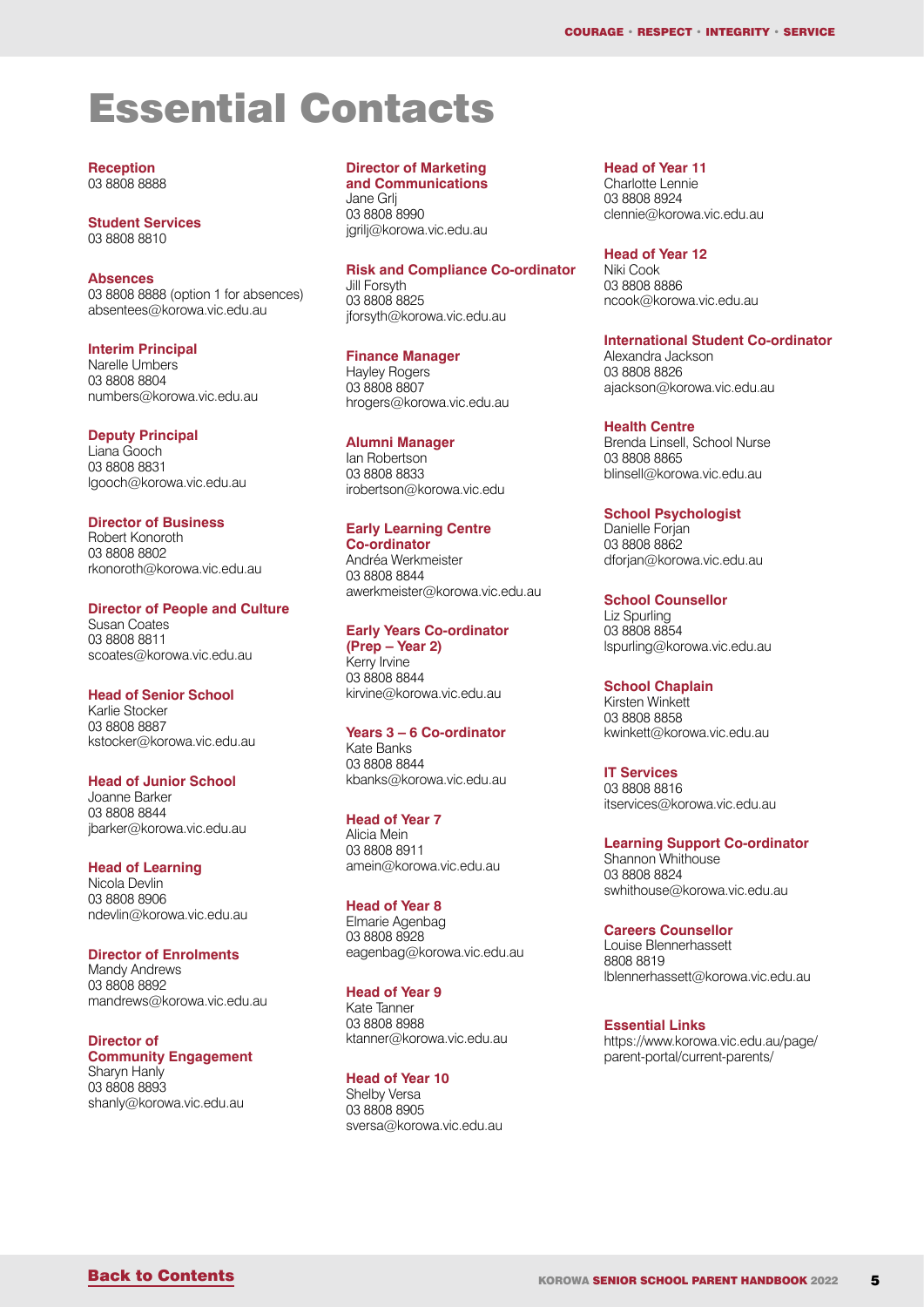# <span id="page-5-0"></span>About Korowa Anglican Girls' School

### History and Tradition

Korowa Anglican Girls' School was founded in 1890 through the foresight of Mrs Henrietta Akehurst who sought to create an outstanding educational experience for girls.

## School Motto

The Latin school motto, 'Palma Non Sine Pulvere', has been in use since 1908 and is a quote from Roman Poet, Horace. It directly translates to 'no palms without dust', referring to the prize of palms or a wreath awarded to winners of chariot races. In a modern context, it means 'no reward without effort'. This phrase is the grounding of Korowa's identity as we prize 'effort' and celebrate achievement.

## School Crest

Korowa's school crest is a symbolic representation of both our past and our future. The current version has been in use since 1920. The palm leaves are a symbol of celebration and victory and were also a feature of the school gardens before the move to 'Ranfurlie' in 1914. The Archbishop's mitre featured in the centre of the crest symbolises Korowa's association with the Anglican Church.

## School Gates

Dedicated in 1938, Korowa's iconic entrance gates have welcomed more than 10,000 students. The wrought iron school gates were purchased by the Parents' Association for 40 pounds in 1936.

### **Houses**

Korowa is a place to connect and we encourage a sense of belonging in our School. Students become part of one of our four 'houses' which act as their School family.

### **Akehurst – Grey**

Named in honour of Miss Ethel Akehurst, our second Principal and daughter of our founder. This was the last house to be established in 1933.

### **Clarke – Pink**

Named in honour of Dr Lowther Clarke, former Archbishop of Melbourne, who was responsible for the inauguration of Korowa as a Church of England Grammar School. This house was established in 1924.

### **Jamieson – Blue**

Named in honour of Miss Jean Jamieson MA, a former Senior Mistress of Staff. This house was established in  $1024$ 

### **Wilkinson – Cherry**

Named in honour of Miss Wanda Wilkinson,a former Head Prefect and later a member of staff. This house was established in 1924.

### **Principals**

| $1899 - 1905$  | Mrs Henrietta Akehurst      |
|----------------|-----------------------------|
| $1905 - 1926$  | Miss Ethel Akehurst         |
| 1927 - 1929    | Mrs Fnid Fastman            |
| $1930 - 1949$  | Miss Margaret Dickson       |
| $1950 - 1969$  | Miss Beatrice Guyett        |
| $1970 - 1990$  | Miss Margaret McPherson     |
| $1991 - 2003$  | Dr Roslyn Otzen             |
| $2003 - 2015$  | Mrs Christine Jenkins       |
| 2016 – 2021    | Mrs Helen Carmody           |
| 2022 – present | Ms Narelle Umbers (Interim) |
|                |                             |

At Korowa, students journey through the following phases of learning:

- Junior School: Early Learning Centre, Prep Year 2, Years  $3 - 6$
- Senior School: Years 7 12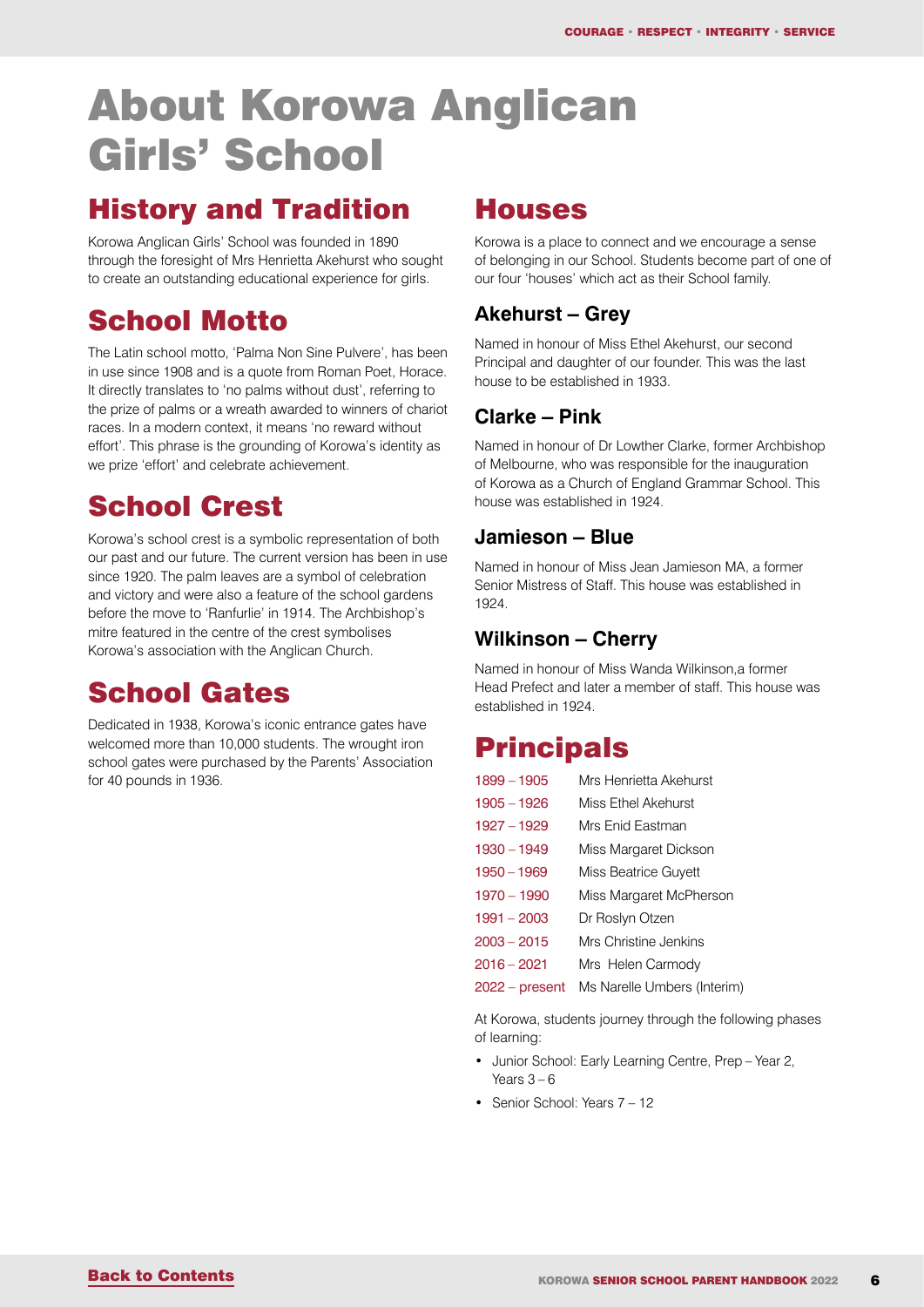# <span id="page-6-0"></span>Senior School A – Z

## Academic and Social/Emotional Wellbeing Care Structure

In the Senior School, girls belong to a Community/Crew Group. The central purpose of each Community/Crew teacher is to know the girls in their care through the establishment of supportive relationships. Community/Crew teachers work closely with the students in their care, developing relationships which enable them to offer guidance and encouragement to girls and help them understand and demonstrate our expected behaviours. This is done through the lens of character development.

Crew/Community leaders are ably supported in their work by the relevant Head of Year. Heads of Year act as the first point of contact for students, families and teachers.

Members of the Wellbeing Team, led by the Principal, Deputy Principal and Head of Senior School are focused on ensuring that each student has access to the resources she needs to grow and develop into a self-aware, confident and capable young woman who understands her responsibility and capacity to influence the world in a positive way. Our committed Wellbeing Leaders work to develop positive relationships with girls and their families and monitor and support student wellbeing, both in and out of the classroom and on a group and individual basis.

## **Academic and Social/Emotional Wellbeing Support**

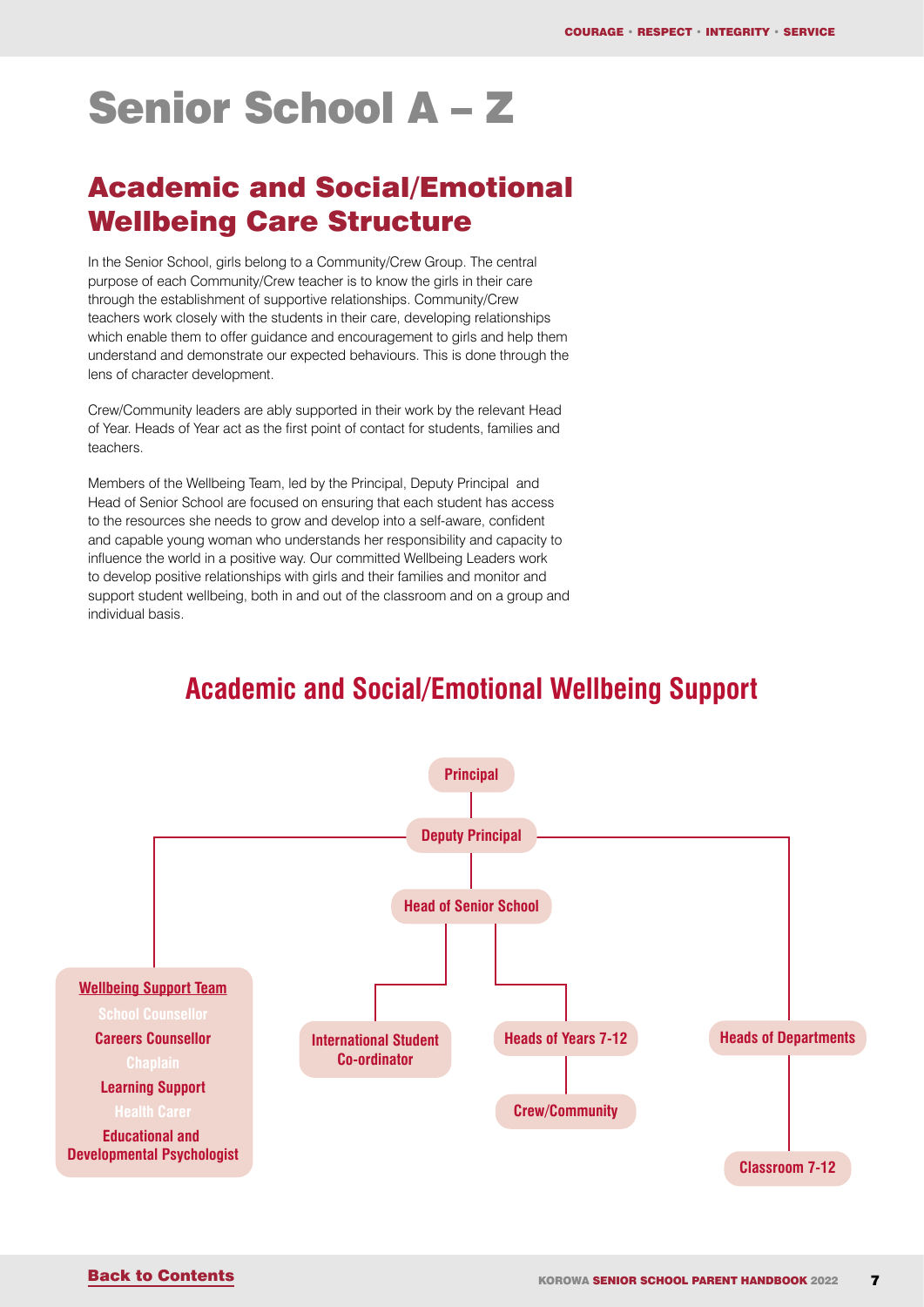### <span id="page-7-0"></span>Community and Crew

Circle, Community, Crew **DEVELOPING GOOD PEOPLE**

**A STRATEGICALLY PLANNED WEEKLY PROGRAM WITHIN A PRESCRIBED STRUCTURE. STUDENTS BUILD POSITIVE CONNECTIONS WITH PEERS AND THEIR STAFF LEADER.** 



 **TEACHERS: • ADVOCATE FOR STUDENTS • MONITOR STUDENT PROGRESS AND DEVELOPMENT**

**WE ARE LEARNING TO**

**WE ARE LEARNING TO**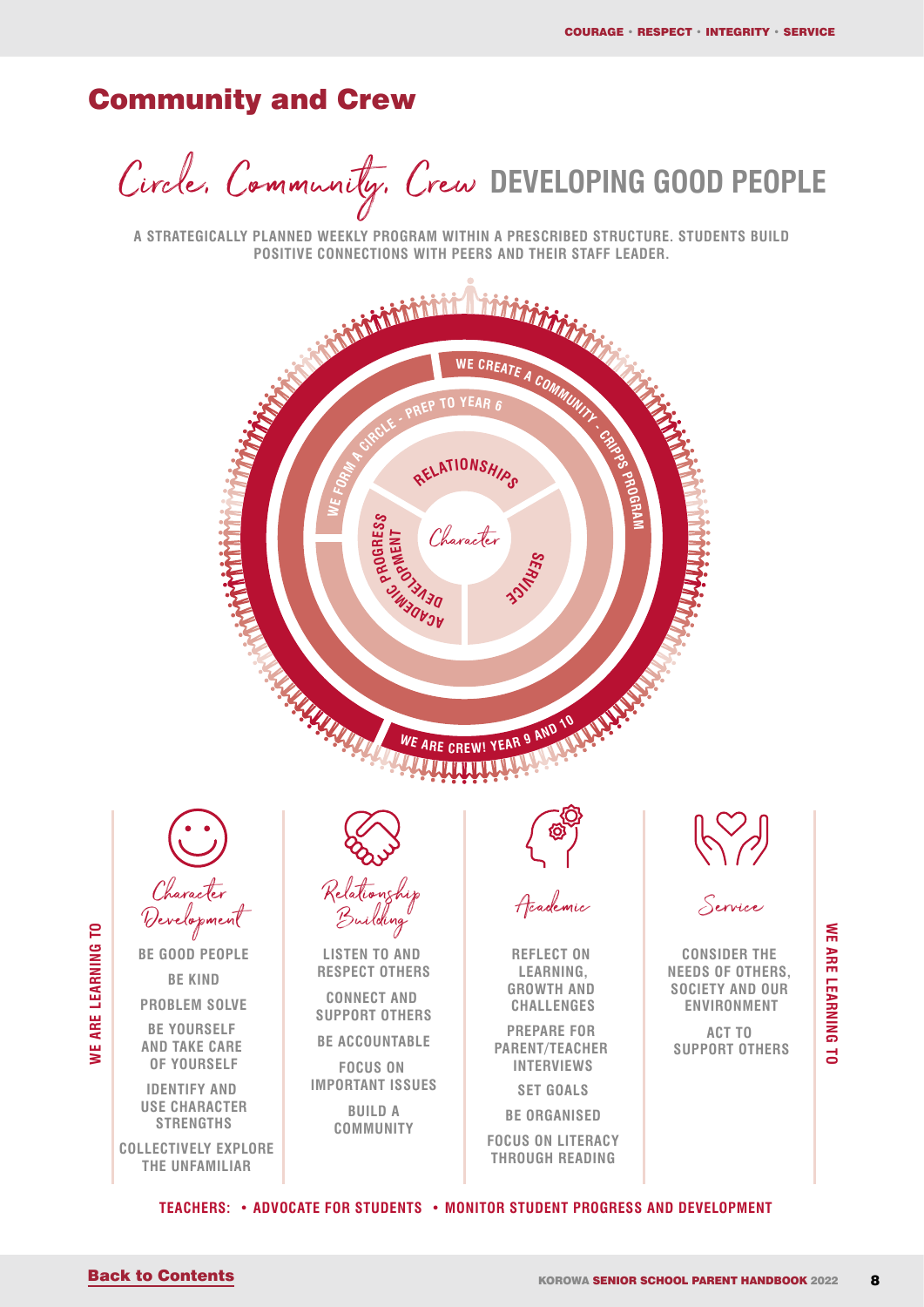### <span id="page-8-0"></span>After Hours

Senior School students who remain after school should make their way to the Learning Commons where they can work under the supervision of Learning Commons staff. The Learning Commons closes at 6.00pm on Monday to Thursday and 4pm on Friday.

### Attendance Expectations

Students across the School are expected to attend all lessons and activities. Parents should notify the School before 9.00am, if a student is to be absent from School.

| Junior School (ELC - Year 6)   | 8808 8844                         |
|--------------------------------|-----------------------------------|
| Reception (Years $7 - 12$ )    | 8808 8888 (Option 1 for absences) |
| Absentee email (ELC - Year 12) | absentees@korowa.vic.edu.au       |

In the case of an unexplained absence, the School will contact the parent or guardian.

Students may not leave the School grounds during the day without permission. If a student needs to leave the classroom during a lesson, she should seek permission from her Teacher. The student should go straight to her destination and return promptly.

Students requesting permission for an extended absence must submit a written request from their parents to the Principal.

Students enrolled in VCE studies are expected to maintain a 100% attendance record and should refer to the VCE Student Handbook for a full explanation of their requirements.

Students in Years 11 or 12 are permitted to arrive in time for their first lesson, and sign out and leave School prior to the end of the School day if they have no other School commitments. This arrangement takes effect only when written permission is provided by the student's parent.

### **Late Arrivals and Early Leavers**

All students are expected to be in class by the beginning of the first lesson. Students who arrive after the beginning of the lesson will be asked to go directly to Student Services to sign in. Students who arrive late must sign in with their Student ID Card at the terminal located in Student Services. In the case of an unexplained absence, the School will contact the parent or guardian. A record of lateness is kept by Student Services and if lateness becomes persistent and/or students do not have appropriate documentation, the relevant Head of Year will address this concern with both the student and her parents.

Students leaving early must confirm receipt of an email sent to Student Services by her parent; or, be in the presence of a parent when signing out of the School.

Students who are unwell should initially be assessed by the School Nurse who will determine whether they should go home and will contact the parent accordingly. Unwell students are not permitted to sign out unless the School Nurse has provided an assessment.

### **Expected Student Attendance at School Functions Outside of School Hours**

| <b>YEAR LEVEL</b> | <b>FVFNT</b>              | <b>DATE</b>                |
|-------------------|---------------------------|----------------------------|
| Years 7 - 12      | House Chorals Competition | Wednesday 2 March 2022     |
| Years $7 - 9$     | House Arts Competition    | Thursday 15 September 2022 |
| Years 7 - 12      | Speech Night              | Thursday 13 October 2022   |

Students requesting permission to absent themselves from any of the above events must submit a written request from their parents to the Principal.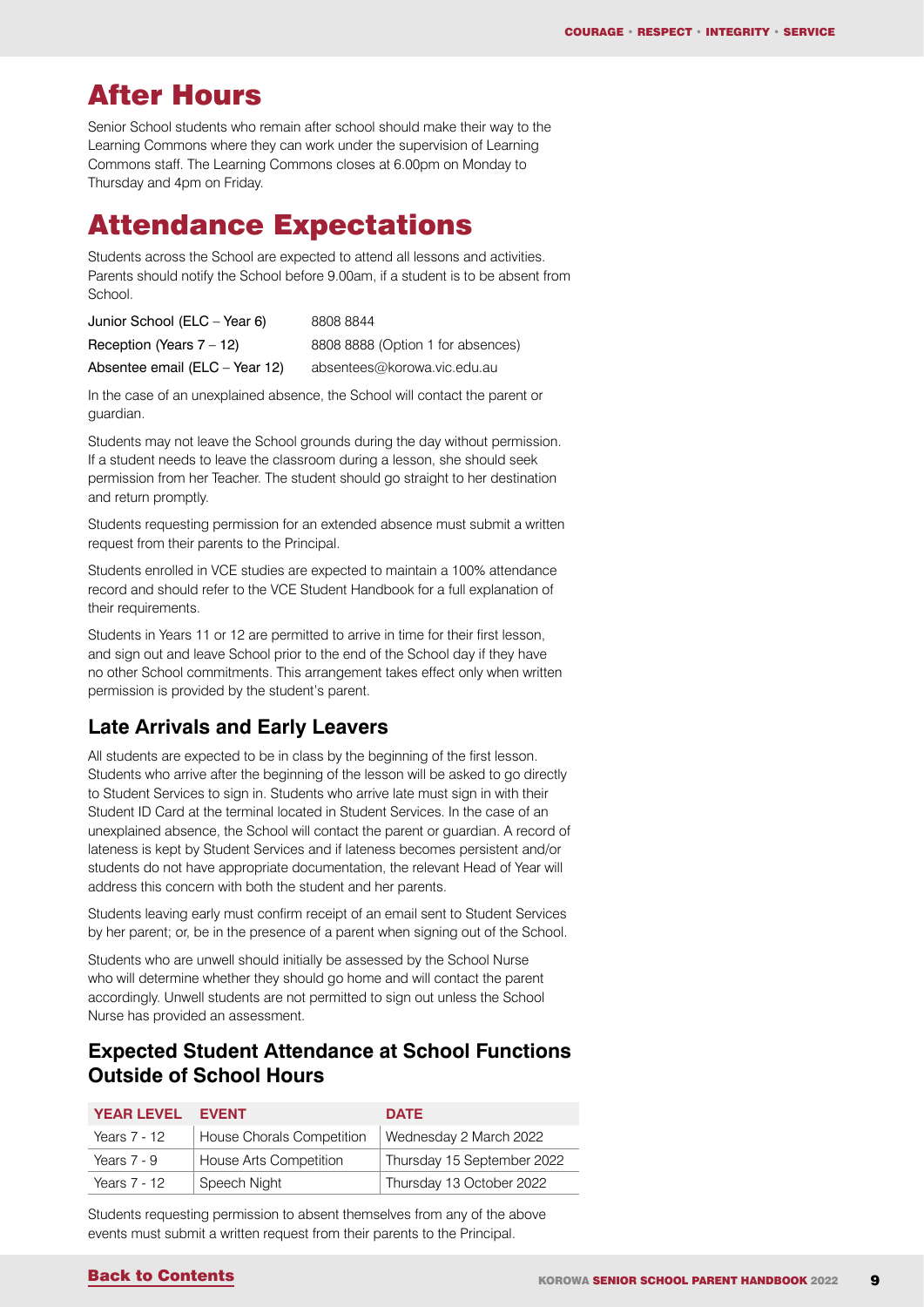### <span id="page-9-0"></span>Student Futures

The Student Futures Program at Korowa is multifaceted and designed to give students the opportunity to develop skills, attitudes and knowledge that will ensure that they are capable of facing the challenges of an ever-changing work force. The frameworks that underpin the program are the Australian Blueprint for Career Development and the Victorian Careers Curriculum Framework. The program results in life-long careers development. The Program takes advantage of all resources available and caters for the individual's needs as well as having a broader commitment to the school community.

The Program includes:

- One-on-one counselling sessions;
- Group counselling sessions;
- Information seminars;
- MaxMe;
- BecomeMe;
- Excursions to Tertiary education providers and a variety of work environments: and,
- Careers testing using the Morrisby test.

### Class Parent Representatives

Class Parent Representatives are parent volunteers who nominate themselves as a point of contact for families in your daughter's year level. The role involves helping to make families feel welcome, included and connected. Everyone is welcome to apply to be a Class Parent Representative in their daughter's year level. Please express your interest by contacting Sharyn Hanly, Director of Community Engagement, on 8808 8893 or shanly@korowa.vic.edu.au

## Curriculum Guides and **Navigators**

Parents and students in the Senior School have access to the following Curriculum Guides and Navigators:

- Cripps Navigator
- Year 9 Navigator
- Year 10 Navigator
- VCE (Years 11 and 12) Navigator
- VCE Student Handbook

These Curriculum Guides, which can be found on the School Website, provide a wealth of information regarding Korowa's Academic and Wellbeing Programs and **Structures**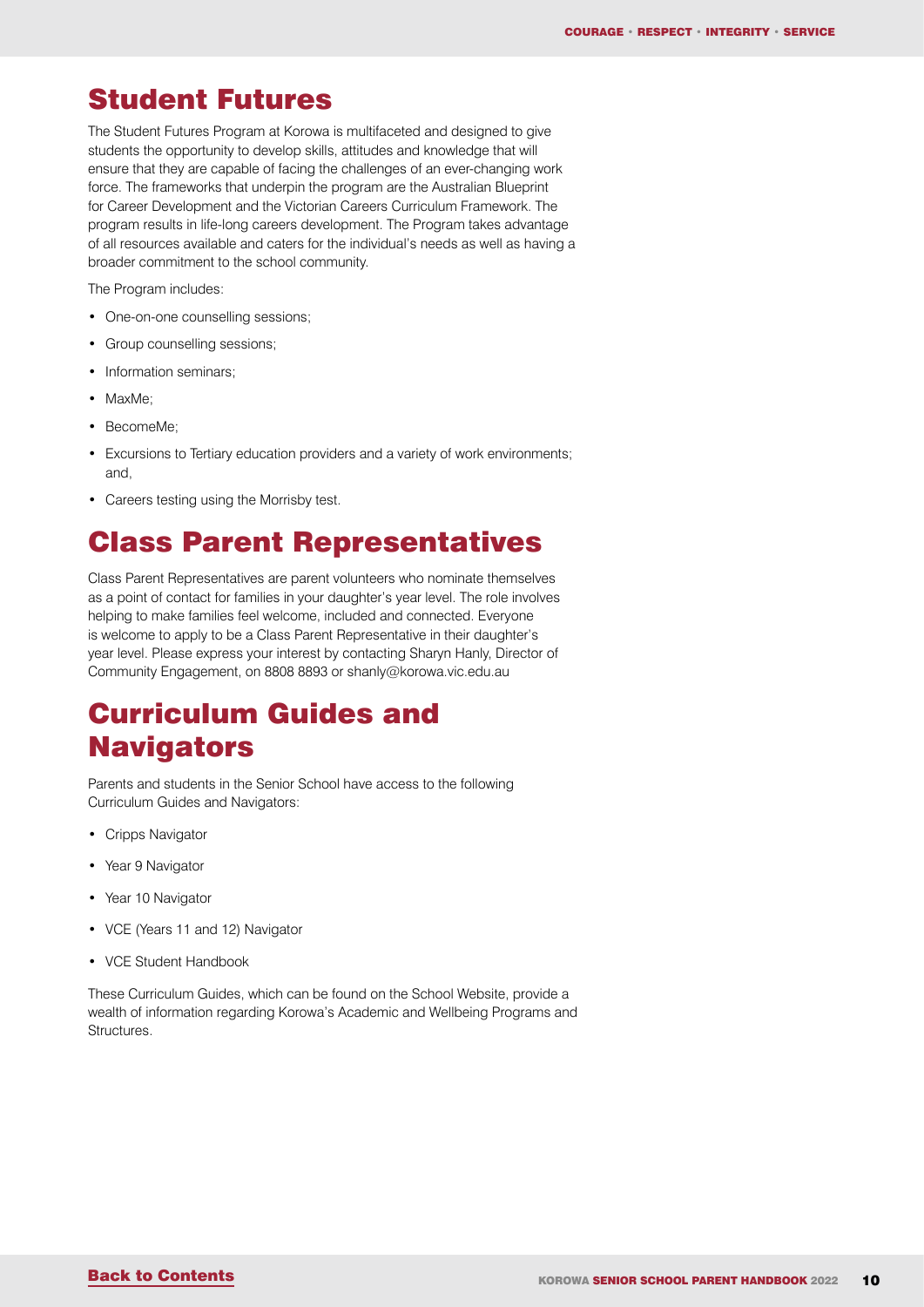### <span id="page-10-0"></span>Co-Curricular Opportunities

At Korowa we are very proud of the diverse range of opportunities for students to develop and extend their talents. More information regarding these activities can be found on the School Website or in the Co-Curricular schedule made available to parents.

### Colours and Awards

Students who contribute in a significant way to the life of the School may be acknowledged through the award of 'Colours' or 'Half Colours'. These are generally awarded to students in Years 11 and 12; however, in exceptional circumstances Colours Awards may be awarded to younger students.

There are also a range of other awards, including academic and service awards for which girls in Years 7 – 12 may be eligible.

## Communications

#### **Parent Communications**

The School utilises several different methods to communicate with parents:

- Phone and email
- Korowa app access to the latest news and school notices, the calendar, your daughter's timetable, classes, key contacts and quick links to resources. Download the app on Google Play or the App Store, search for Korowa Anglican Girls' School.
- Follow us on social media Facebook, Instagram and LinkedIn.

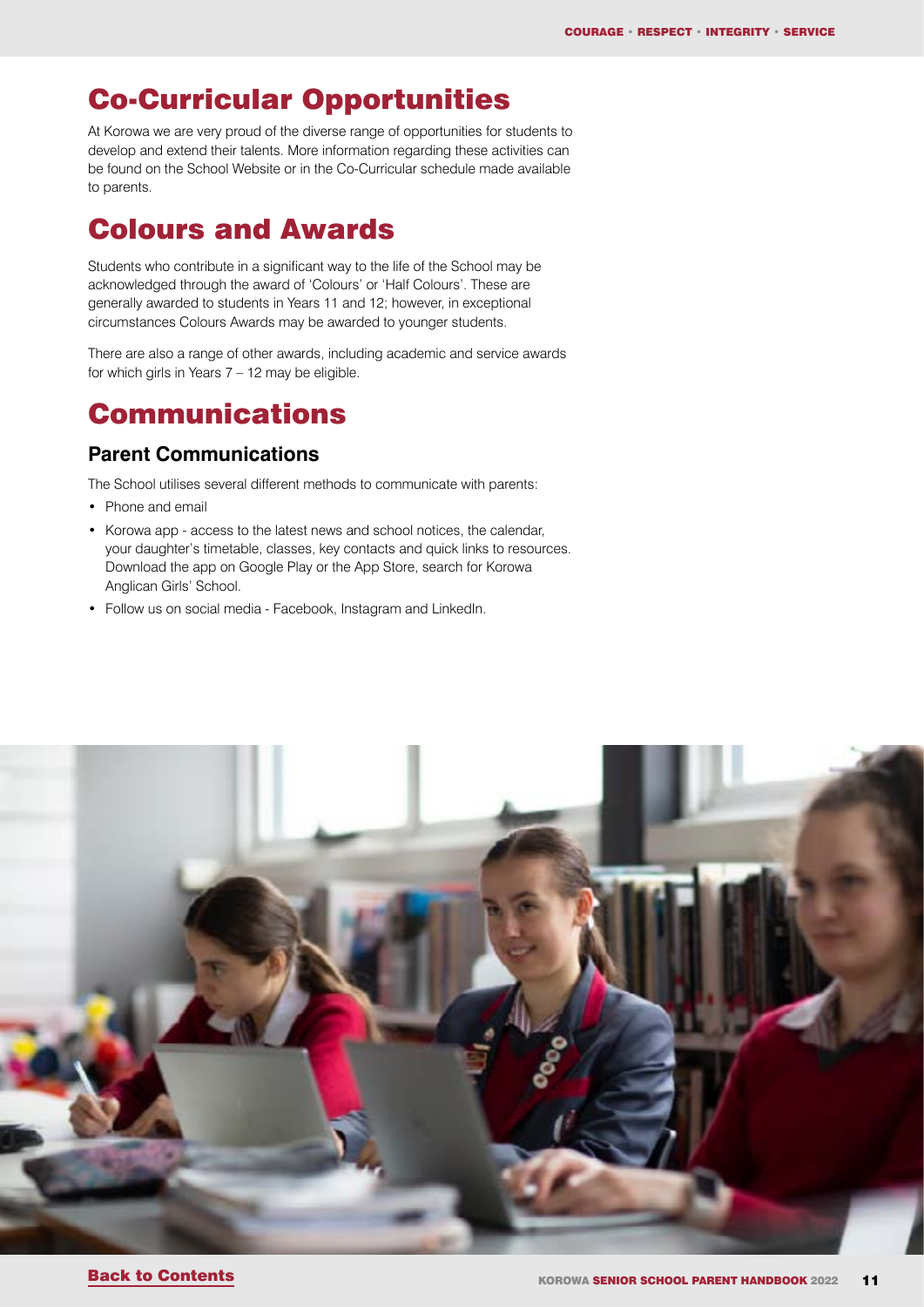#### **Operoo**

Operoo (formerly CareMonkey) is Korowa's primary source for capturing medical information and obtaining permission for excursions, camps and other programs. It is essential that parents take the time to update this medical information on a regular basis, including before every excursion or off-site experience. Operoo can be accessed and updated via a web browser or the app for iOS or Android devices. Our experience is that the app is the easiest way for parents to utilise Operoo. Every student requires an Operoo profile and this should be created and maintained by her parent/guardian. If you would like to learn more about Operoo, please visit www.operoo.com

#### **Konnect**

Konnect is our learning management system which is fundamental to the way every subject runs across Years 7 – 12. Every subject has a class page. There, your daughter can gain access to course materials (PDF, website, videos etc.), classroom activities and common assessment tasks (CATs). Konnect also provides a forum for online discussions through blogs and social stream features. The 'Due Work' section provides a summary of when CATs are due or will be conducted in class. Due Work may also be used to set due dates for formative assessment and homework tasks. Due Work dates will appear in your daughter's Konnect calendar.

#### **Reports**

In the Senior School, written reports are delivered to parents both continuously and online. A Continuous Online Report means that as the semester progresses, your daughter's report will be updated. Feedback about performance in Common Assessment Tasks (CATs) in each subject will be uploaded once marking has concluded. Parents will no longer need to wait until the end of a semester to receive formal feedback. Feedback is available via the Parent Portal for parents, and via Konnect for students.

The number of CATs varies between subject, and the tasks will reflect the more formal aspects of assessment. Each CAT will receive a percentage (%) result, except in those subjects and CATs where a percentage result is not deemed suitable to the nature of the task. At the end of each semester, parents will be able to download a PDF version of the entire report for record keeping purposes. Continuous online reports will be available across Semester 1 and 2. This feedback will be supplemented by parent-teacher interviews in Semester 1 and 2.

Interviews for different year levels are scheduled in Semester 1 and 2 and dates are listed in the Korowa calendar. Parents will be notified when bookings can be made via the Parent Portal. Students are encouraged to attend these interviews with their parents so that they are part of the feedback conversation.

Information and instructions regarding how to make an interview time will be sent to you prior to the first interviews of the year.

#### **Parent Information Sessions**

Parents are invited to a range of Parent Information Evenings throughout the course of the year, which cover topics such as subject selection; Experiential Learning Programs; Pop Up Parenting Sessions; and, transitioning to a new phase of learning. These events take place in pre-recorded, online and face to face format and are listed in the School calendar. Parents are sent invitations a few weeks prior to the event.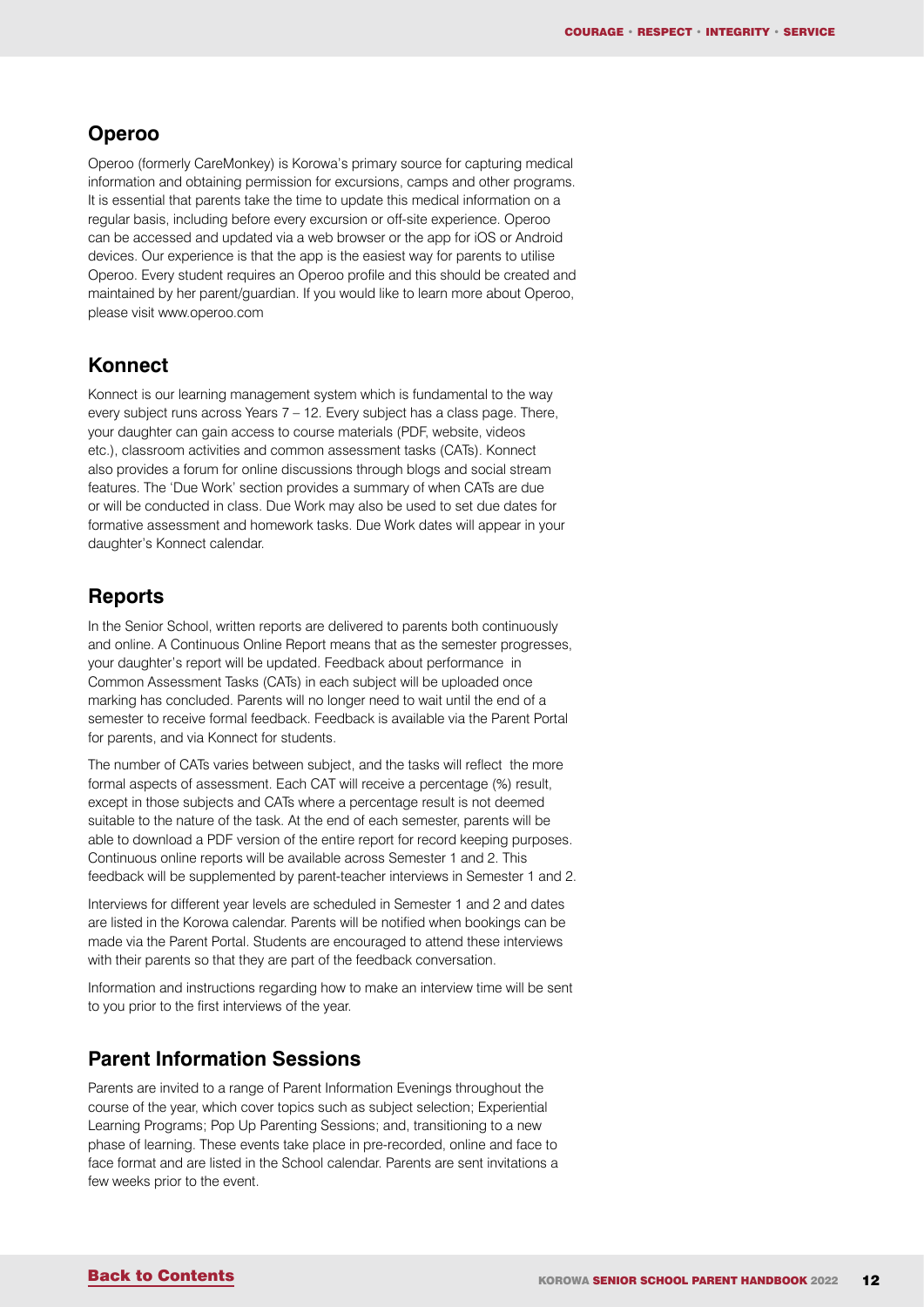## Community Groups

### **The Korovian Club**

Upon leaving school, Korowa students become a life members of the Korovian Club. The Club's committee meets monthly and members represent a wide range of year groups and eras. All Korovians are welcome to attend these meetings. The Club holds functions during the year, most notably the extensive reunion program. The aim of the Korovian Club is to maintain a connection with fellow Korovians and the School. In addition, the Korovian Club generously supports the School. Korovians are also invited to act as mentors or as guest speakers at school events.

If you would like more information about the Club or would like to join the committee, please contact Helen Tope, Korovian Club President via email: [korovian.club@gmail.com](mailto:korovian.club@gmail.com)

For information about reunions and events; to let us know your news; or to update your details, on our records, please contact Ian Robertson, Alumni Manager, on [irobertson@](mailto:irobertson@korowa.vic.edu.au) [korowa.vic.edu.au](mailto:irobertson@korowa.vic.edu.au)

### **Korowa Friendship Groups**

Parents can make new friends and grow the Korowa community through the many Friendship groups that currently exist. They include:

- Friends of Rowing
- Friends of Snowsports
- Friends of the Arts
- Friends of Junior School
- Friends of Netball
- Friends of Basketball
- Korowa Dad's group
- Korowa Friendship group
- Class Representatives

If you would like more information, please contact Sharyn Hanly, Director of Community Engagement, on 8808 8893 or shanly@korowa.vic.edu.au

### **The School Council**

The School Council provides the formal leadership of the strategic framework, and provides long-term direction to conform to a strategic plan.

The School Council also provides loyal but critical support for the School Executive, led by the Principal. Its role is to govern the School, but is not involved in its day-to-day management. It is the School Executive's role to manage the School in accordance with the strategic goals set by the School Council and under its direction. The School Council does not have a management function.

The School Council has overall responsibility to ensure that the School is well-managed and that its operations are successful. It must do all things necessary to ensure that the School meets its objects as set out in the School's Constitution.

The School Council is:

- Stuart Major, Chair (Current Parent)
- Kathy Kings (Korovian)
- Narelle Umbers (Interim Principal of Korowa)
- Karrie Long (Korovian and Current Parent)
- Ross Milton (Current Parent)
- Megan Pepper (Korovian)
- Catherine Robson (Current Parent)
- Craig Whalen (Current Parent)
- Joanne Chin (Korovian)
- Gail James (Current Parent)
- Robert Konoroth, Company Secretary (Director of Business of Korowa)

### **The Korowa Foundation Limited**

Formed in 1990, The Korowa Foundation Limited aims to preserve and enrich the ideals established by the School through a range of fundraising initiatives across the entire Korowa Community.

These activities support ongoing major capital works projects, scholarships and bursaries as well as ensuring high-quality educational, sports and arts resources are available to all students. To date, the Korowa Foundation has assisted in the School raising significant additional funding, improving the experience for Korowa students.

These generous financial contributions provide ongoing support for initiatives not covered by School fees or Government funding. The School must constantly evolve to keep pace with a changing world and demanding educational environment and many of the present facilities in the School have been made possible by the philanthropic generosity of the Korowa community in the past.

The Foundation's Directors are:

- Sandra Ivory, Chair (Korovian)
- Narelle Umbers (Interim Principal of Korowa)
- Margaret Hill (Korovian)
- John Carson (Past Parent)
- Kent Sutherland (Current Parent)

For more information on how you can support the Foundation, please contact Ian Robertson, Alumni Manager on [irobertson@](mailto:irobertson@korowa.vic.edu.au) [korowa.vic.edu.au](mailto:irobertson@korowa.vic.edu.au)

### **The Jessie Patrick Bequest Society**

The Jessie Patrick Bequest Society was established to recognise the special commitment of Korovians and friends who have listed Korowa Anglican Girls' School as a beneficiary in their Will. Named after the first student to enrol at Korowa, the Jessie Patrick Bequest Society provides the School with an opportunity to honour and thank these benefactors during their lifetime.

For more information about leaving a bequest to Korowa or to arrange a confidential conversation with the Interim Principal, Narelle Umbers, please contact Ian Robertson, Alumni Manager, on [irobertson@korowa.vic.edu.au](mailto:irobertson@korowa.vic.edu.au)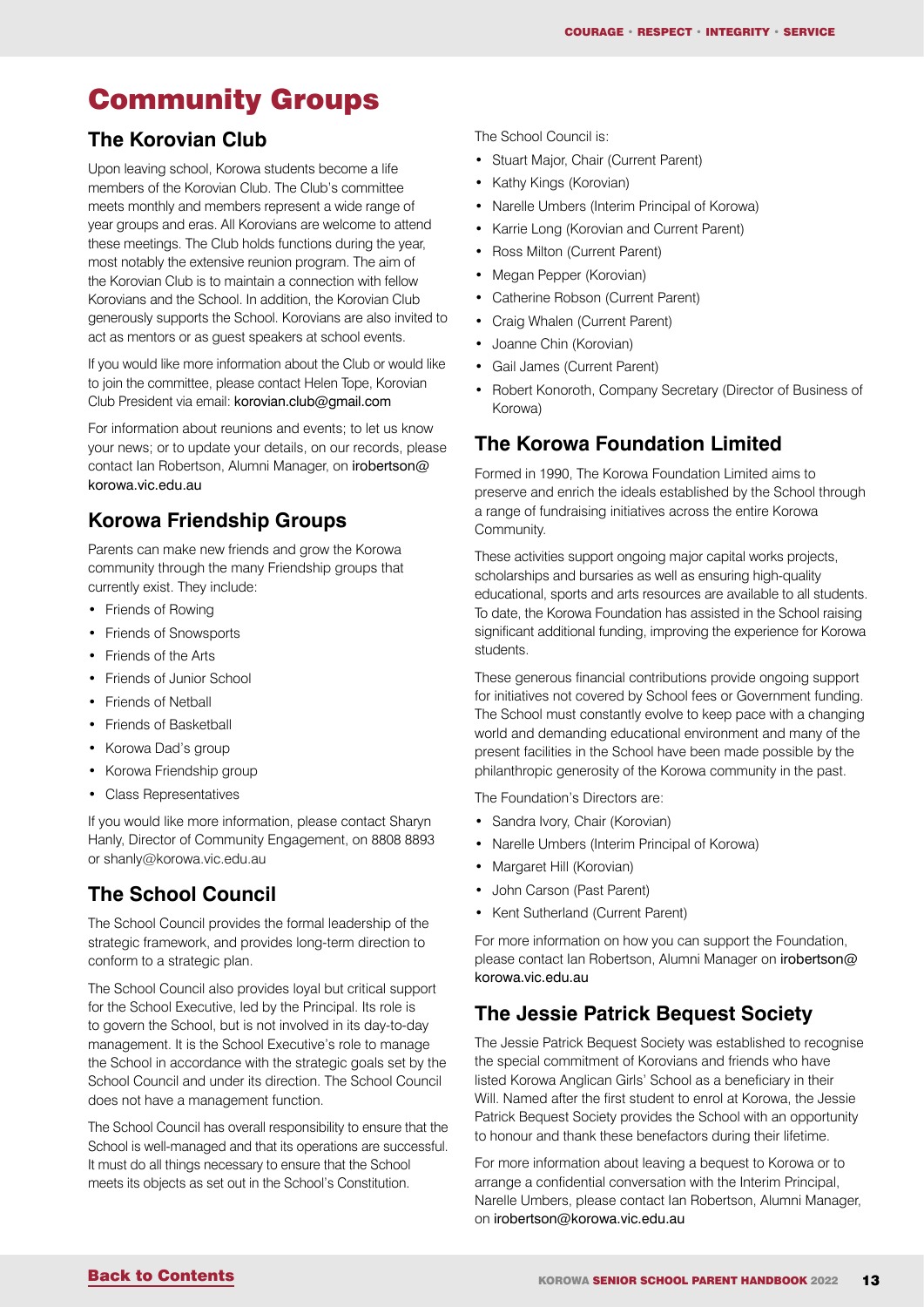### <span id="page-13-0"></span>**Dates**

A list of Term Dates and selected Key School Events can be found on the School Website here:

https://www.korowa.vic.edu.au/page/news-and-events/term-dates/

Each term parents are sent a summary of key dates and events.

Please refer to the School Calendar on the Korowa app or Konnect for a full list of events. It is possible to filter only the events relevant to you by clicking the 'Filters' tab and selecting your campus and preferred event categories.

## Health Centre

If a student is feeling unwell, she should make her way to the Health Centre to see the School Nurse, who may contact her parents. The School Nurse may recommend that the student returns home and/or seeks further medical treatment as required.

The Health Centre is located adjacent to the Drama Halls and is open from 8.30am – 3.30pm each School day.

## Home Learning and Self-supervised Study

#### **Homework**

Homework and home study are intrinsically linked to learning in the classroom. Both are seen as important to a student's progress as it enables students to consolidate, enhance and reflect on their learning. The nature of homework will differ according to the subject and will vary in expectations according to the year level.

Each department has its own homework guidelines. Expectations around completion will be communicated to students at the start of the year or semester. Homework and home study are opportunities for students to enhance their skills in lifelong learning, persistence and self-management. These attributes are highly valued in the workforce.

Homework tends to be task oriented, teacher directed and has a set completion date that students must meet. Study tends to be student centred, self-initiated and should be ongoing in nature.

These guidelines may assist you in helping your daughter complete home tasks which are set according to the homework timetable:

| <b>YEAR LEVEL WEEKDAYS</b> |                                                                    | <b>WEEKENDS</b>          |
|----------------------------|--------------------------------------------------------------------|--------------------------|
| 12 <sup>°</sup>            | 3 hours per night                                                  | 6 hours                  |
| 11                         | 2 1/2 hours per night                                              | 5 hours                  |
| 10                         | 2 hours per night                                                  | 4 hours                  |
| 9                          | 11/2 hours per night                                               | 3 hours                  |
| 8                          | 11/2 hours per night<br>(including 30 minutes of reading/revision) | $1\frac{1}{2}$ - 2 hours |
|                            | 1 hour per night                                                   | 11/ <sub>2</sub> hours   |

Students are encouraged to record and then tick off set work in the School Diary as it is completed. The School Diary is used to note assignments, tests, project due dates, special activities, meetings and lessons.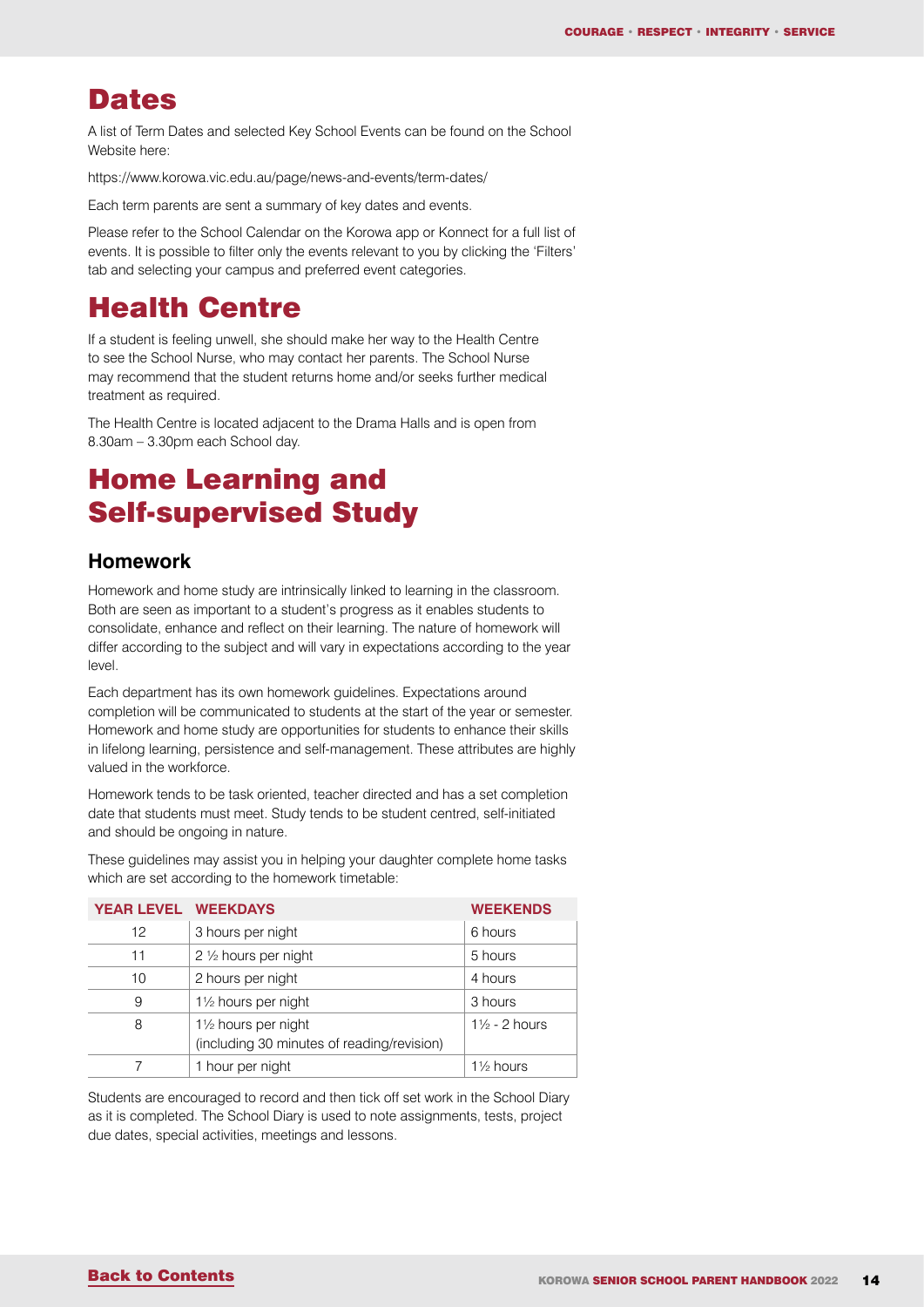<span id="page-14-0"></span>Parents are asked to take an active interest in their daughter's homework by helping ensure that she uses the School Diary effectively and that she adheres to the amounts of time set for homework as much as possible. Students are to do their own work, but parents can help by:

- assisting to locate and understand information;
- praising/acknowledging self- motivated learning behaviours (eg. regular revision, efficient use of record book, seeking help outside of class);
- talking about topics they are studying and skills they are developing and showing interest by asking questions:
- providing a quiet time and place for study;
- helping ensure that there is some rest and relaxation; and
- notifying the Head of Year if your daughter is suffering problems which could affect the amount of homework she can do.

Students are encouraged to limit the weight of their school bags by ensuring that they only take home books that are required for that night's homework and study.

#### **Years 11 and 12**

Homework and home study are essential at VCE level; however, students can complete some of their homework in study periods at School. Year 11 and 12 students should be undertaking homework and study each night. Whilst the amount of homework set each night will vary, it is important that study and revision are factored in on a regular basis so as to consolidate concepts and material already completed.

### Homework Hub

Our after school Homework Hub program runs Monday to Thursday in the Learning Commons (Senior School Library) until 6.00pm. It is a free service for students in Years 4 – 8, providing the assistance of a dedicated Supervisor.

Students in the Cripps Years may avail themselves of the Homework Hub service. Students in the Senior Years are still welcome and encouraged to use the Library for study. For more information, please contact the Homework Hub Supervisor, via email: homeworkhub@korowa.vic.edu.au

## IT Helpdesk (Student Support Services)

The IT Services Team is located in the Learning Commons (Senior School Library). If you require assistance from IT Services, they are available from 8.00am – 4.00pm daily. Alternatively, you can contact them on 8808 8816 or via email helpdesk@korowa.vic.edu.au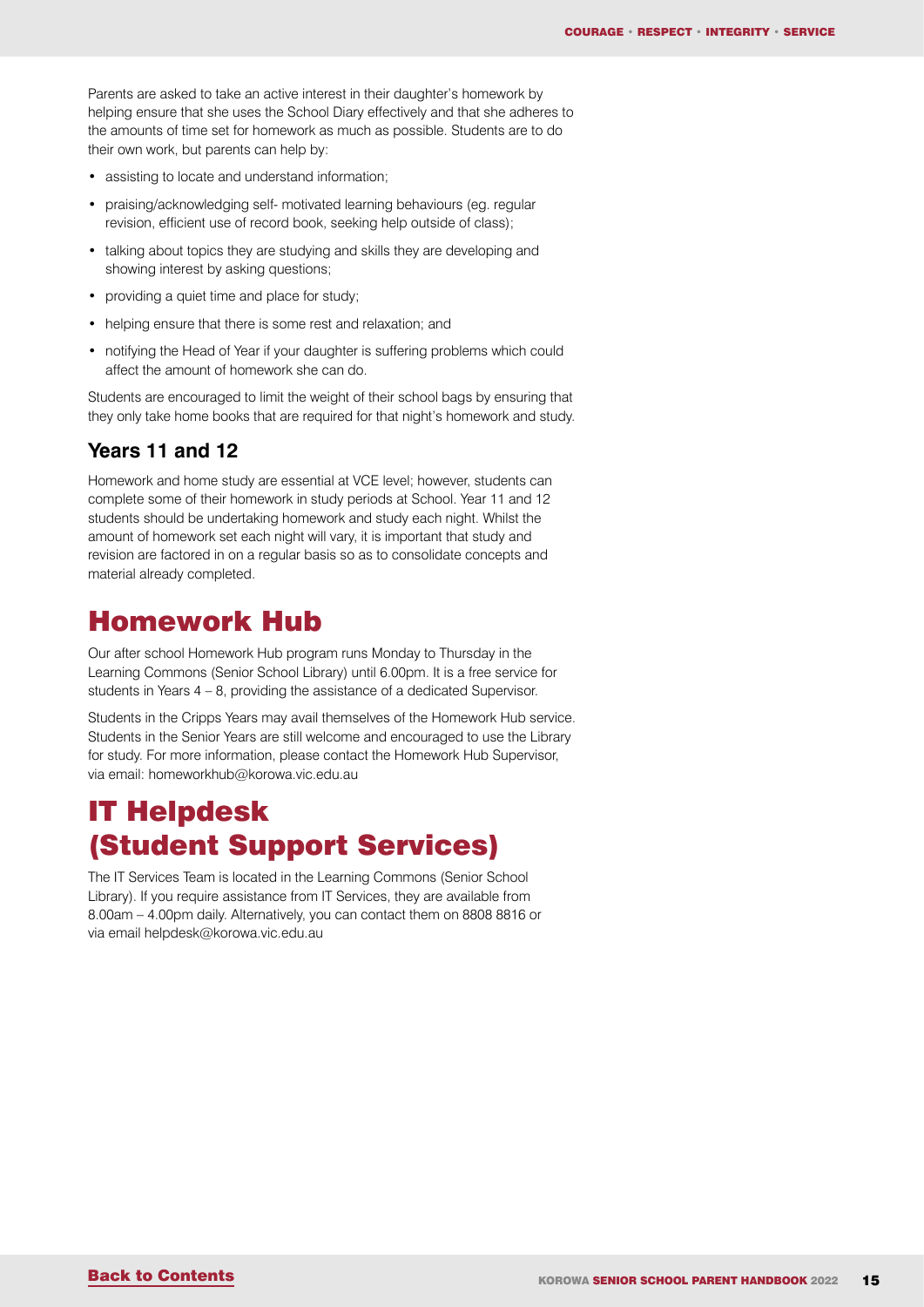## <span id="page-15-0"></span>Information Communication and Technology (ICT) Student Use Agreement

### **YEARS 5–12**

When I use digital technologies and the internet I agree to be a safe, responsible and ethical user at all times by:

- Respecting others and communicating with them in a supportive manner, ensuring my electronic communication is appropriate and reflects a positive image of me, others and Korowa
- Never participating in online bullying (e.g. sending or forwarding messages and supporting others in harmful, intimidating, abusive, threatening, violent, inappropriate or hurtful online behaviours)
- Never disrespecting the rights of others, including using obscene, offensive or inappropriate language
- Thinking carefully about the content I upload or post online, knowing that this is a personal reflection of who I am and can influence what people think of me and my school
- Not uploading to social media or other online sites, images of myself or others in School Uniform
- Not using the School crest in any form or forum
- Not engaging in any activity that impacts negatively the reputation of the School or members of the School community
- Protecting my privacy by not giving out personal details, including my full name, telephone number, address, passwords and images
- Keeping my Korowa password/s private and secure
- Protecting the privacy of others by never posting or forwarding their personal details or images without their consent
- Always seeking permission before recording (including photos) members of the Korowa community (students, teachers, staff and visitors)
- Not interfering with network systems and security or the data of another user
- Not attempting to log into the network with a user name or password of another student
- Not engaging in illegal activities such as threatening the safety of others or engaging in criminal activity
- Refraining from seeking out, creating, downloading or transmitting any inappropriate, objectionable, unauthorised or illegal content/material
- Refraining from downloading material without the appropriate permission and not downloading unauthorised programs, including games, movies and music
- Not installing or downloading copies of software that is not licensed by the School
- Abiding by copyright and intellectual property regulations by requesting permission to use images, text, audio and video, and attributing references appropriately
- Not accessing media that falls outside the School's policies and carrying out Internet searches using Safe Search settings
- Reviewing and ensuring that I meet the terms and conditions of use for any digital or online tool (e.g. age restrictions, parental consent requirements), and if my understanding is unclear seeking further explanation from a trusted adult (parent or teacher)
- Not opening any attachments or clicking on any links embedded in an email unless I have confidence in the identity of the sender
- Storing my computer and mobile phone in a locked locker when not in use
- Carrying my computer in an appropriate bag/case
- Handling ICT devices with care and promptly notifying IT Services of any malfunction, loss or damage on my computer
- Ensuring my computer is fully charged and available for use at the beginning of the School day
- Making regular back-up copies of my personal work files to the Korowa network or a storage device
- Not tampering with or damaging computer hardware or software
- Seeking teacher permission before using a mobile phone, headphones or other personal technology during classes
- Checking Korowa student emails daily and managing the storage of sent and received emails
- Talking to a teacher or a trusted adult if I personally feel uncomfortable or unsafe online, or if I see others participating in unsafe, inappropriate or hurtful online behaviour
- Reporting any unacceptable use of ICT to a staff member immediately, including any inadvertent access of inappropriate material or hurtful electronic communication

**Underpinning the Korowa Information and Communication Technology Student Use Agreement (Years 5 – 12) is the Korowa ICT Policy (Students) and the Korowa Student ICT Responsible Use Policy, both of which can be found on Konnect. If a breach of either of these policies occurs, consequences may be imposed, as outlined in the Student Behaviour Expectations section of the School Diary.**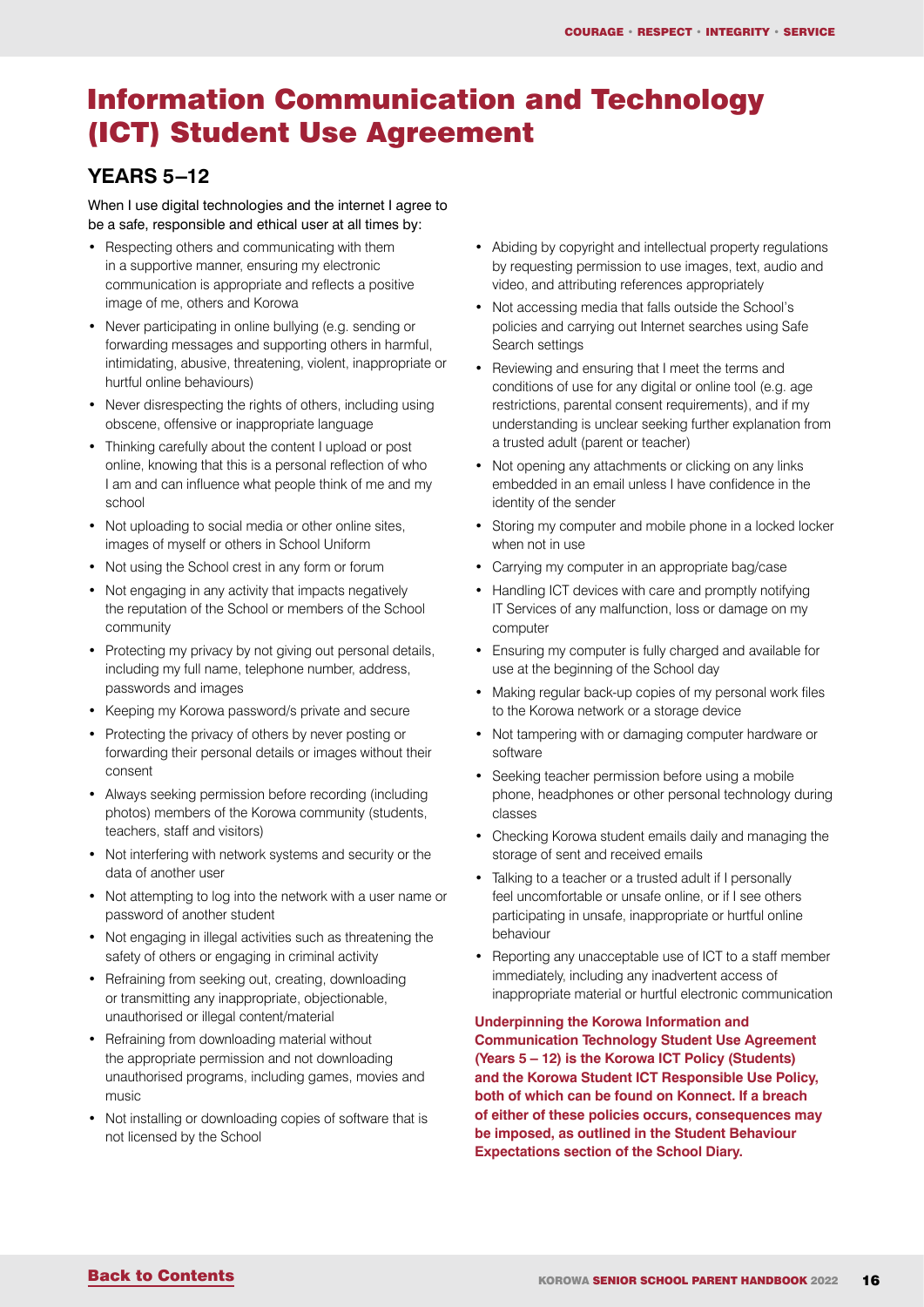## <span id="page-16-0"></span>Korowa – A Safe Environment For Everyone

Korowa Anglican Girls' School is a Child Safe School. We have a zero tolerance stance on child abuse and are committed to protecting all children from all forms of abuse. We are clear about our behavioural expectations of every person in our community. The information below is shared with all students in a range of forms, including the School Diary.

Korowa's Child Protection Program Handbook is available at: https://www.korowa.vic.edu.au/page/about/child-safe-school/

The Child Protection and Safety Policy can be downloaded from that website.

### **What Do I Do If I Am Feeling Unsafe At School?**

If you are feeling unsafe or have any concerns for your safety or that of a fellow student whilst at School, on an excursion or camp, or when participating in any online activities, you should immediately discuss the matter with your parents or any member of the Korowa staff that you feel comfortable.

The staff member will need to document the conversation and will ask whether you are comfortable with them involving the School Counsellor or another Korowa Child Protection Officer in the conversation.

Korowa's Child Protection Officers are:

- The School Counsellor; and
- The Risk and Compliance Coordinator; and
- The School Chaplain

The Korowa staff member (together with the Child Protection Officer, where you have agreed to them being present) will discuss the matter with you and will document the conversation.

If a Child Protection Officer was not involved in the initial conversation, the staff member will then report directly to one of the Child Protection Officers.

### **What Will Korowa Do In Response To Your Report?**

The Korowa staff involved will:

- Ensure that they accurately document your concerns;
- Ensure the matter is handled sensitively and in a confidential manner; and
- Take steps to protect you from further harm.

Korowa has clear behavioural expectations from all our staff and all adults who may interact with you. If you have any concerns, please ensure you speak to your parents, or contact a Korowa staff member you are comfortable with.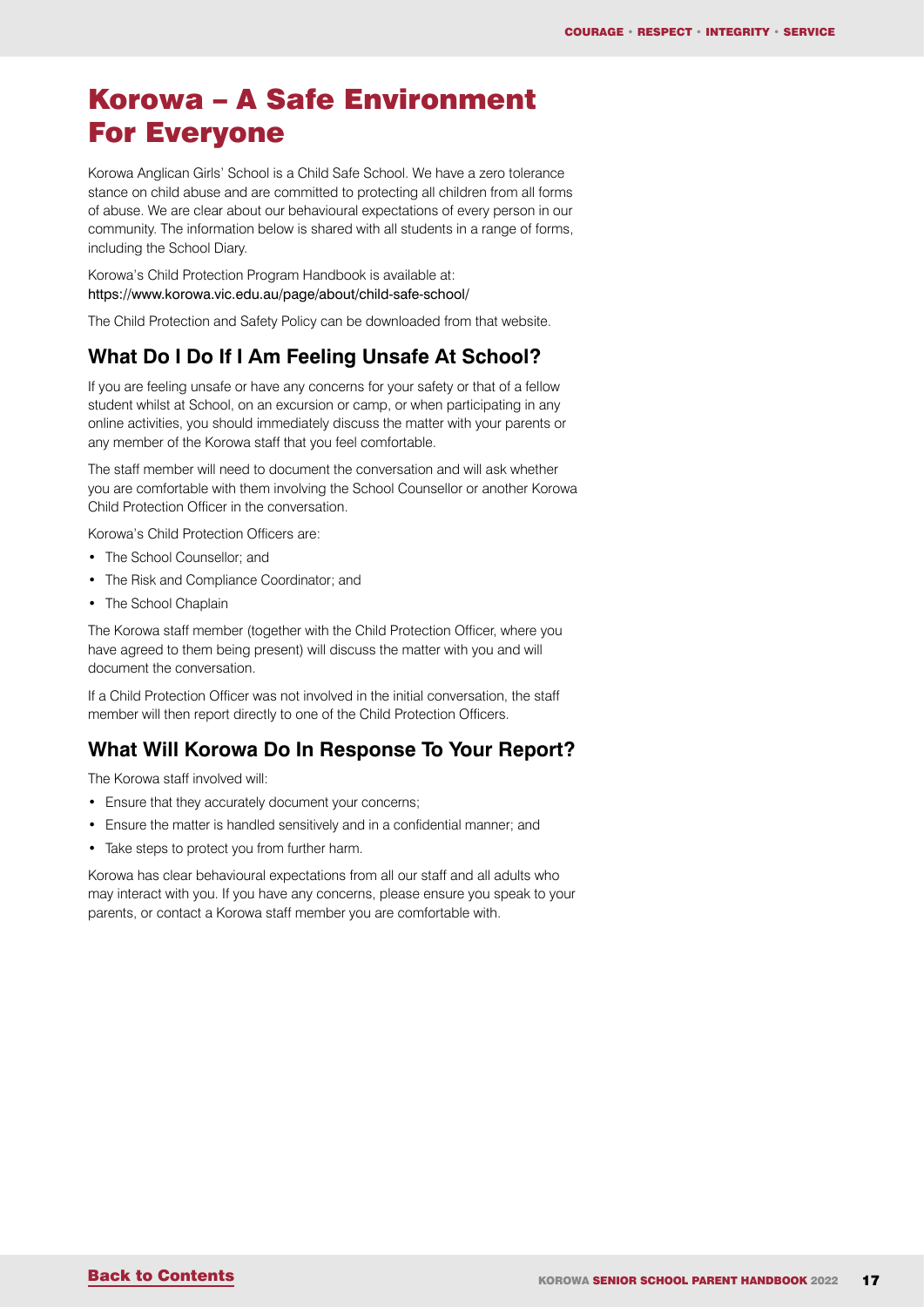### <span id="page-17-0"></span>Leadership

There are many opportunities, both formal and informal, for Senior School students to develop leadership skills. Leadership in the Senior School is underpinned by our core value of Service, and leadership roles provide for our girls to both give of themselves, and make a positive impact on the community that they serve.

## Learning Commons

### **Opening Hours**

The Learning Commons is located on Level 2 of the Senior School building and opens as follows:

| <b>OPENING HOURS (During Term Time)</b> |                   |  |  |  |  |  |
|-----------------------------------------|-------------------|--|--|--|--|--|
| Monday – Thursday                       | $8.00am - 6.00pm$ |  |  |  |  |  |
| Friday                                  | $8.00am - 4.00pm$ |  |  |  |  |  |

Opening hours for each holiday break will be published in the week prior to the break.

### **Staff**

Library staff, led by Lead Librarian Natalie Elliott, are committed to fostering a love of lifelong learning with a focus on digital literacy, information fluency and pleasure reading.

#### **Loans**

Students may borrow printed matter resources in the Senior Learning Commons and Junior Learning Commons for three weeks. Equipment such as cameras, GoPros and tripods are also available for loan. Loans can be renewed with Learning Commons staff either in person or via email at: library@korowa.vic.edu.au

#### **Resources**

The Learning Commons houses a contemporary fiction collection which has been carefully curated for our community. Students are welcome to suggest books they would like added to the Library's collection. The Learning Commons holds a nonfiction collection that supports curriculum and learning, and also features electronic databases which are accessible through the virtual Learning Commons, 24/7.

### **Facilities**

The Learning Commons offers an open plan environment, with flexible spaces that support teaching and learning. There are areas for collaboration, quiet study and reflection, as well as a warm, relaxing reading area with comfortable furnishings.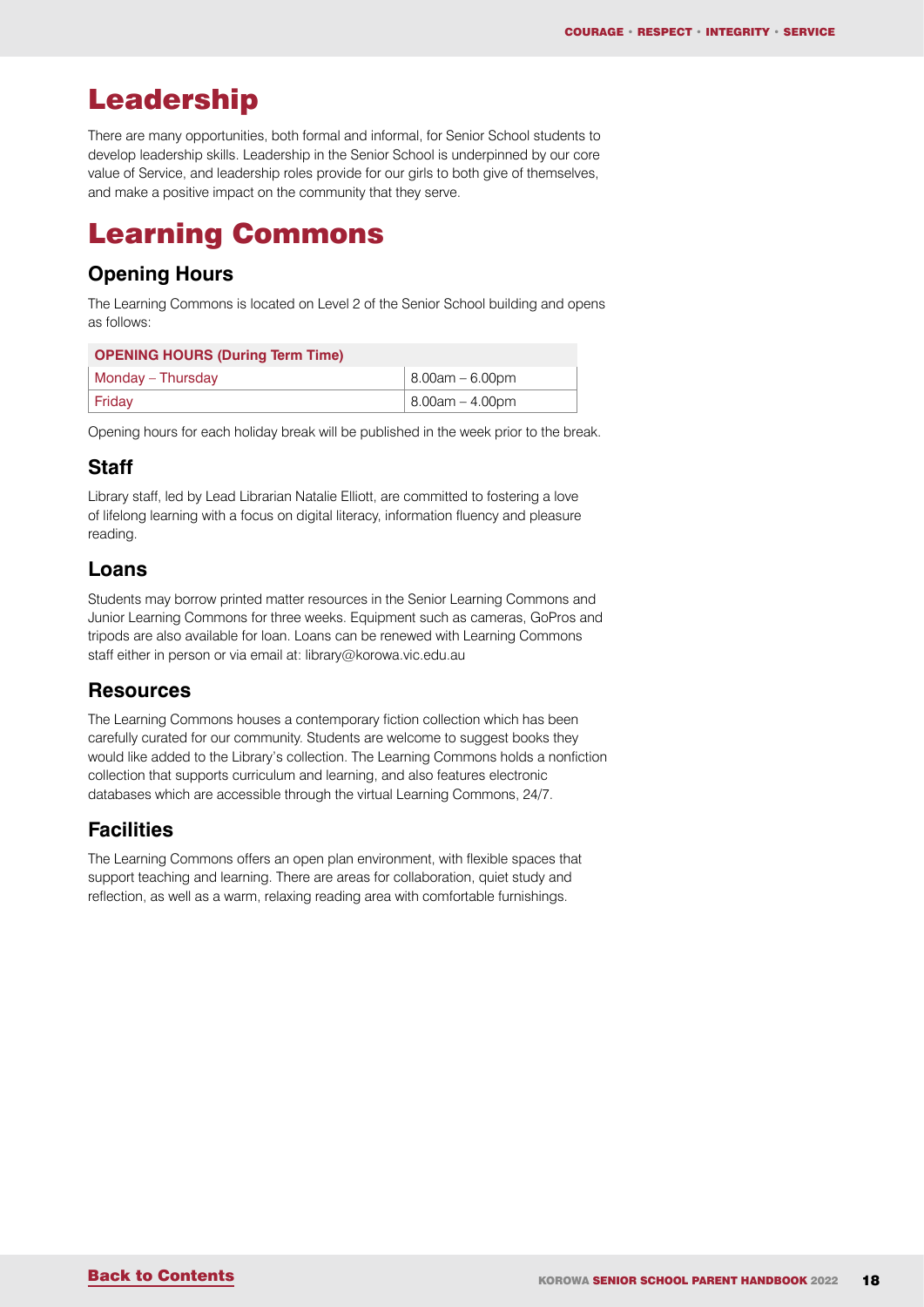### <span id="page-18-0"></span>Music

#### **Instrumental, Vocal and Theory Lessons**

In addition to the classroom Music Program, the instrumental program offers tuition individually, with the possibility of shared lessons should like students be available. Korowa prides itself on its high quality music staff who are specialists in their own instrument, enabling students to receive outstanding tuition and guidance. Tuition on all orchestral and band instruments is offered, and students who learn an instrument, including voice, are expected to belong to an ensemble. Students may also enrol for Music Theory classes to enhance their playing.

Enrolment for lessons may be arranged at any time during the school year. Enrolment forms are available through Konnect, the School website and the Music School.

In conjunction with the classroom Music Program, instrumental lessons provide a foundation for possible future VCE Music Performance study.

#### **Ensembles**

All students are encouraged to join the many ensembles which rehearse weekly and give students memorable. exciting performance options, as well as the opportunity to mix with students of different year levels and gain further recognition through the awards and music colours. Students who learn an instrument are expected to belong to an ensemble. Membership of ensembles, including choirs, is open to all students whether they learn in the school or privately. Korowa has a range of instrumental ensembles that cater for all levels of playing ability. These include different level concert bands, stage bands and string ensembles, and flagship ensembles such as Koristers, Wind Symphony and Menuhin Orchestra.

Ensembles include:

- Amadeus Strings Intermediate Strings
- Chamber Strings Advanced String players Years 7 12
- Koristers Advanced Auditioned choir for students from Years  $7 - 8$
- Koristers Advanced Auditioned choir for students from Years 9 – 12
- The Wendy Taylor Orchestra Full symphony orchestra for students from Years 7 – 12
- Rock Bands By audition
- Korale Choir open to all students from Years 7 12
- Stage Band Advanced Stage Band
- Small Chamber ensembles By invitation for advanced performers
- Wind Symphony Advanced Wind and percussion players

#### **Performance Opportunities**

A wide variety of performance opportunities are offered to students. These range from informal soirees and lunchtime concerts to performances at Assemblies and the formal Gala Concert, Founder's Day Service and Speech Night. Students are encouraged to compose music for performance and to direct their own rehearsals of ensembles and choirs through the House Arts Festival and House Chorals Competition. These performances give students wonderful leadership opportunities and invaluable skills, and are highly valued by all.

Students also participate in Performing Arts productions, plays, dance showcases and concerts.

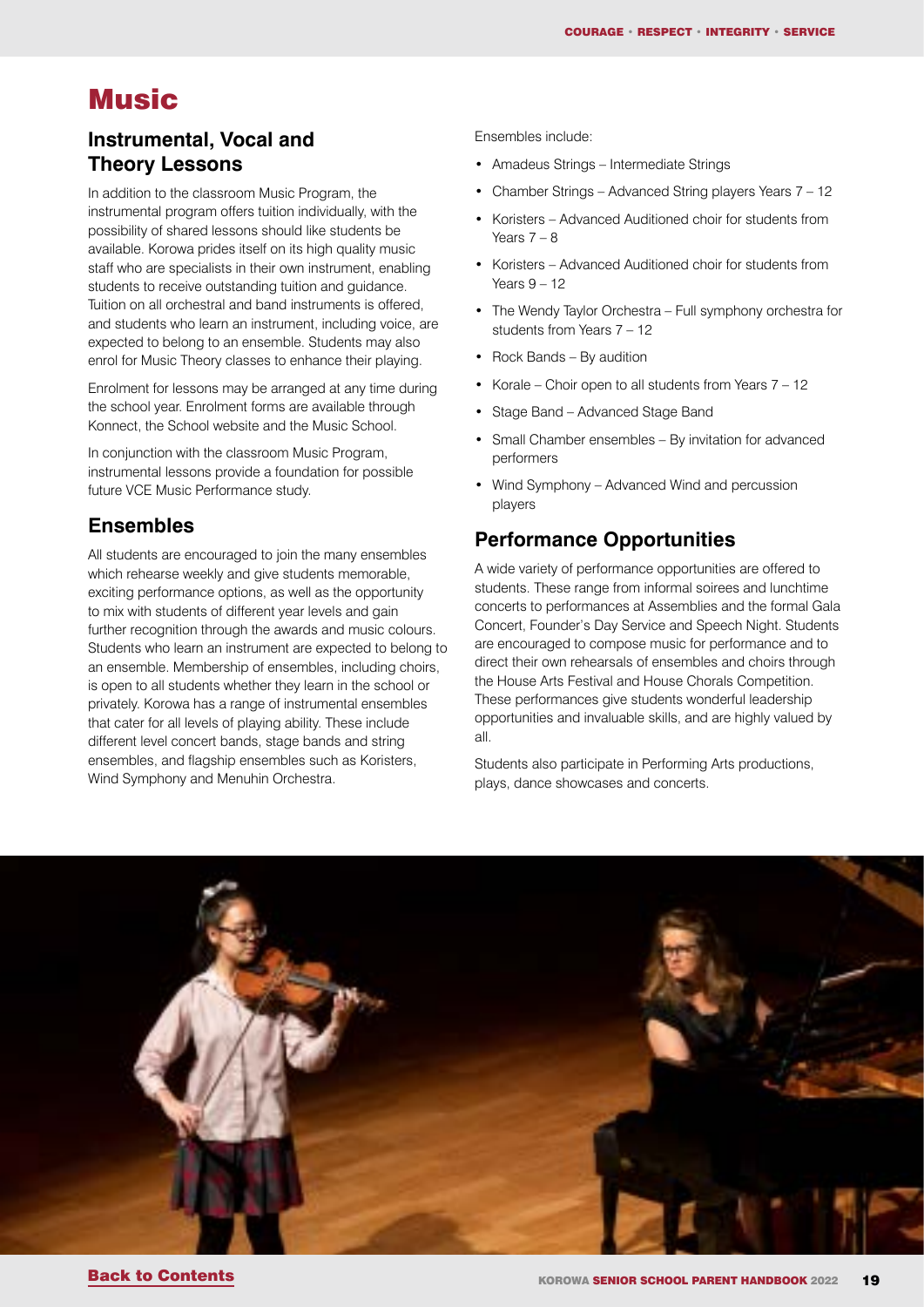## <span id="page-19-0"></span>Managing Personal Property

#### **ID Card**

All Years 3 – 12 students are issued with an ID card. New students are provided with their ID card approximately two weeks after their first school photo is taken. The Korowa ID card is used by students to sign in and out at Student Services/ Junior School Reception; when borrowing items from the library; when accessing photocopiers and printers; and as a debit card in Tuckies (Years 3 – 12). It is also proof of student status and age in Australia and can be used as proof of identity for external examinations. Korowa student ID cards with the Public Transport Victoria logo (PTV) can also be used to purchase a concession Myki for use on public transport in Victoria. The initial issue of the ID card is free; however, a replacement cost for lost cards will be charged. Students in Years 5 – 12 are provided with \$10 printing credit per semester. Additional credit can be purchased in the Senior School Learning Commons.

### **Lockers and Storage Spaces**

Students across the School are issued with a locker or a storage space at the start of each year. Students in the Senior School are required to provide their own lock.

All belongings must be kept in their locker and remain locked. Valuable items are not to be left in lockers overnight and girls are discouraged from bringing large amounts of money to school. If money is required, your daughter's Head of Year can assist with secure storage. Musical instruments should be stored securely in the Music School.

The School will assume no responsibility for the loss of or damage to any electronic device, equipment or sum of money brought to School from home.

### **Mobile Phones**

Students are welcome to bring their personal mobile phones to School; however, these items are the responsibility of the student and the School accepts no responsibility for loss or damage. Before a student can bring her mobile phone to School, she is required to complete the Student General Agreement found in the School Diary. Students are expected to use the mobile phones in a way that meets the expectations of the Korowa Student ICT Responsible Use Policy.

In Years 7 – 8, girls are expected to store their mobile phone in their locker between 8.20am and 3.15pm. In Years 9 – 12, girls are encouraged to do so. Mobile phones are not to be accessed during class time, unless for a specific learning purpose articulated by the teacher, or with express permission from the teacher.

All students must seek permission before recording or photographing members of the Korowa Community (students, teachers, staff and visitors). All students are also required to seek permission before posting on social media or other websites, images (photo and video) of members of the Korowa Community.

### **Mobile Phones and other devices in Cripps**

The Cripps building is a technology free zone at Recess and Lunchtime. Therefore, girls are expected to put these devices in their locker at all times and focus on face to face interactions. If a Cripps student needs to complete School work during Recess or lunchtime, she is expected to do so in the Learning Commons.

## Parking

Parking in the streets around Korowa can be difficult at times, particularly at peak hours and during special events. Please be considerate when parking, keeping in mind the safety of pedestrians and the rights of our neighbours regarding ease of access to their properties. We encourage families to park nearby and then walk to school.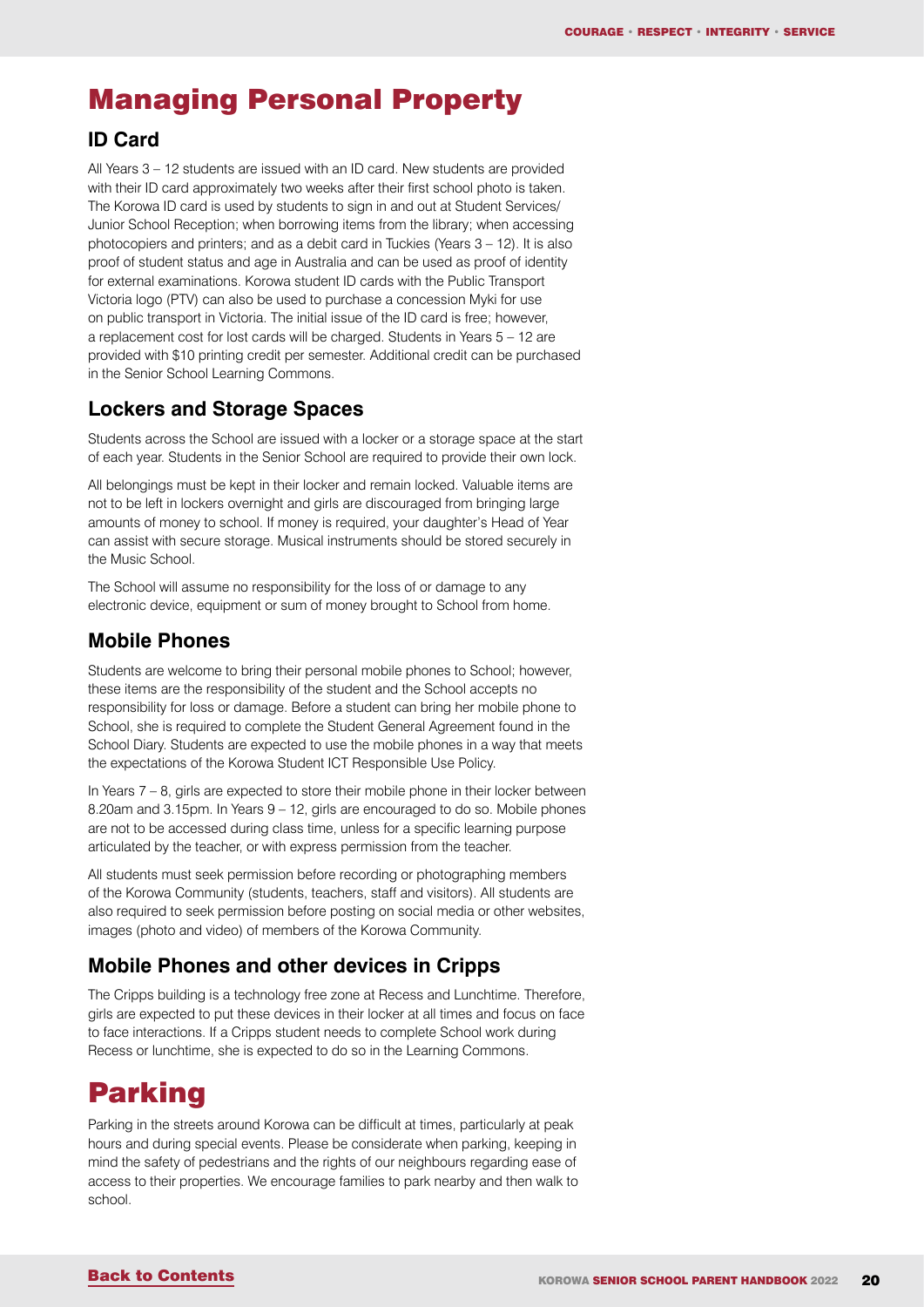### <span id="page-20-0"></span>Parties

Parties which are organised outside of the Korowa setting by parents/students are done so at the organiser's own risk. Korowa does not condone any parties organised in the name of Korowa. In addition, invitations to private parties should not contain the Korowa crest or any Korowa branding, nor should they be distributed via Korowa's media services.

## Photos of Students – Parent Photography and Filming for Personal Use

All Parents and Guardians are reminded that care should be taken when photographing or filming their daughters. Please ensure that you do not inadvertently take a photograph or footage of any other girl that is then subsequently uploaded onto social media of any kind. Please ensure that you only post photos on social media with permission of other parents.

The Korowa social media platforms do not include girls whose parents have not given permission for their images to be published externally. We are not able to disclose students for which such permission has not been given, therefore it is important to avoid any possibility of betraying the trust placed in us.

The safety of every girl in our care is obviously vital and your assistance in this matter is much appreciated.

## **School Diary**

The School Diary is compulsory in Years 7 and 8, and optional in Years 9-12. If students in Years 9-12 choose not to purchase a School Diary they should ensure that they have an appropriate and effective method for recording their work and commitments, including homework tasks, due dates for assignments, assessment tasks and tests/exams.

Parents in the Cripps Program are asked to take an active interest in their daughter's homework and study by helping ensure that she uses the School Diary effectively and she undertakes a regular homework pattern. Parents can assist by:

- having conversations about topics being studied;
- providing a quiet time and place for study;
- ensuring that their daughter has some rest and relaxation time; and
- where there are concerns, notifying the subject teacher or Head of Year;
- signing the School Diary.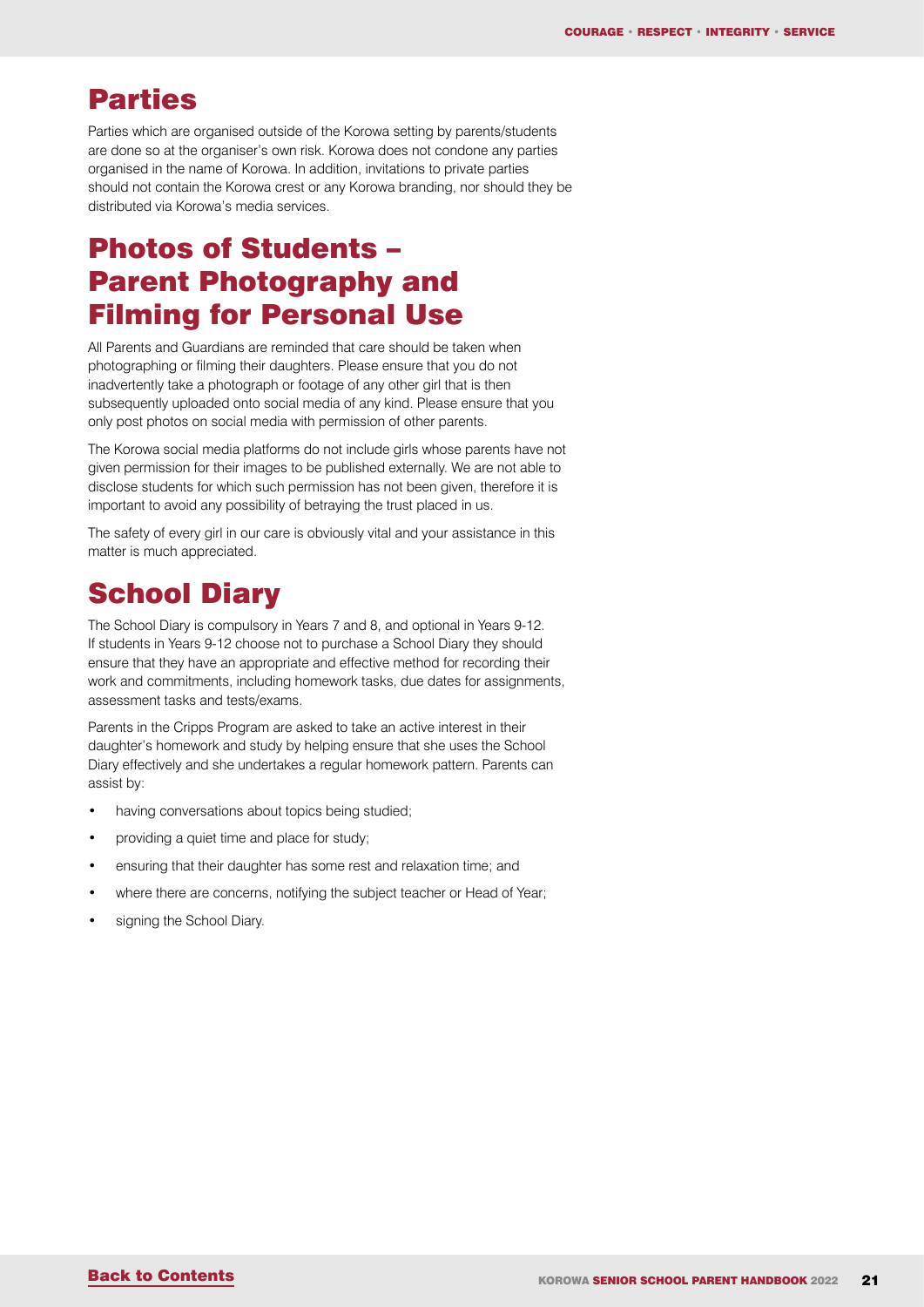## <span id="page-21-0"></span>School Hours

| <b>FIC</b>             |                      |
|------------------------|----------------------|
| School Opens           | 7.30am - Before Care |
| Drop Off               | From 8.30am          |
| <b>School Finishes</b> | 2.50pm               |

| Prep - Year 6                                  |         | <b>Years 7 - 12</b>                           |         |  |  |  |  |
|------------------------------------------------|---------|-----------------------------------------------|---------|--|--|--|--|
| Period 1<br>(School Commences for Prep-Year 6) | 8.20am  | Period 1<br>(School Commences for Years 7-12) | 8.20am  |  |  |  |  |
| Period 2                                       | 9.15am  | Period 2                                      | 9.15am  |  |  |  |  |
| Recess                                         | 10.10am | Recess                                        | 10.10am |  |  |  |  |
| Period 3                                       | 10.35am | Period 3                                      | 10.35am |  |  |  |  |
| Period 4                                       | 11.30am | Period 4                                      | 11.30am |  |  |  |  |
| Lunch                                          | 12.25pm | Lunch                                         | 12.25pm |  |  |  |  |
| Period 5                                       | 1.25pm  | Period 5                                      | 1.25pm  |  |  |  |  |
| Period 6                                       | 2.20pm  | Period 6                                      | 2.20pm  |  |  |  |  |
| <b>School Finishes</b>                         | 3.15pm  | <b>School Finishes</b>                        | 3.15pm  |  |  |  |  |

## School Services – Operating Hours

| Junior School Reception (ELC - Year 6)                                                                                                       | Monday – Friday             | $8.00am - 4.00pm$                      |
|----------------------------------------------------------------------------------------------------------------------------------------------|-----------------------------|----------------------------------------|
| <b>Student Services (Years 7-12)</b>                                                                                                         | Monday - Friday             | $8.00am - 4.00pm$                      |
| <b>Learning Commons</b>                                                                                                                      | Monday - Thursday<br>Friday | $8.00am - 6.00pm$<br>$8.00am - 4.00pm$ |
| Homework Hub (Years 4-8)                                                                                                                     | Monday - Thursday           | $3.30pm - 6.00pm$                      |
| <b>Health Centre</b>                                                                                                                         | Monday – Friday             | $8.30am - 3.30pm$                      |
| <b>IT Services Help Desk</b><br>Students are encouraged to visit IT Services during non-class time, unless urgent<br>assistance is required. | Monday - Friday             | $8.00am - 4.00pm$                      |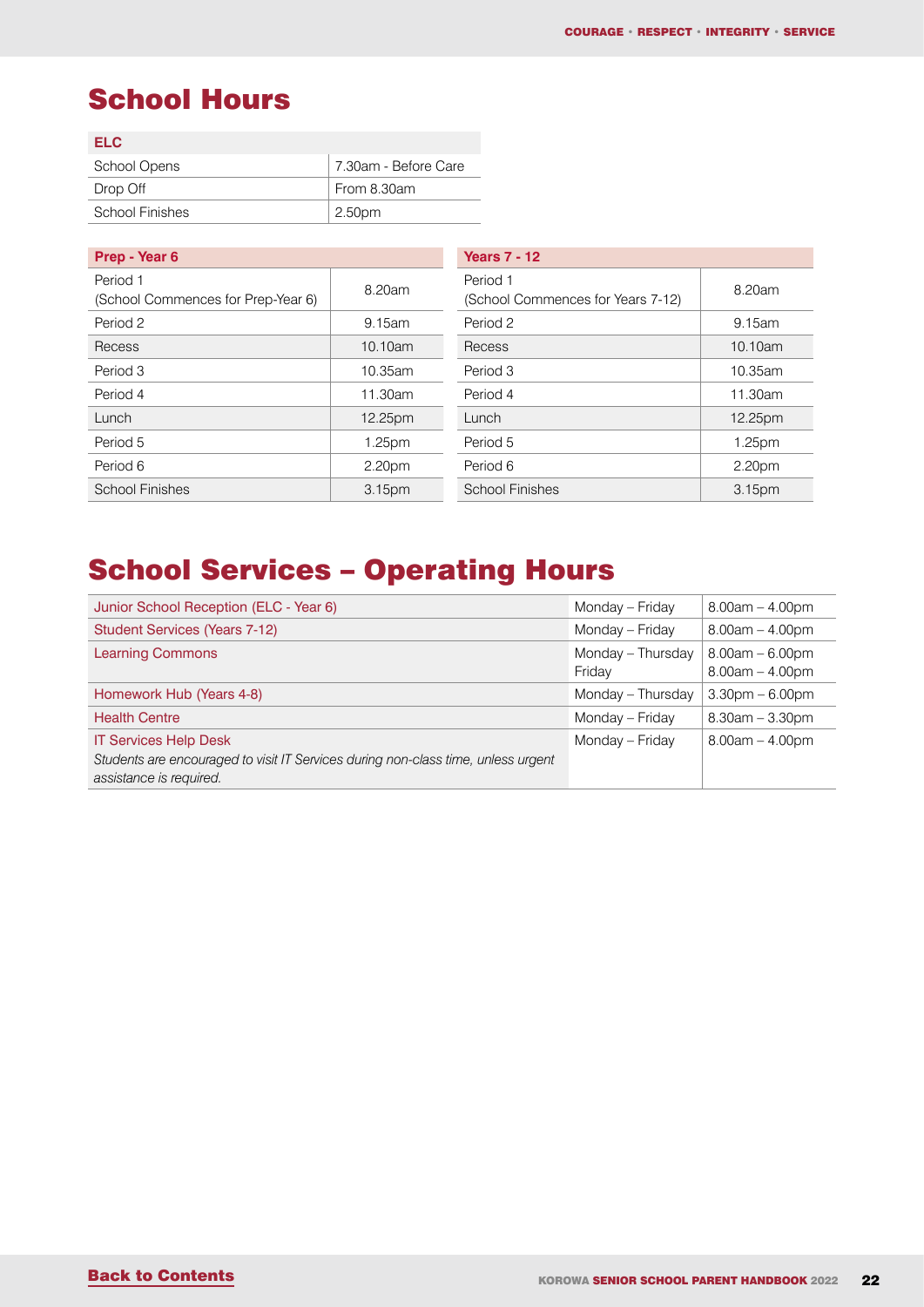### <span id="page-22-0"></span>Sport

Our Sport philosophy at Korowa considers the far-ranging benefits of fun, fitness and skill development for the future. Korowa is committed to recognising the importance of sport and physical activity to general health and wellbeing. We encourage positive physical activity behaviours to assist achieving an active healthy lifestyle through participation in School Sport, Physical Education, recreation, and leisure time activities both at School or through community and club links outside School.

Our Sports program complements Physical Education classes, enabling girls to build their skills in particular sports, be part of a multi-year level team and develop their confidence.

Korowa is a member of Girls' Sport Victoria (GSV) which was established in 2001 when 24 independent girls' schools united to form a new sporting body. In addition to GSV Track and Field, Cross Country, Diving and Swimming Carnivals, girls in Years 7 – 12 have the opportunity to participate in weekly GSV Sport, choosing from an array of possible teams. Weekly GSV sport teams train and play on consistent days throughout the year, either training before school or during lunchtime and playing afterschool – Seniors (Year 11 and 12) on Mondays, Intermediates (Year 9 and 10) on Wednesdays and Juniors (Year 7 and 8) on Thursdays. Details of trials, training sessions and fixtures are published on a variety of platforms for both student and parent viewing: the 7 – 12 GSV Sport page on Konnect, the School Calendar, Operoo and on Teamstuff.

Korowa is also a member of School Sport Victoria, governing both primary and secondary schools across the State. SSV programs for Senior School Students allow for the pursuit of elite sporting pathways as well as GSV Representative teams.

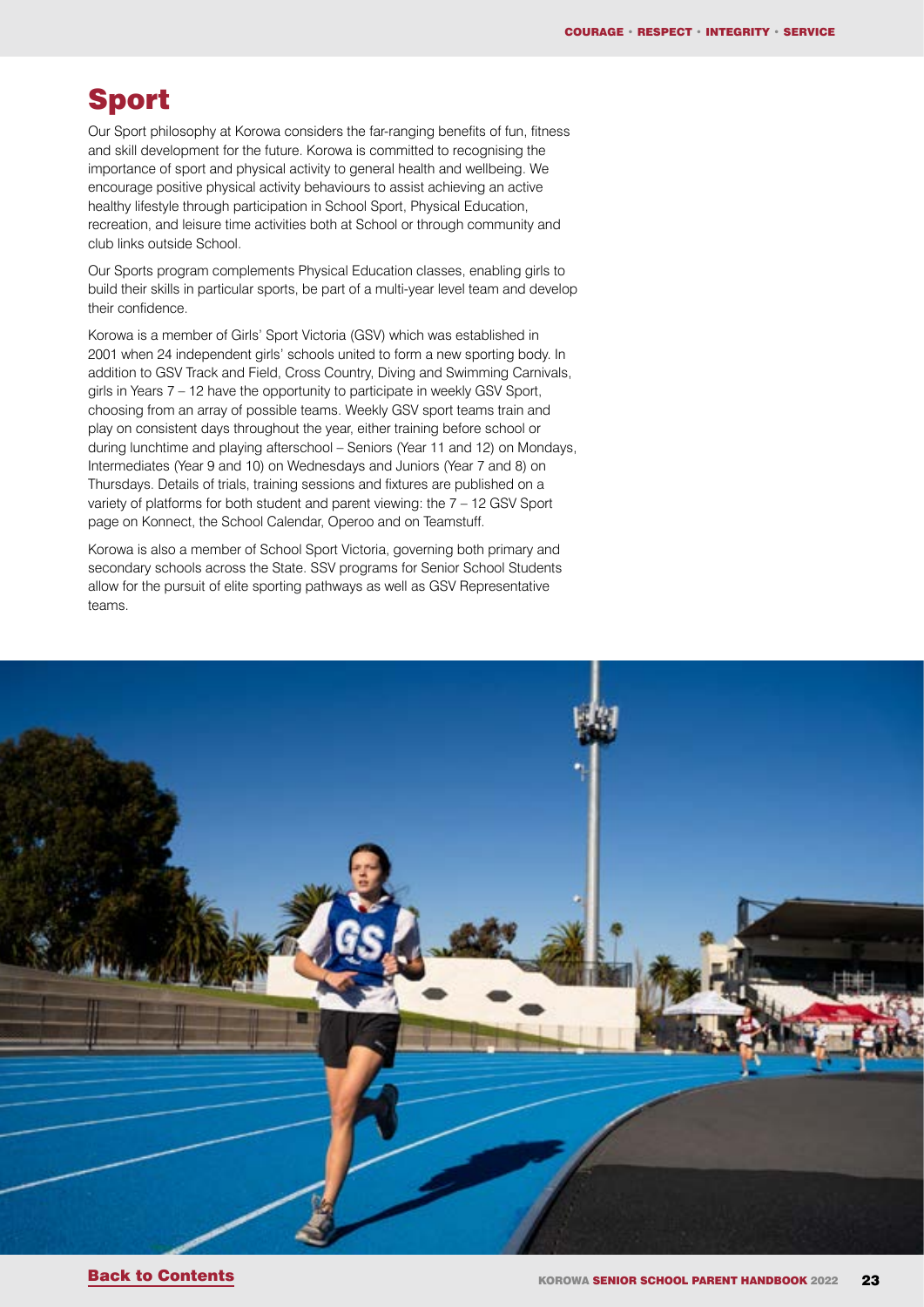### **Leading the Way in Sport**

There are many opportunities to demonstrate leadership in sport at Korowa. In addition to the Junior and Senior School Sport Captain and House Captain roles, a Captain is also appointed to lead each Senior School Carnival and Club Sporting Team.

#### **Netball**

Netball is a very popular sport at Korowa, both in Physical Education classes and interschool sport. Students in Years 7 to 12 have the opportunity to compete in interschool GSV competitions while students in Years 5 and 6 may choose to compete in District Netball through SSV interschool sport. Year 12 students also host friendly matches against Korovians and teachers.

|                      | <b>TERM1</b>             | <b>TERM2</b>              | <b>TERM3</b>             | <b>TERM 4</b>            |
|----------------------|--------------------------|---------------------------|--------------------------|--------------------------|
| <b>GSV Weekly</b>    | Softball                 | Australian Rules Football | Badminton                | Basketball               |
| <b>Sport (7-12)</b>  | <b>Tennis</b>            | Netball                   | Soccer                   | Cricket                  |
|                      |                          |                           | Volleyball               |                          |
| <b>SSV Weekly</b>    |                          | Australian Rules Football | Soccer                   |                          |
| Sport (6)            |                          | Netball                   | European Handball        |                          |
|                      |                          | Teeball                   | Cricket                  |                          |
| <b>GSV Carnivals</b> | Diving                   | Cross Country             | Track and Field          |                          |
| $(7-12)$             | Swimming                 |                           |                          |                          |
| <b>SSV Carnivals</b> | Swimming                 | Diving                    | <b>Track and Field</b>   |                          |
| $(3-6)$              |                          | <b>Cross Country</b>      |                          |                          |
| <b>Events (7-12)</b> | <b>GSV Triathlon</b>     |                           |                          | GSV Year 7 Sports Expo   |
| <b>House Sport</b>   | Cross Country (7-12)     | Track and Field (7-12)    | Basketball               | Swimming (7-11)          |
| $(7-12)$             | Tennis                   | AFL <sub>9s</sub>         | Soccer                   |                          |
|                      | Softball                 | Netball                   |                          |                          |
|                      | Volleyball               |                           |                          |                          |
| <b>Extra</b>         | Rowing (9-12)            | Snowsports                | Snowsports               | Rowing (8-11)            |
| <b>Curricular</b>    | Korowa Netball (3-12)    | Korowa Netball (3-12)     | Rowing (8-11)            | Korowa                   |
|                      | Korowa Basketball (5-12) | Korowa Basketball (5-12)  | Korowa Netball (3-12)    | Netball (3-12)           |
|                      |                          |                           | Korowa Basketball (5-12) | Korowa Basketball (5-12) |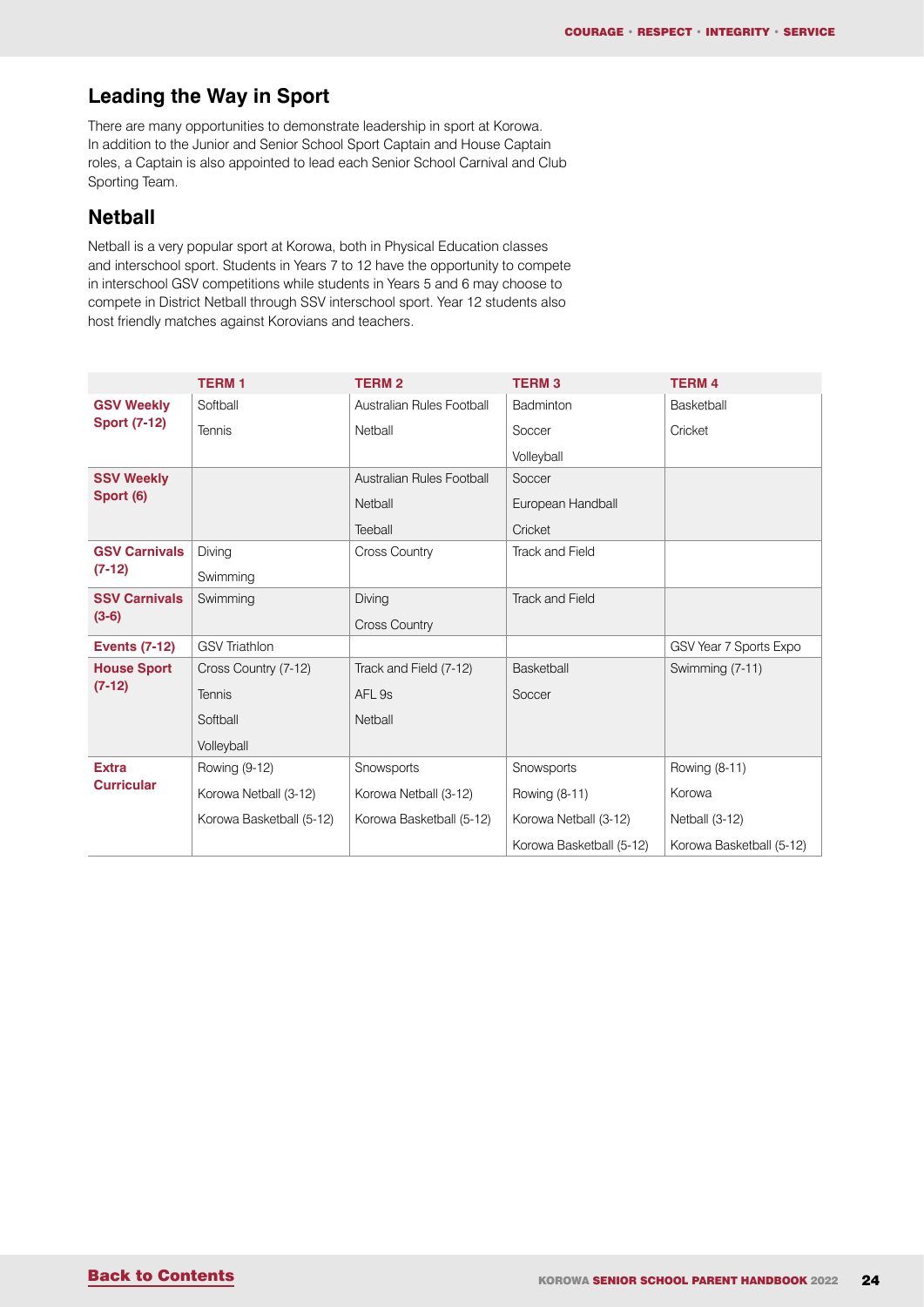#### **Korowa Netball Club**

In addition to GSV and SSV School teams and competitions, girls from Years 3 – 12 can participate in the Waverley District Netball Association (WDNA) competition on Saturdays, competing against other clubs. There are two netball seasons each year (Winter and Spring) and girls of all abilities are welcomed and will find a place in a team. Girls play in competitive teams, quickly becoming part of a group who share a common passion for netball.

Trials for Years 5 – 12 are held at the start of each year with training sessions held each week before or after school. Girls are graded by both Korowa and WDNA to ensure girls of all abilities can experience challenges and successes in the Junior and Open Section of the competition.

We encourage parent managers for each team to assist in developing friendships across the netball community.

#### **Korowa Basketball**

Students from Years 5-12 can each Saturday participate in the Waverley Basketball Association, as part of the newly created Korowa Basketball Club. Korowa Basketball is for students of all abilities, from those who have played for a number of years to those who are new to the game. The focus of the program is on challenging each individual, creating new friendships, skill development and beyond that, developing a love of basketball. The new Sports and Wellbeing Centre opening in 2022 will give students access to state of the art facilities including an indoor basketball court.

#### **Snowsports**

Girls in Prep to Year 12 are given the opportunity to develop their agility, speed and skill on the powdery snowfields of Mt Buller in Victoria through Korowa Snowsports.

Whether your daughter enjoys cross country skiing, downhill skiing or snowboarding, the emphasis is on participation and community at Korowa. Girls are welcome to join Snowsports if they can travel down Blue runs independently and stop safely. The advantage of the Korowa Snowsports program is that students make new friends from all year levels across Junior and Senior School.

During the 10-week season, girls participate in land training and have an onmountain Time Trial and Training weekend. The training and Korowa Champions Race weekend at Mt Buller is a real highlight for both girls and parents as they challenge themselves, and each other, to ski or board as fast as possible down the mountain. Families celebrate their achievements together with social events.

The season culminates in the Victorian Interschool Snowsports Championships and all students who meet the ability level requirements are placed in a team.

#### **Friends of Snowsports**

Snowsports at Korowa is supported by the Friends of Snowsports (FOSS). This is a very friendly group of parents who work together with Korowa to plan the logistics of the trials and training weekend as well as the championship event. Families are actively involved in the program as they design their own options in transport and accommodation. Parent volunteers are appreciated as team managers and event officials. Dinners and parent races are held throughout the season so they can have just as much fun as the girls!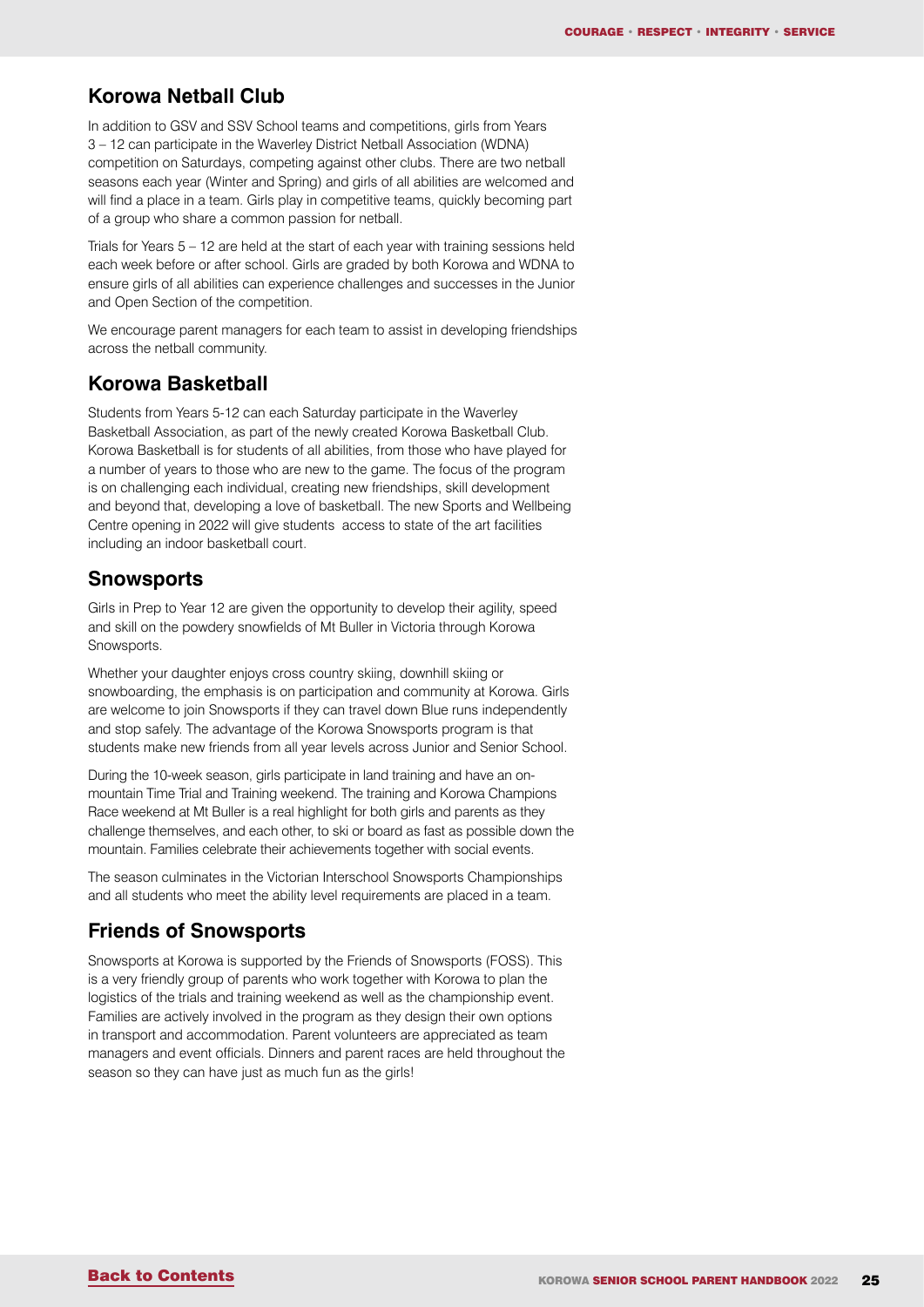#### **Rowing**

Rowing is much more than just a sport.

Students who commit to rowing for Korowa will be involved in a sport which provides a holistic education and helps to create well-rounded individuals. The coaching team is passionate about the sport because they see the benefits of rowing for young people. Successful student rowers are committed, hard-working and organised. They manage time effectively and develop close friendships and bonds with teammates that have been known to last a lifetime. Students become fitter and stronger, and they develop confidence, humility and resilience. Students become reflective practitioners, learning how to identify strengths and areas for development, build on success and re-build following defeat.

Students try rowing in Year 7 and may then join the Learn to Row Program in Year 8. From there they'll join the Junior Rowing Squad. Progression to the Intermediate and Senior Squads is encouraged so that girls can earn the coveted Morongo Medal at the Head of the Schoolgirls' Regatta. Pathways are offered to Year 12 students once they finish rowing with the Korowa Rowing Program. These include rowing for a local club or their university, or even representing Victoria or Australia.

Our squad is highly competitive and disciplined, with expert coaches led by our highly experienced Director of Rowing. Korowa rowing crews consistently rank in the Top 5 in Victoria.

Our crews compete in a series of Rowing Victoria Regattas culminating in the pinnacle event in Victorian School Girl Rowing, the Head of the Schoolgirls' Regatta (HOSG). Held on the Barwon River, Geelong in mid-March, the HOSG is the largest single gender regatta in the Southern Hemisphere, with over 2100 competitors and 6,000+ spectators attending this exciting three-day event. Our Senior crews, upon qualification, also compete in the Australian National Rowing Championships.

#### **Korowa Friends of Rowing**

Korowa rowers are supported by the Korowa Friends of Rowing (KFOR) parent group. In addition to cheering and supporting girls at Regattas, the Korowa Friends of Rowing meet monthly, host BBQs for the squad and assist at friend/ fundraising events. Joining the Korowa Friends of Rowing is a great way to get involved in the community and support your daughter's experience of rowing at Korowa.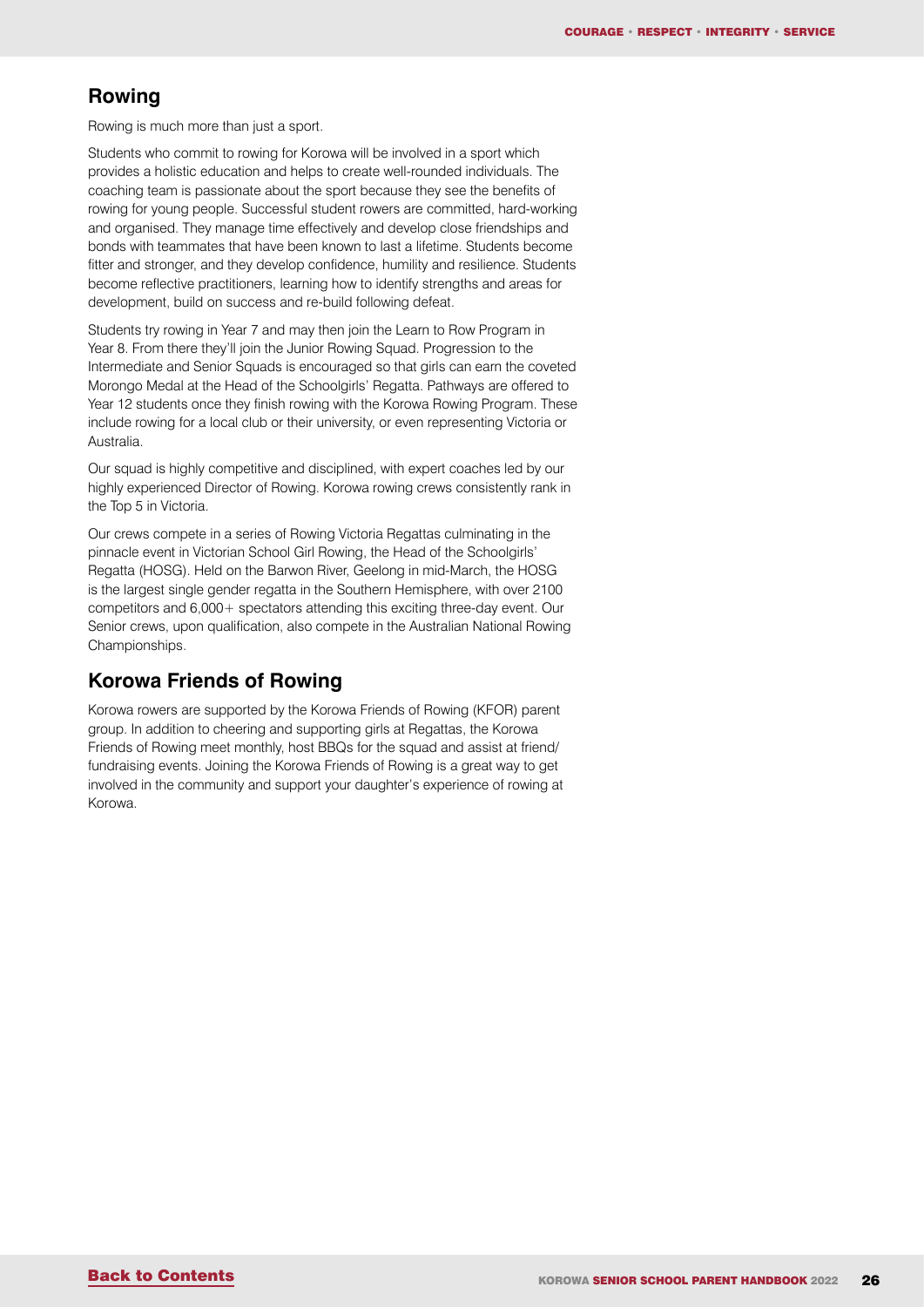## <span id="page-26-0"></span>Sport at Korowa

|                                                                                    | ELC <sub>3</sub> | ELC <sub>4</sub> | <b>PREP</b> | <b>YEAR1</b> | <b>YEAR 2</b> | <b>YEAR 3</b> | <b>YEAR 4</b> | <b>YEAR 5</b> | YEAR <sub>6</sub> | <b>YEAR 7</b> | YEAR <sub>8</sub> | <b>YEAR 9</b> | <b>YEAR</b><br>10 | <b>YEAR</b><br>-11 | <b>YEAR 12</b> |
|------------------------------------------------------------------------------------|------------------|------------------|-------------|--------------|---------------|---------------|---------------|---------------|-------------------|---------------|-------------------|---------------|-------------------|--------------------|----------------|
| <b>AUSTRALIAN RULES FOOTBALL (SSV)</b>                                             |                  |                  |             |              |               |               |               |               |                   |               |                   |               |                   |                    |                |
| <b>AUSTRALIAN RULES FOOTBALL</b>                                                   |                  |                  |             |              |               |               |               |               |                   |               |                   |               |                   |                    |                |
| (Co-Curricular SSV Team Victoria Trials)                                           |                  |                  |             |              |               |               |               |               |                   |               |                   |               |                   |                    |                |
| <b>AUSTRALIAN RULES FOOTBALL (GSV)</b>                                             |                  |                  |             |              |               |               |               |               |                   |               |                   |               |                   |                    |                |
| <b>BADMINTON (GSV)</b>                                                             |                  |                  |             |              |               |               |               |               |                   |               |                   |               |                   |                    |                |
| <b>BASKETBALL</b> (Co-Curricular SSV Team Victoria Trials)                         |                  |                  |             |              |               |               |               |               |                   |               |                   |               |                   |                    |                |
| <b>BASKETBALL (GSV)</b>                                                            |                  |                  |             |              |               |               |               |               |                   |               |                   |               |                   |                    |                |
| <b>BASKETBALL (SSV)</b>                                                            |                  |                  |             |              |               |               |               |               |                   |               |                   |               |                   |                    |                |
| <b>BASKETBALL</b> (Korowa Basketball Club)                                         |                  |                  |             |              |               |               |               |               |                   |               |                   |               |                   |                    |                |
| <b>CRICKET (SSV)</b>                                                               |                  |                  |             |              |               |               |               |               |                   |               |                   |               |                   |                    |                |
| <b>CRICKET</b> (Co-Curricular SSV Team Victoria Trials)                            |                  |                  |             |              |               |               |               |               |                   |               |                   |               |                   |                    |                |
| <b>CRICKET</b> (GSV)                                                               |                  |                  |             |              |               |               |               |               |                   |               |                   |               |                   |                    |                |
| <b>CROSS COUNTRY CARNIVAL</b>                                                      |                  |                  |             |              |               |               |               |               |                   |               |                   |               |                   |                    |                |
| <b>CROSS COUNTRY TEAM (SSV)</b>                                                    |                  |                  |             |              |               |               |               |               |                   |               |                   |               |                   |                    |                |
| <b>CROSS COUNTRY TEAM (GSV)</b>                                                    |                  |                  |             |              |               |               |               |               |                   |               |                   |               |                   |                    |                |
| <b>CROSS COUNTRY</b> (Co-Curricular GSV Representative Team                        |                  |                  |             |              |               |               |               |               |                   |               |                   |               |                   |                    |                |
| Trials)<br><b>DIVING TEAM (SSV)</b>                                                |                  |                  |             |              |               |               |               |               |                   |               |                   |               |                   |                    |                |
|                                                                                    |                  |                  |             |              |               |               |               |               |                   |               |                   |               |                   |                    |                |
| <b>DIVING</b> (Co-Curricular SSV Team Victoria Trials)                             |                  |                  |             |              |               |               |               |               |                   |               |                   |               |                   |                    |                |
| <b>DIVING TEAM (GSV)</b>                                                           |                  |                  |             |              |               |               |               |               |                   |               |                   |               |                   |                    |                |
| <b>EARLY YEARS' SPORTS DAY</b>                                                     |                  |                  |             |              |               |               |               |               |                   |               |                   |               |                   |                    |                |
| <b>EUROPEAN HANDBALL (SSV)</b>                                                     |                  |                  |             |              |               |               |               |               |                   |               |                   |               |                   |                    |                |
| <b>GOAL BALL</b> (Co-Curricular SSV Team Victoria Trials)                          |                  |                  |             |              |               |               |               |               |                   |               |                   |               |                   |                    |                |
| JUMP ROPE FOR HEART                                                                |                  |                  |             |              |               |               |               |               |                   |               |                   |               |                   |                    |                |
| <b>KOROWAFIT</b> (Co-Curricular)                                                   |                  |                  |             |              |               |               |               |               |                   |               |                   |               |                   |                    |                |
| <b>NEW TO NETBALL (Co-Curricular)</b>                                              |                  |                  |             |              |               |               |               |               |                   |               |                   |               |                   |                    |                |
| <b>NETBALL (SSV)</b>                                                               |                  |                  |             |              |               |               |               |               |                   |               |                   |               |                   |                    |                |
| <b>NETBALL</b> (Co-Curricular SSV Team Victoria Trials)                            |                  |                  |             |              |               |               |               |               |                   |               |                   |               |                   |                    |                |
| <b>NETBALL (GSV)</b>                                                               |                  |                  |             |              |               |               |               |               |                   |               |                   |               |                   |                    |                |
| <b>NETBALL</b> (Co-Curricular GSV Representative Team Trials)                      |                  |                  |             |              |               |               |               |               |                   |               |                   |               |                   |                    |                |
| <b>NETBALL</b> (Korowa Netball Club)                                               |                  |                  |             |              |               |               |               |               |                   |               |                   |               |                   |                    |                |
| <b>ORIENTEERING</b> (Co-Curricular SSV Team Victoria Trials)                       |                  |                  |             |              |               |               |               |               |                   |               |                   |               |                   |                    |                |
| <b>PILATES</b>                                                                     |                  |                  |             |              |               |               |               |               |                   |               |                   |               |                   |                    |                |
| ROWING (Korowa inter-school)                                                       |                  |                  |             |              |               |               |               |               |                   |               |                   |               |                   |                    |                |
| <b>SNOWSPORTS</b> (Korowa inter-school)                                            |                  |                  |             |              |               |               |               |               |                   |               |                   |               |                   |                    |                |
| SOCCER (SSV)                                                                       |                  |                  |             |              |               |               |               |               |                   |               |                   |               |                   |                    |                |
| <b>SOCCER</b> (Co-Curricular SSV Team Victoria Trials)                             |                  |                  |             |              |               |               |               |               |                   |               |                   |               |                   |                    |                |
| SOCCER (GSV)                                                                       |                  |                  |             |              |               |               |               |               |                   |               |                   |               |                   |                    |                |
| <b>SOCCER</b> (Co-Curricular GSV Representative Team Trials)                       |                  |                  |             |              |               |               |               |               |                   |               |                   |               |                   |                    |                |
| SOFTBALL (Co-Curricular SSV Team Victoria Trials)                                  |                  |                  |             |              |               |               |               |               |                   |               |                   |               |                   |                    |                |
| SOFTBALL (GSV)                                                                     |                  |                  |             |              |               |               |               |               |                   |               |                   |               |                   |                    |                |
| <b>SPORTS EXPO DAY (GSV)</b>                                                       |                  |                  |             |              |               |               |               |               |                   |               |                   |               |                   |                    |                |
| <b>SWIMMING</b> (Co-Curricular SSV Team Victoria Trials)                           |                  |                  |             |              |               |               |               |               |                   |               |                   |               |                   |                    |                |
| <b>SWIMMING</b> (Co-Curricular GSV Representative Team Trials)                     |                  |                  |             |              |               |               |               |               |                   |               |                   |               |                   |                    |                |
| <b>SWIMMING CARNIVAL</b>                                                           |                  |                  |             |              |               |               |               |               |                   |               |                   |               |                   |                    |                |
| <b>SWIMMING FITNESS PROGRAM (Co-Curricular)</b>                                    |                  |                  |             |              |               |               |               |               |                   |               |                   |               |                   |                    |                |
| SWIMMING PROGRAM                                                                   |                  |                  |             |              |               |               |               |               |                   |               |                   |               |                   |                    |                |
| <b>SWIMMING TEAM (SSV)</b>                                                         |                  |                  |             |              |               |               |               |               |                   |               |                   |               |                   |                    |                |
| <b>SWIMMING TEAM (GSV)</b>                                                         |                  |                  |             |              |               |               |               |               |                   |               |                   |               |                   |                    |                |
| TEE BALL (SSV)                                                                     |                  |                  |             |              |               |               |               |               |                   |               |                   |               |                   |                    |                |
| TENNIS (Co-Curricular SSV Team Victoria Trials)                                    |                  |                  |             |              |               |               |               |               |                   |               |                   |               |                   |                    |                |
| TENNIS (GSV)                                                                       |                  |                  |             |              |               |               |               |               |                   |               |                   |               |                   |                    |                |
| TENNIS (Co-Curricular GSV Representative Team Trials)                              |                  |                  |             |              |               |               |               |               |                   |               |                   |               |                   |                    |                |
| TOUCH FOOTBALL (Co-Curricular SSV Team Victoria Trials)                            |                  |                  |             |              |               |               |               |               |                   |               |                   |               |                   |                    |                |
| <b>TRACK &amp; FIELD CARNIVAL</b>                                                  |                  |                  |             |              |               |               |               |               |                   |               |                   |               |                   |                    |                |
| <b>TRACK &amp; FIELD (SSV)</b>                                                     |                  |                  |             |              |               |               |               |               |                   |               |                   |               |                   |                    |                |
| TRACK & FIELD TEAM (GSV)                                                           |                  |                  |             |              |               |               |               |               |                   |               |                   |               |                   |                    |                |
|                                                                                    |                  |                  |             |              |               |               |               |               |                   |               |                   |               |                   |                    |                |
| <b>TRIATHLON</b> (Co-Curricular SSV Team Victoria Trials)                          |                  |                  |             |              |               |               |               |               |                   |               |                   |               |                   |                    |                |
| <b>TRIATHLON (GSV)</b><br><b>VOLLEYBALL</b> (Co-Curricular GSV Representative Team |                  |                  |             |              |               |               |               |               |                   |               |                   |               |                   |                    |                |
| Trials)                                                                            |                  |                  |             |              |               |               |               |               |                   |               |                   |               |                   |                    |                |
| <b>VOLLEYBALL</b> (Co-Curricular SSV Team Victoria Trials)                         |                  |                  |             |              |               |               |               |               |                   |               |                   |               |                   |                    |                |
| <b>VOLLEYBALL (GSV)</b>                                                            |                  |                  |             |              |               |               |               |               |                   |               |                   |               |                   |                    |                |
| WATER POLO (Co-Curricular GSV Representative Team                                  |                  |                  |             |              |               |               |               |               |                   |               |                   |               |                   |                    |                |
| Trials)                                                                            |                  |                  |             |              |               |               |               |               |                   |               |                   |               |                   |                    |                |
| <b>YOGA</b>                                                                        |                  |                  |             |              |               |               |               |               |                   |               |                   |               |                   |                    |                |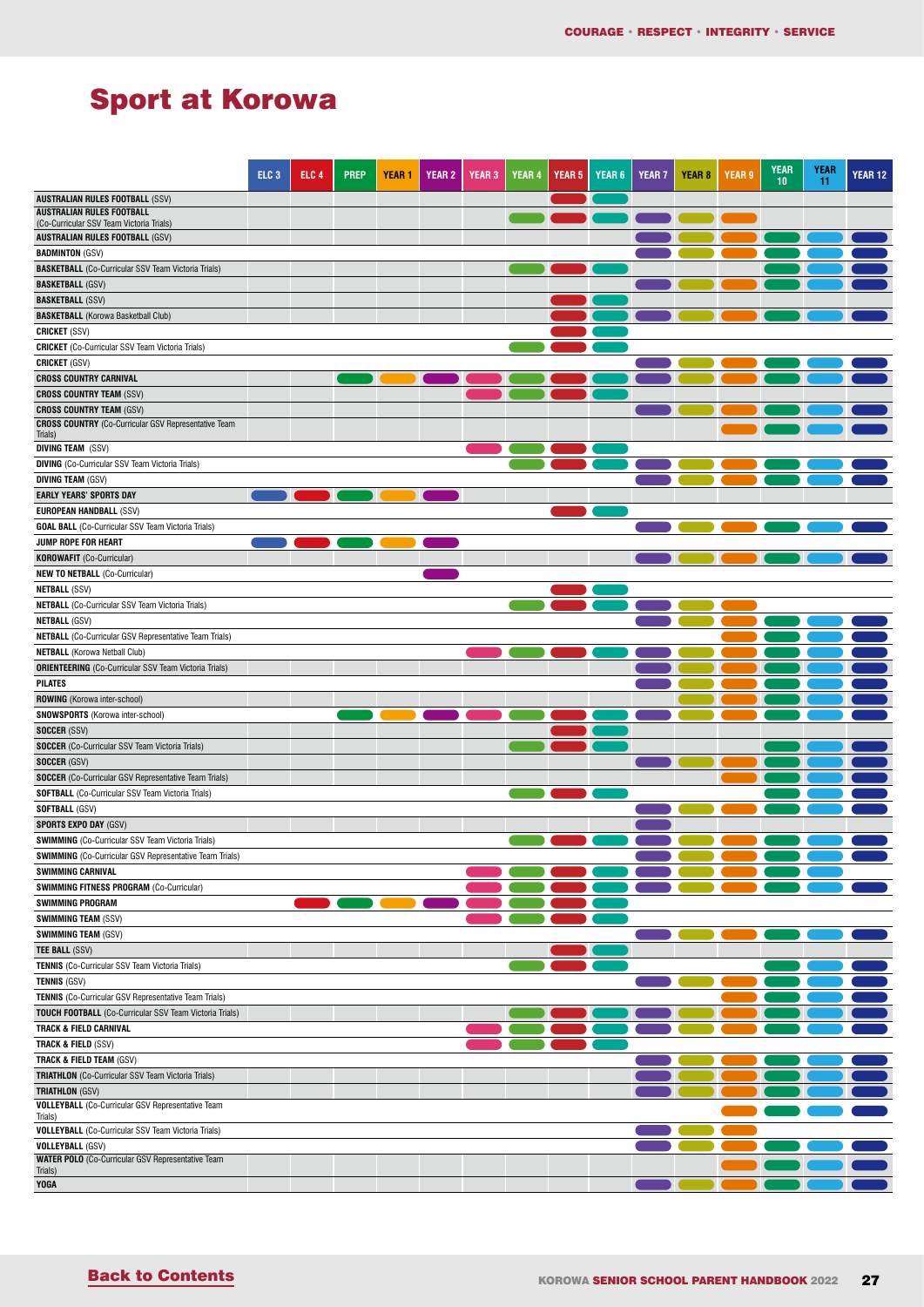### <span id="page-27-0"></span>Student Behaviour Expectations

At all times, including travelling to and from School (or other School events), our students are expected to uphold the values and traditions of Korowa and demonstrate behaviours which reflect these values. They are expected to take full responsibility for their behaviour, appearance and possessions, as well as actively contribute to the academic and co-curricular life of our School. Students and staff are expected to behave in ways that ensure that everyone in our community feels safe and is treated justly and with respect.

The Korowa Values and associated behaviours are clearly outlined in the Korowa Student Code of Conduct, available on Konnect and in the School Diary. Underpinning the Korowa Student Code of Conduct is the Korowa Student Behaviour Management Policy (and other associated Korowa student policies), which can be found in the School Diary.

In accordance with the Korowa Student Behaviour Management Policy if, at any time, a student is unable to meet our expectations regarding behaviour, consequences may be imposed. These consequences will be developmentally appropriate and will be managed on a case by case basis by the Principal, a member of the Executive Team, or delegate, and may include warnings, additional duties, withdrawal of privileges, detentions, suspension or withdrawal of enrolment.

As is articulated in both the School's Student Code of Conduct and the Student Behaviour Management Policy (and other associated Korowa student policies), our girls are not permitted to smoke, drink alcohol or use recreational drugs on school premises, on camps or excursions. Similarly, no student is permitted to drive to School.

Wellbeing staff are available to assist all students with issues that concern them. If they choose to do so, girls in the Senior School can seek counselling independently.

## Student Behaviour Management Policy

### **Source of Obligation**

The Victorian Registration Standards [\(s 4.3.1\(6\)\)](http://www5.austlii.edu.au/au/legis/vic/consol_act/eatra2006273/s4.3.1.html) require that our student policies relating to the discipline of students must be based on principles of procedural fairness and must not permit corporal punishment.

### **Behaviour Management Policy**

Every Korowa student has the right to:

- a stimulating learning environment free from bullying and intimidation;
- feel safe and happy at school; and
- be treated fairly and with dignity.

Student behaviour management (discipline) is necessary to ensure the safety and welfare of all our students, teachers and staff and to provide a conducive learning environment.

This Behaviour Management Policy sets the framework through which Korowa manages student behaviour and discipline.

### **Prohibition of Corporal Punishment**

It is our policy that corporal punishment is not permitted.

The use of any corporal punishment by a staff member is strictly prohibited. Any staff member who breaches this rule will be subject to disciplinary proceedings which may include summary dismissal.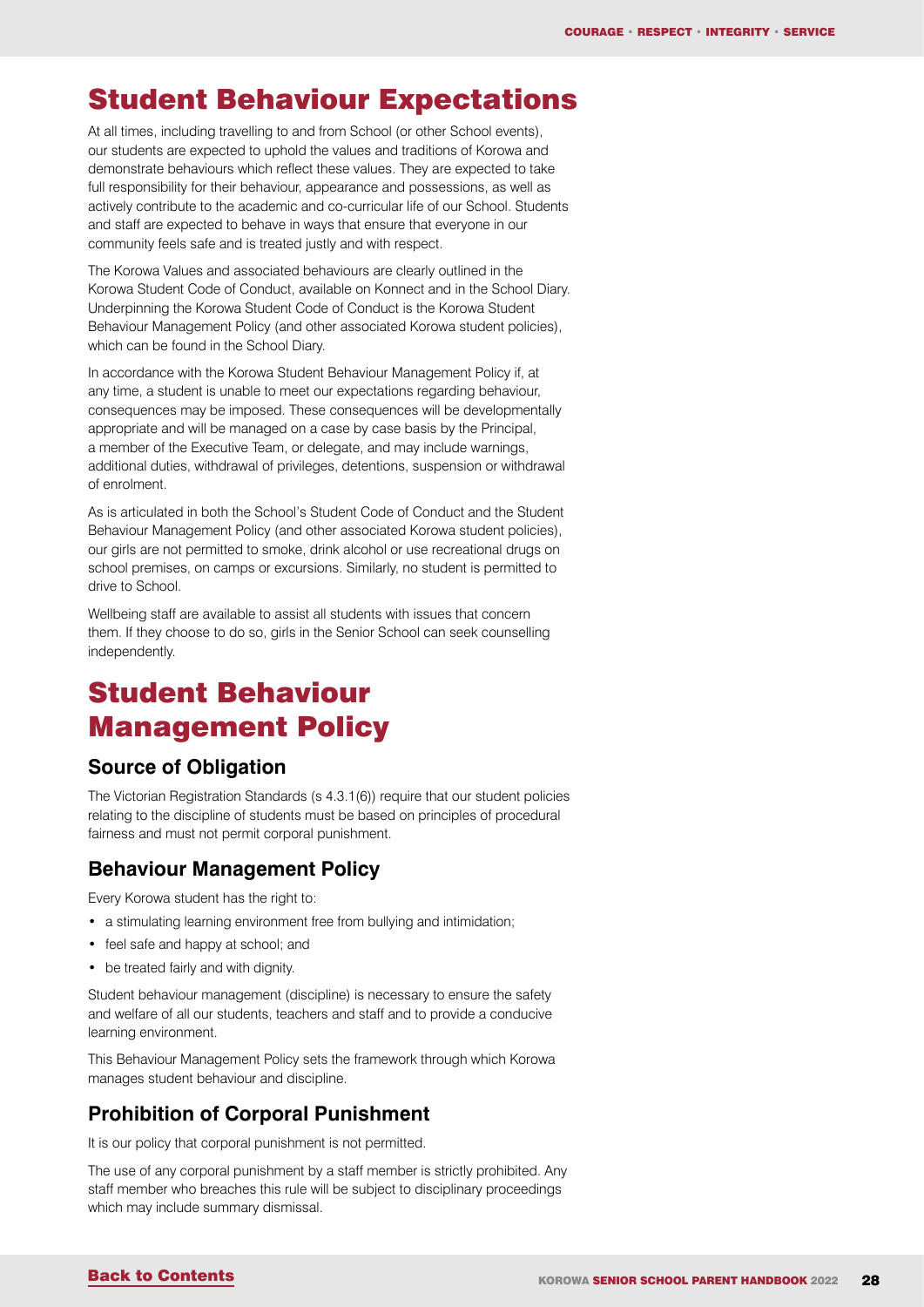#### **Managing Student Behaviour**

Korowa seeks to develop a values driven culture of positive behaviours by setting clear expectations of students and their behaviours. Strategies for developing this culture include:

- clearly outlining the School's Student Values and Behaviours;
- clearly setting expectations with respect to student behaviour;
- establishing specific teaching and learning programs;
- communicating expectations with the wider school community;
- acknowledging positive behaviours in a range of ways from informal verbal acknowledgement through to formal acknoweldgement; and
- maintaining records with respect to student behaviour management.

#### **Procedural Fairness**

Students have a right to procedural fairness in dealings that involve their interests. This includes decisions relating to student behaviour management and discipline. The principles of procedural fairness include the right to:

- know what the expectations are, and what behaviour is expected of students;
- have decisions determined by a reasonable and unbiased person;
- know the allegations that have been made, and to respond to them;
- be heard before a decision is made; and
- to have a decision reviewed (but not so as to delay an immediate action).

Korowa is committed to ensuring procedural fairness when managing student behaviour and discipline.

#### **Student Behaviour Expectations**

Students are expected to meet the behaviour expectations of the School and abide by the directions of teachers and staff. Student Behaviour Expectations are clearly outlined in the School Diary which includes the Student Values and Behaviours document. There are a number associated Korowa Student Policies connected to this document, all of which can be found on Konnect.

#### **Consequences**

In accordance with this policy (and other associated student policies), if, at any time, a student is unable to meet the School's expectations regarding behaviour, consequences may be imposed. These consequences will be developmentally appropriate and will be managed on a case by case basis by the Principal, a member of the Executive Team, or delegate, and may include:

- warnings:
- additional duties;
- withdrawal of privileges;
- detentions;
- suspension; and
- withdrawal of enrolment.

The decision to withdraw the enrolment of a student may only be made by the Principal (or delegate). The decision to suspend a student may only be made by the Principal and/or the Deputy Principal (or delegate).

### **Procedures for Suspension, Expulsion and Exclusion**

Korowa has developed specific procedures that must be followed when considering the suspension or withdrawal of enrolment of a student. Refer to Suspension and Withdrawal of Enrolment Procedures.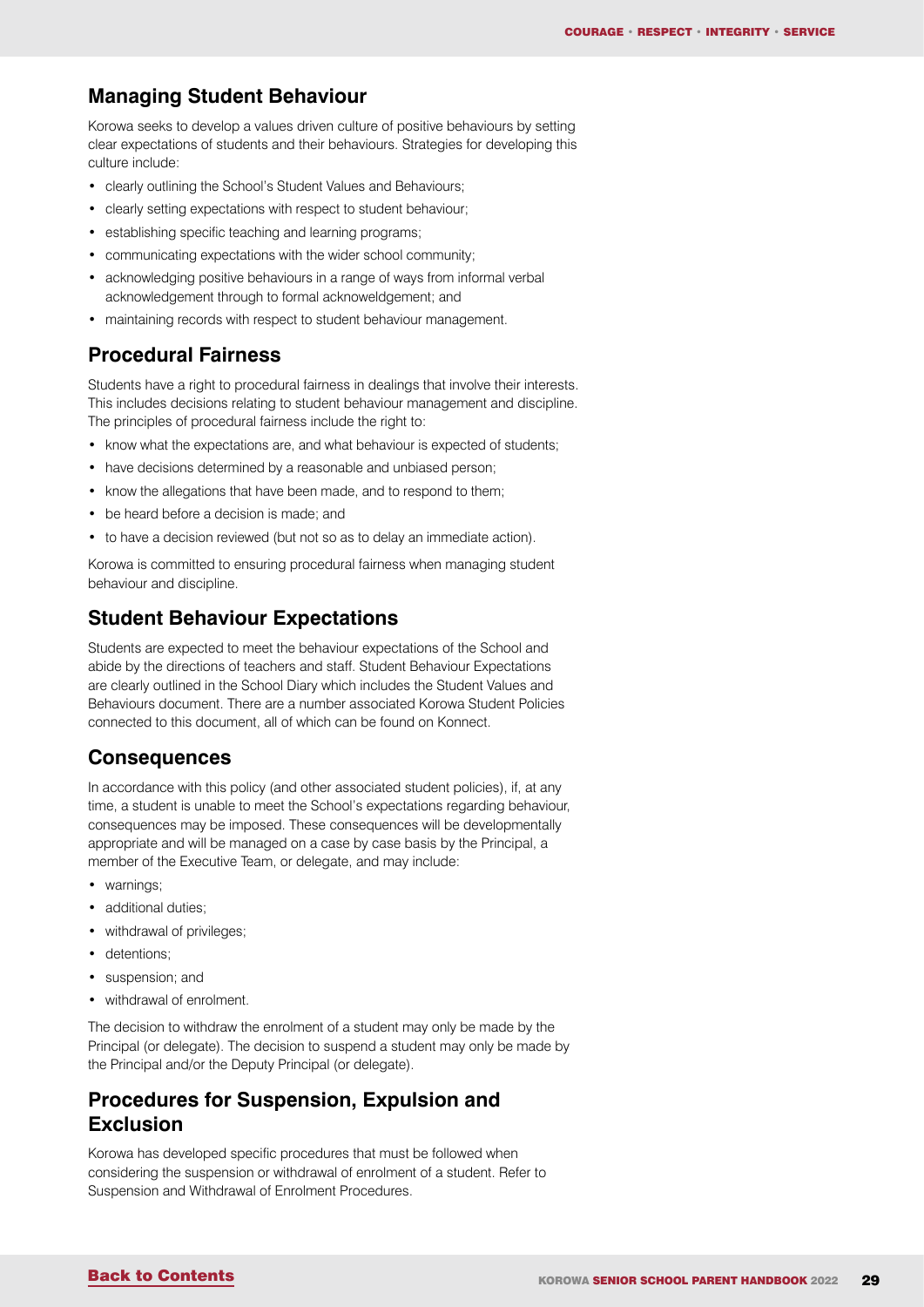#### **Individual Behaviour Management Plan**

Individual behaviour management plans may be made in certain circumstances to support a student to build the capacity to demonstrate the School's Values and Behaviours.

Behaviour Management Plans will take a range of forms and will be negotiated between School staff, students and parents/guardians, and will consider the student's:

- age;
- developmental needs; and
- behavioural context.

Desired behaviour/goals of the student will be clearly described. The plan may outline changes required to the learning environment to support the student to modify their behaviour.

The School will refer the student to other support available as required, and review, assess, change and modify the plan as needed.

#### **Implementation**

This policy is implemented by:

- staff training and professional development opportunities in behaviour management as required;
- communicating this policy to the School community;
- monitoring the effectiveness of the policy; and
- reviewing and evaluating the policy bi-annually.

These policies and procedures are communicated to staff, students, guardians, parents and the School community through:

- School Diary
- Konnect; and
- Staff and Parent Handbooks

## Student Policy Documents

All student policy documents are accessible to students and parents via Konnect. These policies include, but are not limited to the Korowa Student Behaviour Management Policy, the Korowa ICT Policy (Students), the Korowa Student ICT Responsible Use Policy and the Korowa Bullying Prevention and Intervention Policy.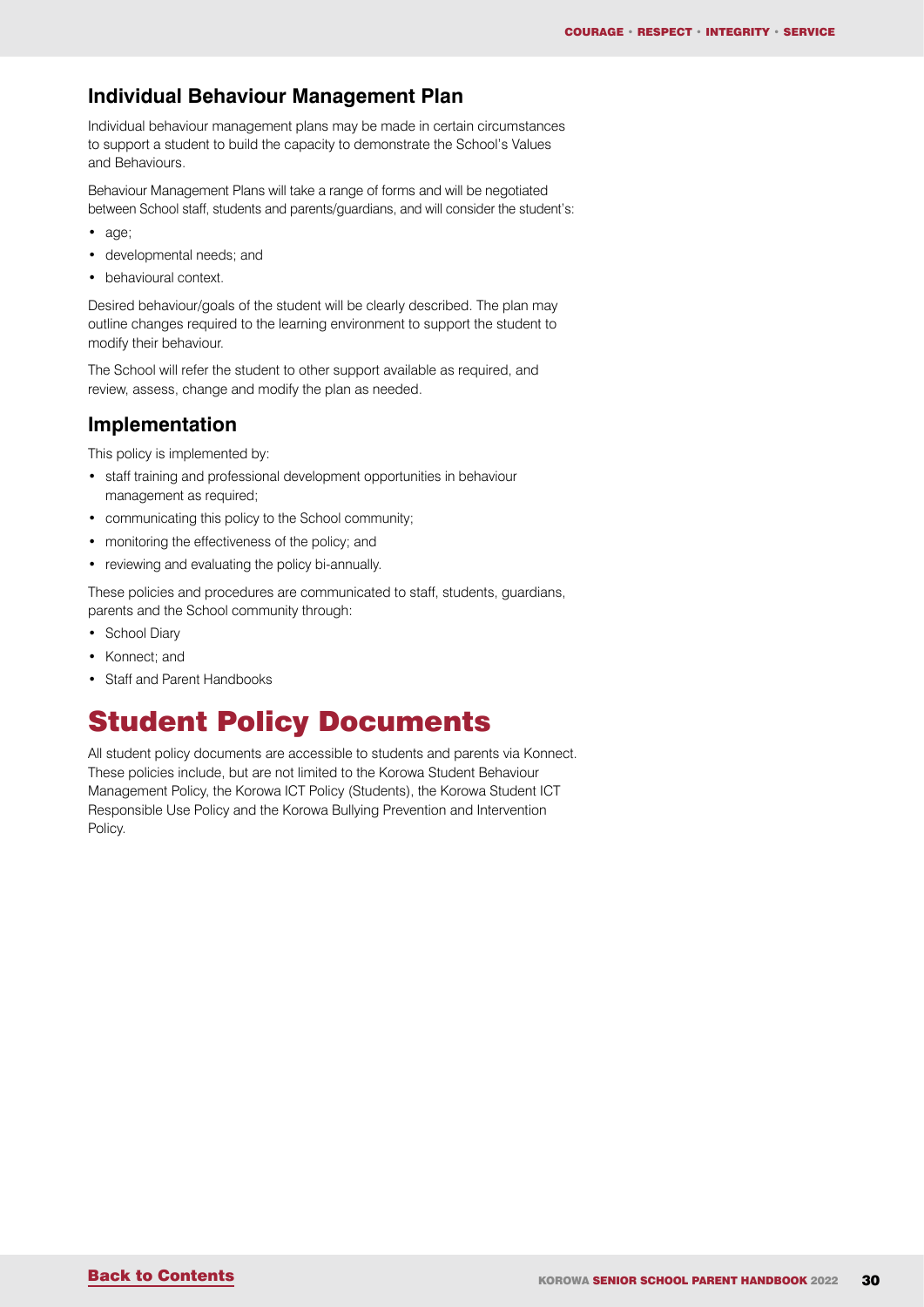## <span id="page-30-0"></span>Student Bullying Prevention and Intervention Policy

### **What is Bullying?**

Bullying is the repeated and intentional behaviour of causing fear, distress or harm towards another person that involves an imbalance of power. It can involve humiliation, domination, intimidation, victimisation and harassment. In any bullying incident there are likely to be three parties involved: the bully, the person being bullied, and bystanders. Bullying can take many forms including:

- Physical bullying which involves physical actions such as hitting, pushing, obstructing or being used to hurt or intimidate someone. Damaging, stealing or hiding personal belongings is also a form of physical bullying.
- Psychological bullying is when words or actions are used to cause psychological harm. Examples of psychological bullying include name calling, teasing or making fun of someone because of their actions, appearance, physical characteristics or cultural background.
- Indirect bullying is when deliberate acts of exclusion or spreading of untrue stories are used to hurt or intimidate someone.
- Cyber bullying is the ongoing abuse of power to threaten or harm another person using technology. Cyber bullying can occur in chat rooms, on social networking sites, through emails or on mobile phones.

### **What Bullying is Not**

There are many negative situations which, whilst being potentially distressing for students, are not bullying. These include:

- Mutual Conflict Situations which arise where there is disagreement between students but not an imbalance of power. Mutual conflict situations need to be closely monitored as they may evolve into a bullying situation; or
- One Off Acts (of aggression or meanness) including single incidents of loss of temper, shouting, swearing or breakdown of friendships do not normally constitute bullying

### **What are the Signs that Someone is Being Bullied?**

Major behaviour changes in a student may be indicative of bullying. Such behavioural changes may include:

- Crying at night and having nightmares;
- Refusing to talk when asked "What's wrong?";
- Having unexplained bruises, cuts or scratches:
- An unwillingness or refusal to go to school;
- Feeling ill in the mornings;
- A decline in quality of school work;
- Becoming withdrawn and lacking confidence;
- Beginning to bully siblings; and
- Acting unreasonably.

Parents/guardians are encouraged to recognise signs of bullying and notify the School through a trusted staff member immediately (such as a Class Teacher/ Advisor, Co-ordinator, School Counsellor), if they suspect their child is a victim of bullying.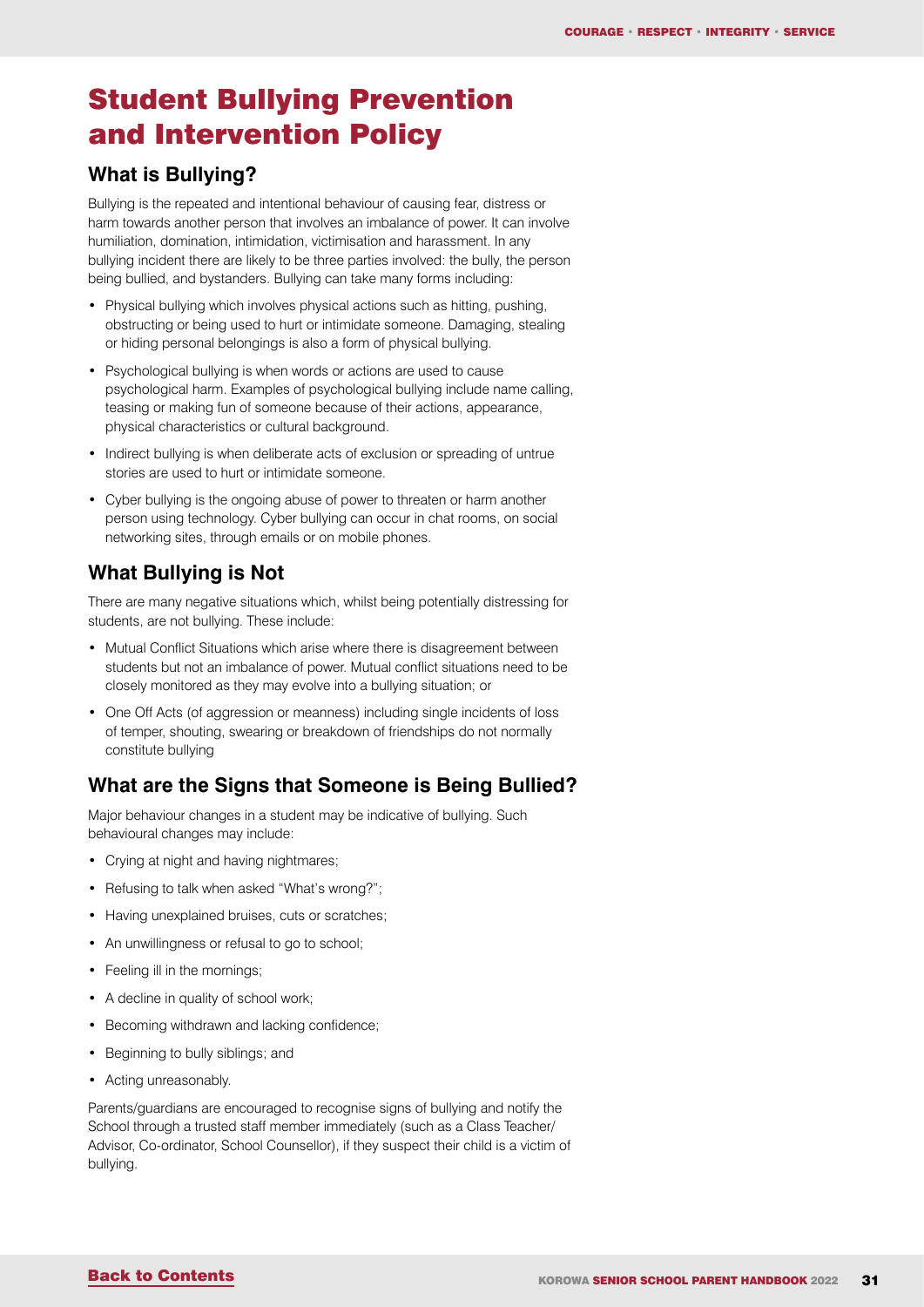#### **Korowa's Approach to the Prevention and Management of Bullying Behaviour**

Korowa recognises its duty to students to provide a safe and positive learning environment where individual differences and diversity within the School is respected and accepted. Bullying is not tolerated at Korowa. It is our policy that:

- Bullying be managed through a 'whole of school community' approach involving students, staff and parents/guardians as required;
- Bullying prevention strategies be implemented within the School on a continuous basis with a focus on teaching age appropriate skills and strategies to empower staff, students and parents/guardians to recognise bullying and respond appropriately;
- Bullying response strategies be tailored to the circumstances of each incident;
- Staff act as positive role models, emphasising our no-bullying culture; and
- Bullying prevention and intervention strategies are reviewed on an annual basis against best practice.
- Bullying Prevention Strategies

Korowa recognises that the implementation of whole school prevention strategies is the most effective way of eliminating, or at least minimising, incidents of bullying within our community. Our students are supported to live our school values through our personal qualities and behaviours. These values underpin all that we do and reinforce our expectations regarding the way in which students treat one another.

#### **Student Responsibilities**

- Each student has the responsibility to report any instance of bullying whether she is the recipient or a witness;
- Each student has the responsibility to not support or encourage bullying behaviour, but to encourage and help the person being bullied to do something about it;
- If a student has it drawn to their attention that their behaviour is of a bullying nature, they should take it seriously, reflect on their behaviour, check it out by asking an adult if it is inappropriate, apologise and stop the offending behaviour immediately.

### **Reporting Bullying**

Students and their parents/guardians are sometimes reluctant to pursue bullying incidents for fear that it will only make matters worse.

A key part of Korowa's bullying prevention and intervention strategy is to encourage reporting of bullying incidents as well as providing assurance to students who experience bullying (and parents/guardians) that:

- Bullying is not tolerated within the School;
- Their concerns will be taken seriously; and
- The School has a clear strategy for dealing with bullying issues.

Bullying incidents can be advised to the School verbally (or in writing) through any of the following avenues:

- Informing a trusted teacher;
- Informing the school counsellor;
- Informing a student's Co-ordinator;
- Informing the Head of School; or
- Informing the Deputy Principal or the Principal.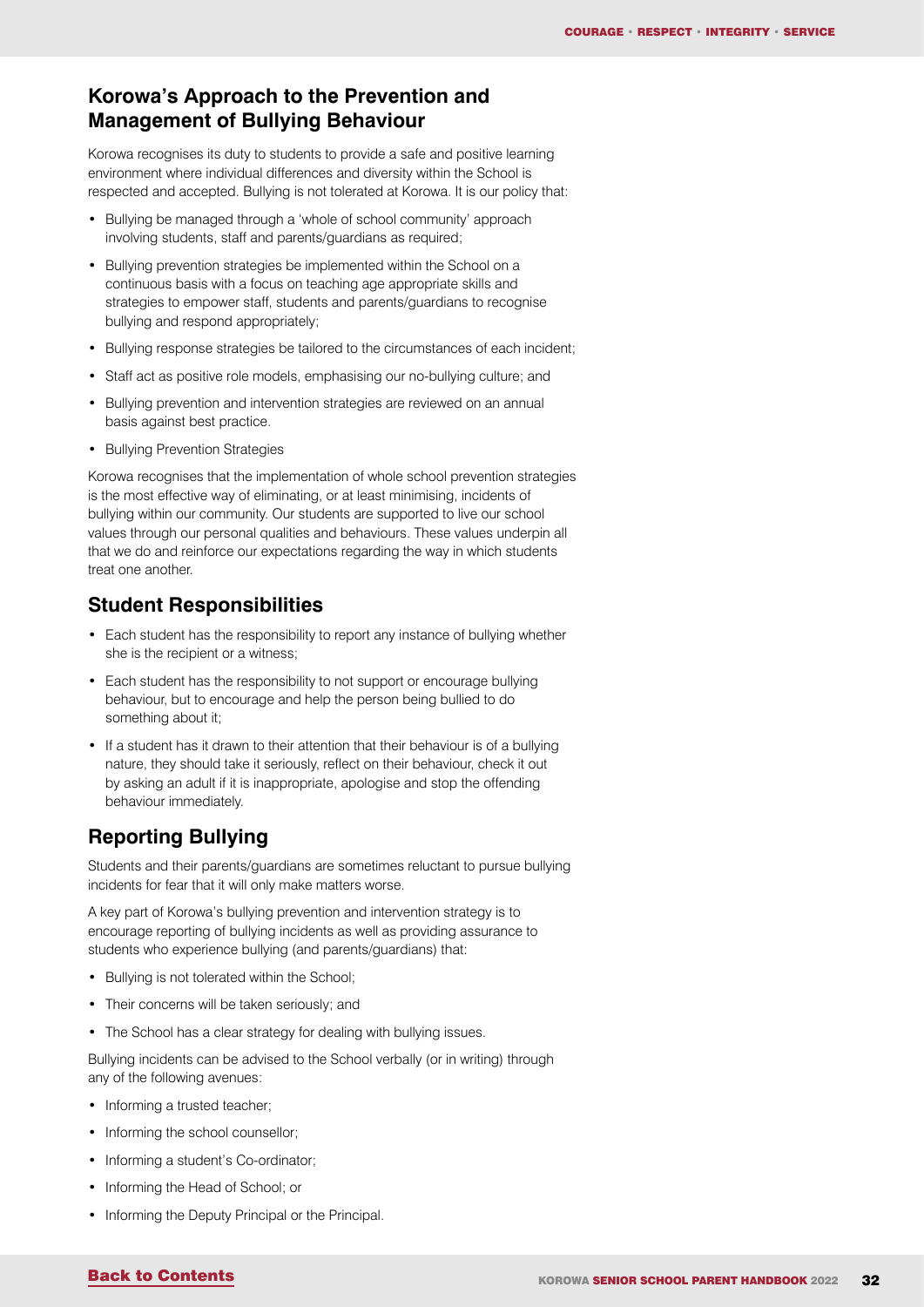#### **Responding To Bullying**

Bullying behaviours vary enormously in their extent and intent and, as a consequence, each incident needs to be dealt with on its facts. In all circumstances the School:

- Takes bullying incidents seriously;
- Provides assurance to the victim that they are not at fault and their confidentiality will be respected;
- Takes time to properly investigate the facts including discussing the incident with the victim, the bully and any bystanders;
- Takes time to understand any concerns of individuals involved;
- Maintains records of reported bullying incidents; and
- Will escalate its response when dealing with persistent bullies and/or severe incidents. Actions that may be taken when responding to bullying include:
- Restorative Practices approaches including the Method of Shared Concern Approach\*; the No Blame Approach\*; and, the RULER Relationship Management Approach\*;
- Notification of/Consultation with parents/guardians;
- Offering counselling to persistent bullies/victims (this may include referral to an external provider);
- Implementing effective follow up strategies; and
- Disciplinary action at the Principal's discretion including suspension and withdrawal of enrolment of persistent bullies, or in cases of severe incidents.\*

### **Responsibility Of Staff**

All staff members are responsible for:

- Modelling appropriate behaviour at all times;
- Dealing with all reported and observed incidents of bullying in accordance with this policy;
- Ensuring that any incident of bullying that they observe or is reported to them is recorded appropriately, and, referred to the appropriate staff member to investigate the incident;
- Demonstrating vigilance in monitoring students that have been identified as either persistent bullies or victims; and
- Acknowledging the right of parents/guardian to speak with the School if they believe their child is being bullied.

*\* These approaches may be used to intervene in group or relational bullying situations. They are only appropriate during the initial stages. They are not appropriate for persistent or severe bullying incidents. Details regarding these approaches can be found on Konnect.*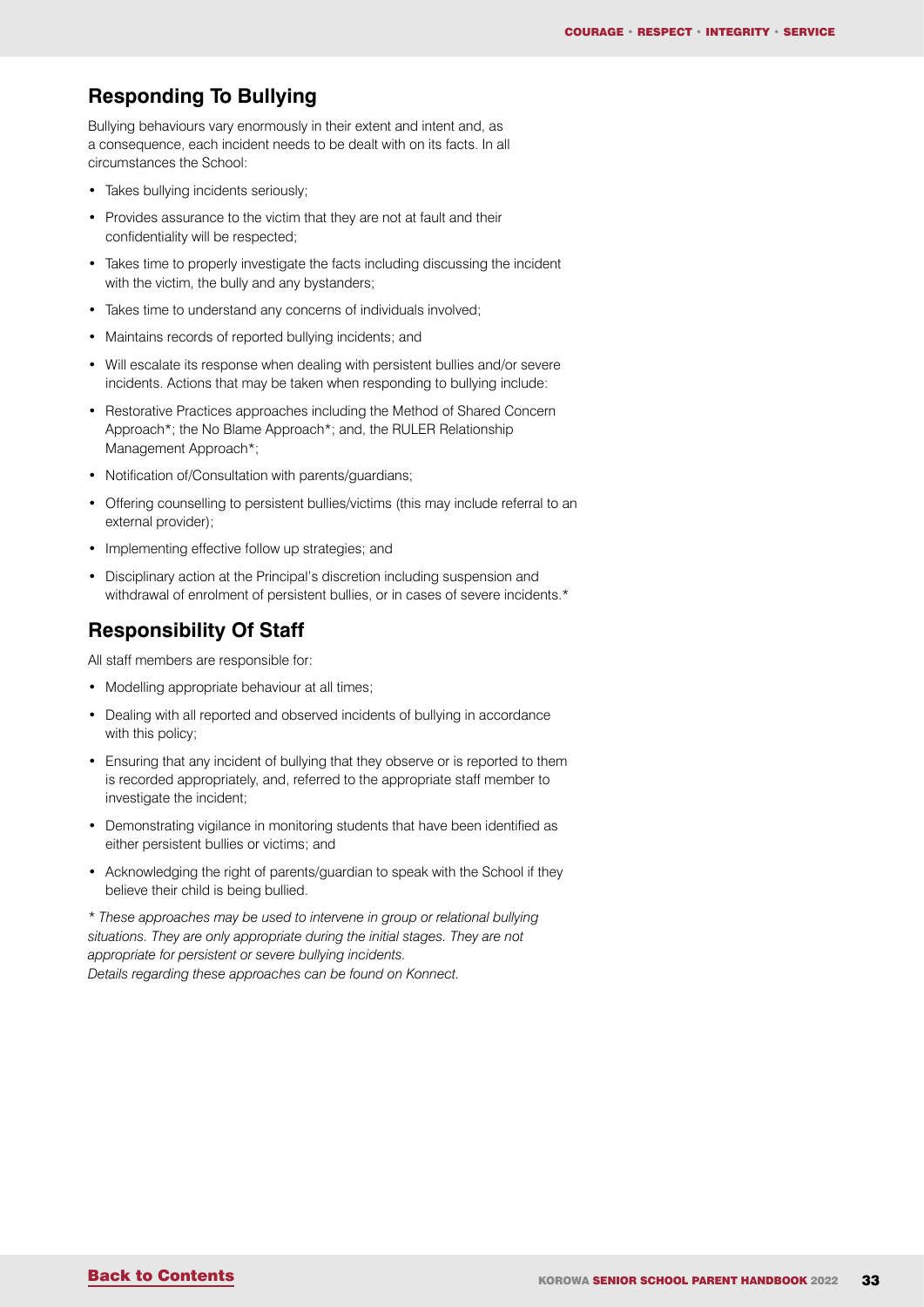### <span id="page-33-0"></span>Student Code of Conduct (Years 5–12)

At Korowa, we believe in the power of **Kindness** and the Values of Courage, Respect, Integrity and Service. We expect our girls to be **Brave, Respectful, Honest, Generous** and above all **Kind**.

#### **BE BRAVE**

#### Courage to strive for success in learning and life

- Contribute to the learning environment through active and positive participation and apply a growth mindset to all spheres of School life including co-curricular, House, social service and community life
- When faced with challenges and setbacks, practise tenacity and problem solving strategies to work through the problem
- Take responsibility for my learning through actively engaging in a dialogue with my teacher and other key staff, including raising concerns, seeking support and practising self-discipline
- When facing a challenge, strive to identify the signs of unhelpful or fixed thinking and make the choice to use helpful or flexible thinking strategies
- Demonstrate courage and a growth mindset when receiving feedback and when monitoring and evaluating my own performance and progress
- View my own setbacks and experiences of adversity with self-compassion and as an opportunity to grow
- Actively seek out new responsibilities and challenges

#### **BE RESPECTFUL**

#### Respect for Anglican values that promote authentic social responsibility

- Through thoughts, words and actions, actively demonstrate respect, inclusivity, empathy and generosity towards all members of the School community
- Meet the School's attendance, uniform/appearance, punctuality, attitude and behaviour expectations
- Meet the School's ICT Acceptable Use expectations as outlined in the Information and Communication Technology Use Agreement

#### Student Declaration

- Respect myself and others by practising healthy physical. emotional, academic and relationship habits
- Respect the right of others to learn in a safe and supportive environment, free from distraction, negativity and judgement
- Welcome diversity as an opportunity for me to broaden my understanding, by learning about and from, all people and cultures
- Respect myself, my peers and the School by behaving in a way that will not put the School's reputation at risk
- Respect myself, my peers and the School, by avoiding the risks associated with the possession and use of drugs, alcohol and other illicit substances
- Demonstrate respect for, and protection of: School property, my property and the property of others
- Care for the built environment of the School by demonstrating environmentally sound behaviours

#### **BE HONEST**

#### Integrity in our conduct, relationships and leadership

- Accept responsibility for my own decisions and behaviours, and when consequences arise from my decisions and behaviours, demonstrate acceptance, good grace and resilience
- Be truthful in my interactions with all members of the School community
- Adapt my behaviour to suit different roles and situations, including leadership roles
- Actively build and maintain productive relationships with all members of the School community
- Demonstrate the willingness and capacity to work collaboratively and collegially with all peers from within and beyond my year level
- Allow others the space to experience adversity and setbacks in an environment of compassion and empathy
- Demonstrate behaviour, both within and beyond the Korowa grounds, that projects a positive image of the **School**
- Report anti-social behaviour and other breaches of School expectations to staff

#### **BE GENEROUS**

#### Service to our local, national and international communities

- Actively contribute to the life of the School through participation in co-curricular, House, social service and community events
- Seek to increase my understanding of diversity by actively learning about individuals and communities whose experiences and/or world view are different from my own
- Seek out opportunities to serve the needs of others in a diverse range of contexts
- Actively seek out opportunities to demonstrate acts of kindness within and beyond the Korowa community
- Practise servant leadership in positions of responsibility by seeking out and valuing diverse opinions; cultivating a culture of trust through sharing responsibility for tasks; practising humility in my thoughts, words and actions; and, encouraging and developing the leadership capacity of others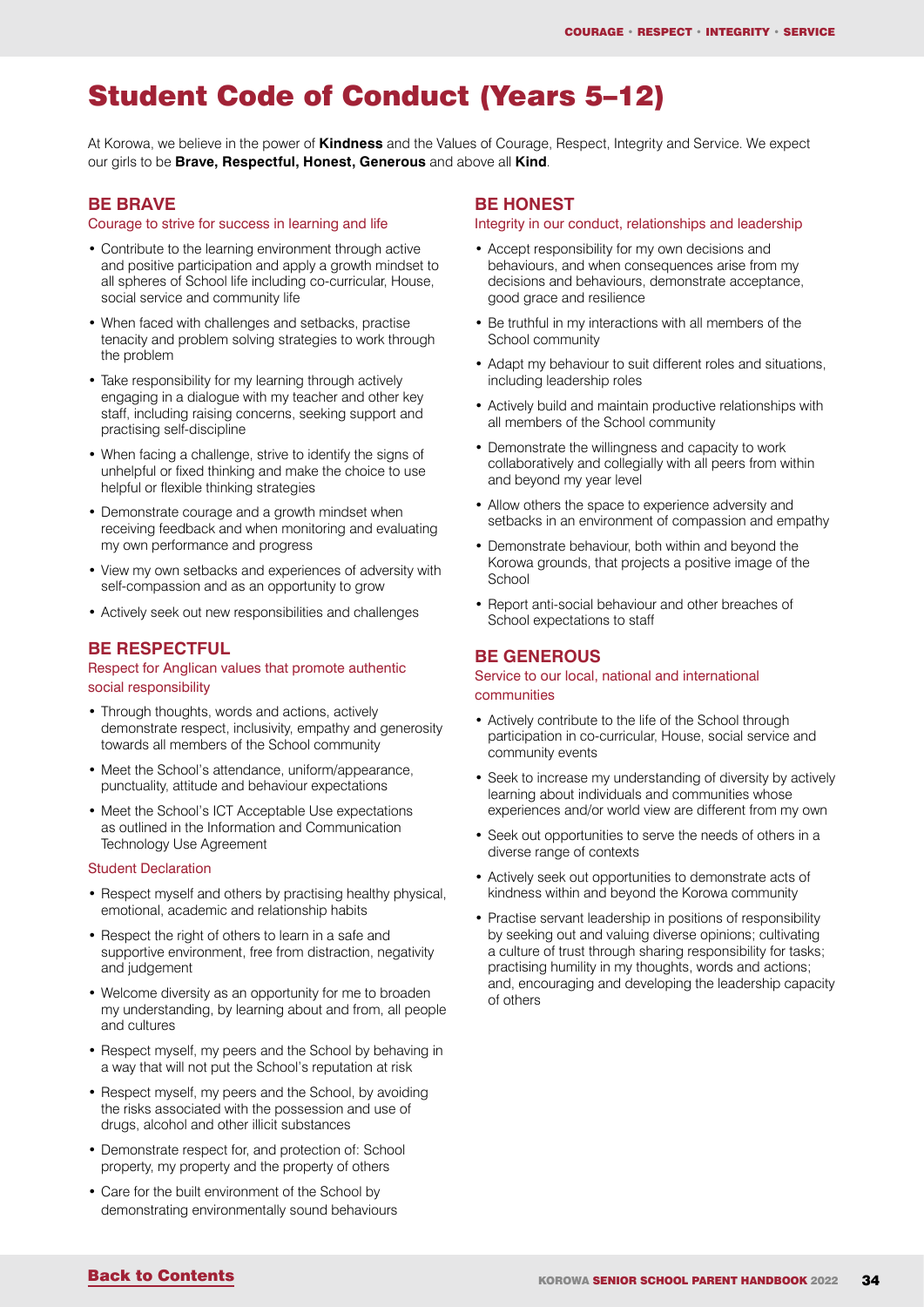## <span id="page-34-0"></span>Student Services

Student Services, located in the Student Services building (between Main Reception and the Cripps Building) is open daily from 8.00am – 4.00pm. Student Services staff can be contacted on (03) 8808 8810 or email studentservices @ korowa.vic.edu.au. If your daughter needs to sign in or out, she should go to Student Services.

The Student Services office also manages student and parent enquiries, excursions, lost property, messages for students and PTV Transport Concession forms.

### SunSmart Expectations

Korowa is a SunSmart School and, as such, takes very seriously the need for students to be protected against UV rays of the sun while at School. All students should have their own sunscreen lotion/cream in their bag (roll-on is preferred). Students in ELC – Year 8 are expected to wear the Korowa cap/sunhat when outdoors in Terms 1 and 4. Junior School students are also expected to wear their straw hat to and from School.

## Trips, Tours and Exchanges

Each year, students in the Senior School are provided with the opportunity to extend their learning beyond the gates of Korowa, and attend their respective year level's Trip or Tour.

In addition, through the course of Senior School, your daughter can take advantage of the various tours and exchanges based on STEAM; language and culture; and, community service. The School generally launches each trip or tour with an information session approximately 6-12 months prior to the experience taking place. Parents who are interested in learning more about Experiential Learning Opportunities are encouraged to contact the Head of Senior School, Karlie Stocker, or visit the School website.

In 2022, Trips and Tours will be modified/rescheduled in response to COVID-19 conditions as required.

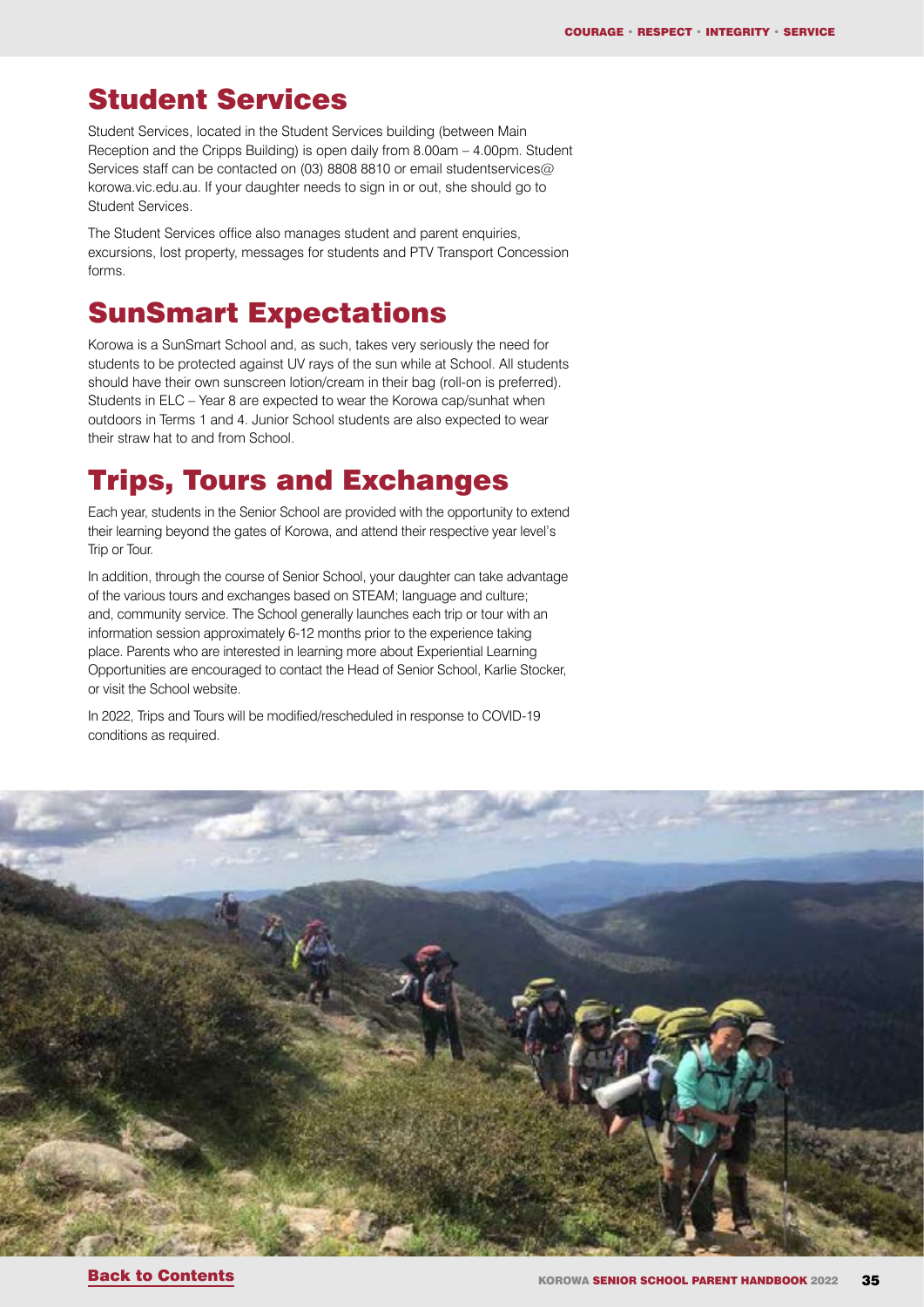### <span id="page-35-0"></span>**Tuckies**

Tuckies, the School Café is operated by Pinwheel and Co and is open at Recess and Lunchtime each School day. Students are able to make purchases with cash, a preloaded ID card, or preorder online via Flexischools: www.flexischools.com.au

### Uniform Expectations

Students are expected to dress and present themselves in a way which both reflects the Korowa Values and meets our uniform expectations.

Students are required to have both the winter and summer uniform. Summer uniform is worn during Terms 1 and 4. Winter uniform is worn during Terms 2 and 3. During the last two weeks of Terms 1 and 3, either summer or winter uniform may be worn; however, students should not mix summer and winter uniforms, nor should they mix summer/winter uniform with items from the sports uniform.

Correct sports uniform, including the cherry cap (Years 3-12) and the white sun hat (ELC - Year 2) must be worn to all PE lessons, sport practices and matches. In 2021, students can wear PE/Sports uniform items from the existing and updated PE uniform suite. On the days in which students have PE, Sport or Dance, they can wear their full sports uniform to and from School.

Students across the School should take note of the following particular uniform expectations:

- The hem of the winter skirt and summer dress should touch the top of the knee
- The blazer is the outer garment of the winter uniform when outside the School grounds
- Jumpers should always be worn under the blazer when outside the School grounds
- Hair must be of a natural colour and style
- Hair below collar length should be worn in a neat ponytail
- Students may wear a watch and one simple gold or silver stud or sleeper in each ear lobe. No other jewellery (including cartilage piercings) may be worn. Any other jewellery/adornment will be confiscated by staff and held in Student Services/Junior School Reception until the conclusion of the term
- Coloured nail polish, make-up and non-school badges and school bags are not acceptable
- All girls are expected to wear a Korowa ribbon (white, cherry or charcoal) with both the summer and winter uniform
- All girls are expected to wear their House ribbon (grey, pink, navy or red) to House events
- The blazer must be worn to all Chapel Services and Assemblies
- Scarves should not be worn to Chapel Services or Assemblies
- In ELC Year 2, the white Korowa Sunhat must be worn at Recess and Lunch (Terms 1 and 4)
- In Years 3 8, the Cherry Sports Cap must be worn at Recess and Lunch (Terms 1 and 4)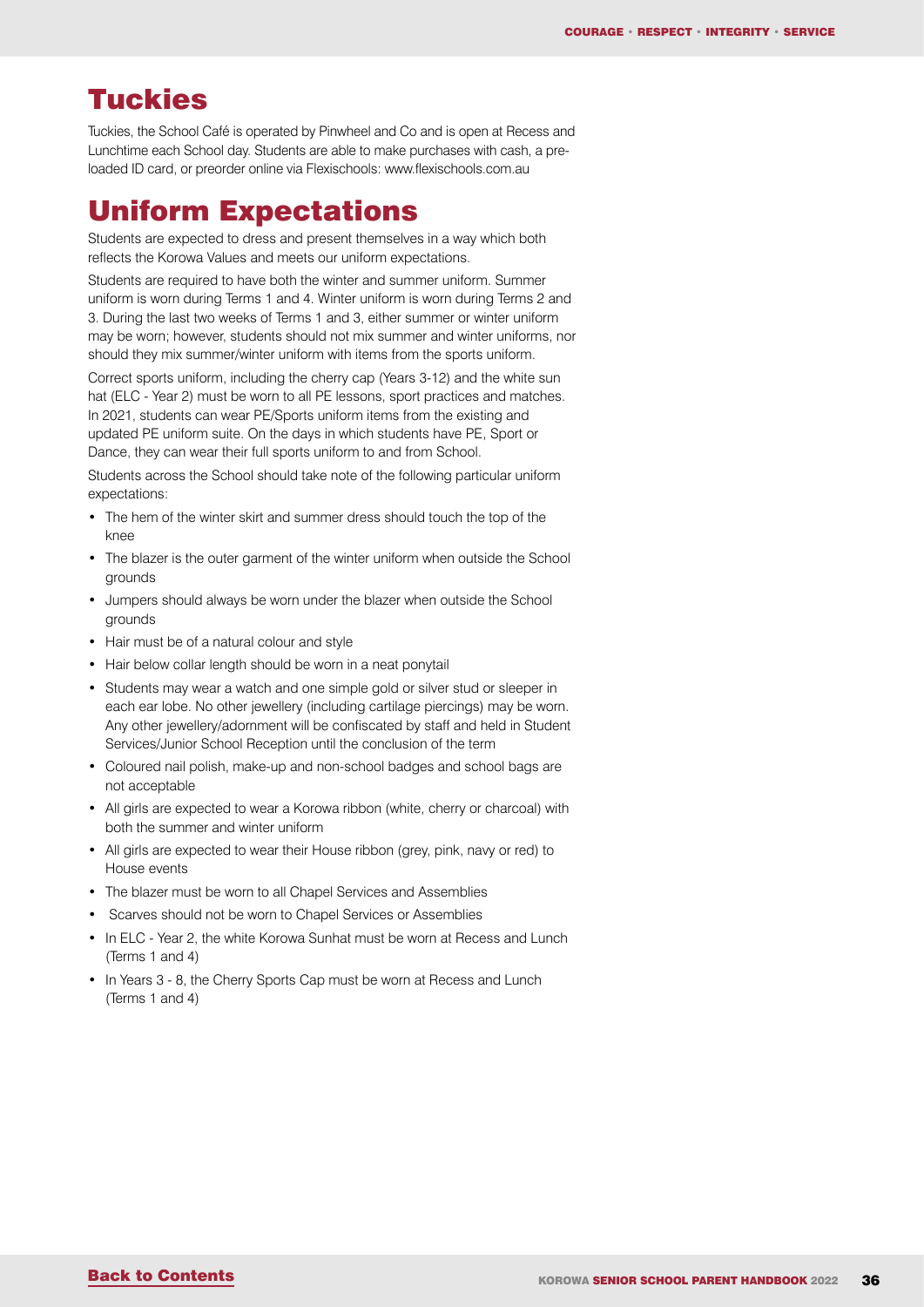### <span id="page-36-0"></span>Uniform Supplier

Korowa Uniforms are available from either the Bob Stewart store in East Malvern or on their website.

Appointments can be made for personalised service, particularly for parents new to Korowa. An interpreter is available for International Students if requested.

Location: 150 Waverley Road, East Malvern Opening Hours: Monday to Saturday (closed Sundays). Please check the [Bob Stewart website](http://www.bobstewart.com.au/) for hours: [www.bobstewart.com.au](http://www.bobstewart.com.au) 

## Visiting the School

All Parents/Guardians are required to sign in at Main Reception when attending Korowa for a particular purpose, such as a meeting with a staff member or when volunteering in the classroom. Please note the additional requirements for parent volunteers below. All Parents/Guardians are required to QR code in when accessing any building at Korowa but are not required to sign in at Reception when they are:

- picking up or dropping off their child
- accessing Student Services for a particular purpose (such as dropping off an item of clothing)
- accessing the School Cafeteria, Tuckies
- attending special functions such as the special Chapel Services or Assemblies

#### **COVID-19**

Onsite attendance is managed in accordance with COVID-19 safe requirements and restrictions, and parents must follow all government mandates in place at the time e.g. face mask wearing.

To manage the risk of COVID-19 transmission and ensure the health and safety of the Korowa community all parents must comply with Korowa's COVID-19 Mandatory Vaccination policy and provide proof of vaccination status to the School prior to entering the School grounds for any reason and/or when participating in any parent volunteer activities either onsite or at offsite venues.

Parents are required to QR Code in at all times when accessing buildings at Korowa.

Evidence of your vaccination status (including proof of vaccination or booking, or evidence of any relevant medical contraindication/ exemption) should be emailed to parentcompliance@korowa.vic.edu.au.

## Volunteering at Korowa

#### **Child Safe School**

Korowa Anglican Girls' School is a Child Safe School. We have a zero tolerance stance on child abuse and are committed to the protection of all children from all forms of abuse. We are clear about our behavioural expectations of every person in our community, including volunteers.

Parents volunteering at Korowa must have a valid Working With Children Check. This may be obtained at http://www.workingwithchildren.vic.gov.au/. There is no cost for a volunteer check.

In addition, volunteer parents must please read the School's Child Safe Policy and Child Safe Code of Conduct and complete a Child Safe Standards Declaration. These are available on the School's Website: https://www.korowa. vic.edu.au/discover-korowa/policies-and-guidelines/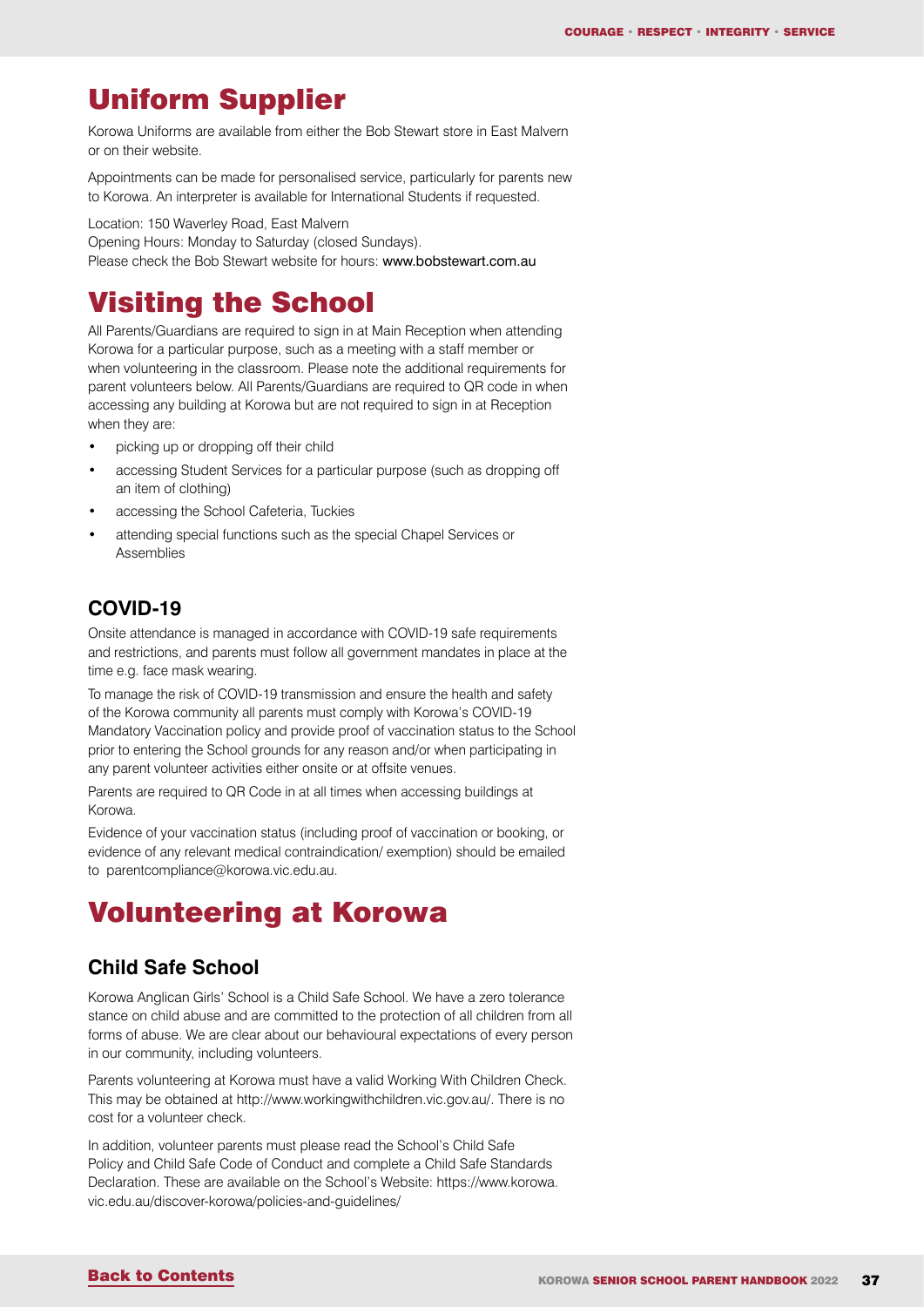### **Food Handling and Preparation**

If parent volunteers are going to be involved in the preparation and/or handling of food at a School event they must have completed the safe food handling course. This is a free online course available at http://dofoodsafely.health.vic.gov.au/

#### **Alcohol**

At events where alcohol is being served/sold, a nominated parent volunteer or member of staff will be required to have a valid RSA. This role will be allocated prior to the event.

#### **Parent Code of Conduct**

Parents are reminded that their conduct whilst on School premises or at School organised events is governed by the Korowa Parent Code of Conduct, which is available here https://www.korowa.vic.edu.au/wp-content/uploads/2020/10/2020- Parent-Code-of-Conduct.pdf